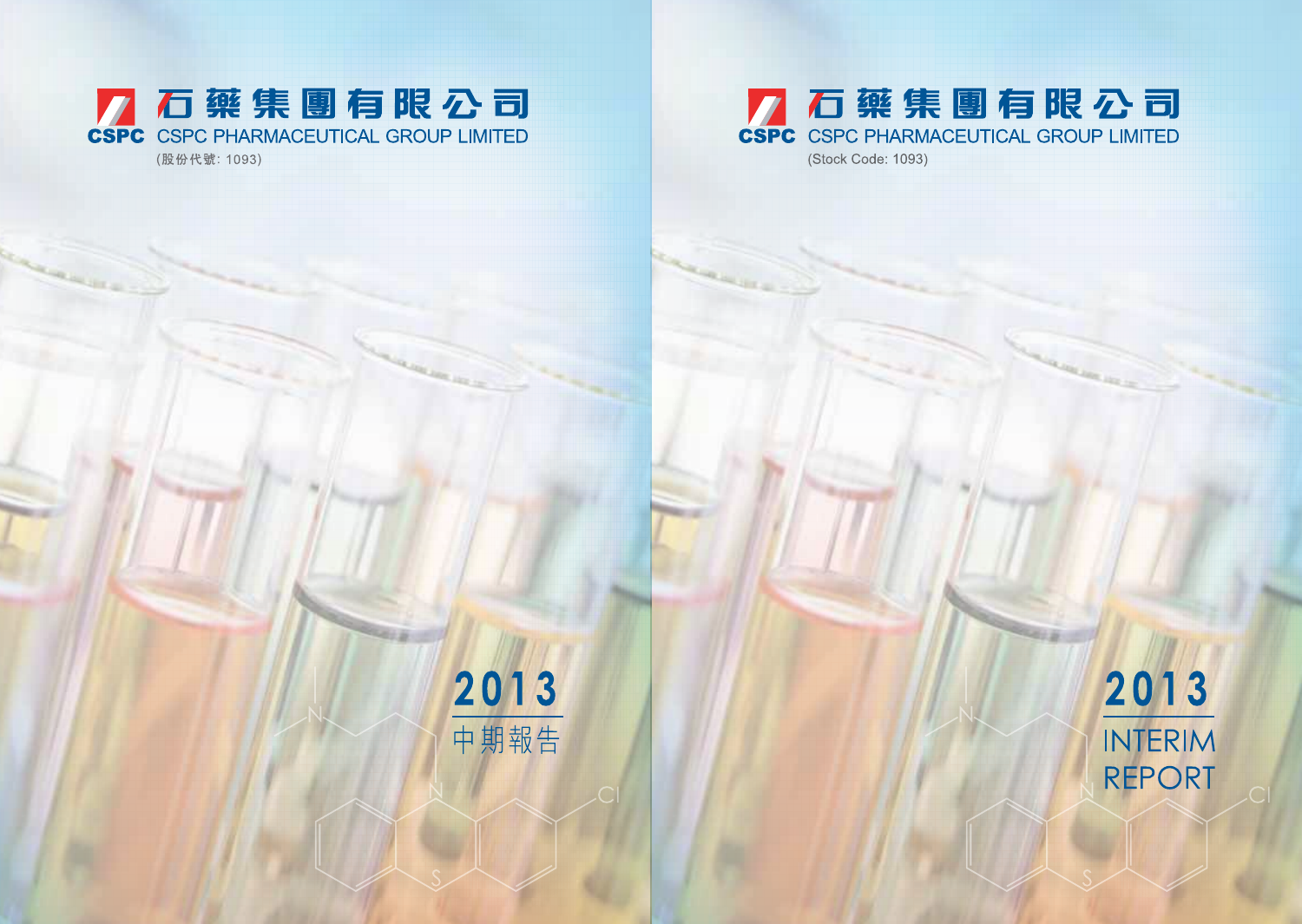| <b>CONTENTS</b>                                                                      | PAGE(S)                  |
|--------------------------------------------------------------------------------------|--------------------------|
| <b>CORPORATE INFORMATION</b>                                                         | $\overline{\phantom{0}}$ |
| MANAGEMENT DISCUSSION AND ANALYSIS                                                   | 3                        |
| REPORT ON REVIEW OF CONDENSED CONSOLIDATED FINANCIAL STATEMENTS                      | 10 <sup>2</sup>          |
| CONDENSED CONSOLIDATED STATEMENT OF PROFIT OR LOSS AND<br>OTHER COMPREHENSIVE INCOME | $12 \overline{ }$        |
| CONDENSED CONSOLIDATED STATEMENT OF FINANCIAL POSITION                               | 14                       |
| CONDENSED CONSOLIDATED STATEMENT OF CHANGES IN EQUITY                                | 16                       |
| CONDENSED CONSOLIDATED STATEMENT OF CASH FLOWS                                       | 18                       |
| NOTES TO THE CONDENSED CONSOLIDATED FINANCIAL STATEMENTS                             | 19                       |
| OTHER INFORMATION                                                                    | 44                       |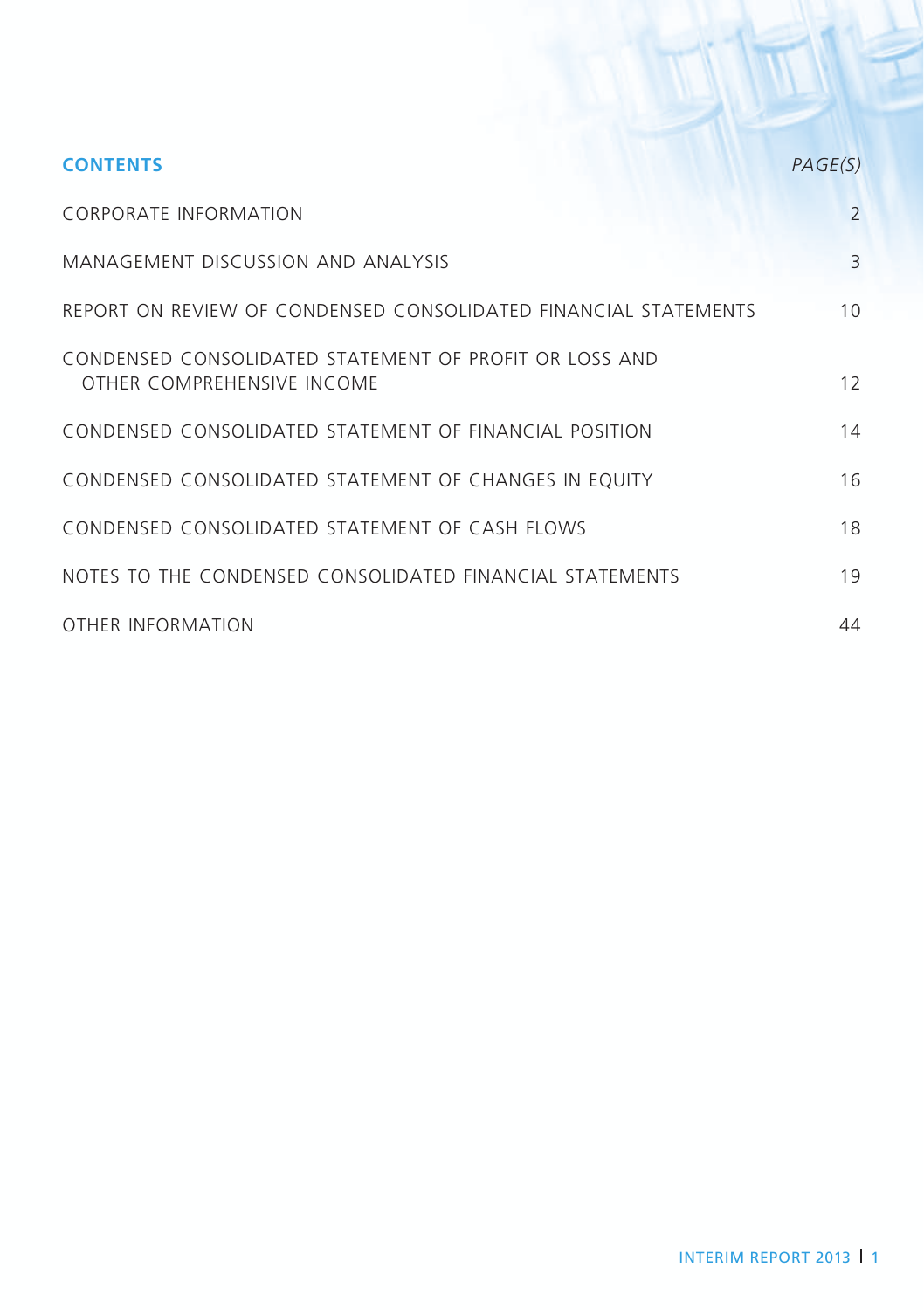### **Corporate Information**

#### **Board of Directors**

### *Executive Directors*

CAI Dongchen *(Chairman and CEO)* FENG Zhenying CHAK Kin Man PAN Weidong ZHAO John Huan WANG Shunlong WANG Huaiyu LU Jianmin WANG Zhenguo WANG Jinxu

### *Non-executive Director*

LEE Ka Sze, Carmelo

#### *Independent Non-executive Directors*

HUO Zhenxing QI Moujia GUO Shichang CHAN Siu Keung, Leonard WANG Bo ZHANG Fawang

### **Committees**

### *Audit Committee*

CHAN Siu Keung, Leonard *(Chairman)* LEE Ka Sze, Carmelo HUO Zhenxing

#### *Nomination Committee*

CAI Dongchen *(Chairman)* QI Moujia CHAN Siu Keung, Leonard

#### **Remuneration Committee**

CHAN Siu Keung, Leonard *(Chairman)* LEE Ka Sze, Carmelo HUO Zhenxing

#### **Legal Advisers**

Woo, Kwan, Lee & Lo

### **Auditor**

Deloitte Touche Tohmatsu

#### **Company Secretary**

LEE Ka Sze, Carmelo

### **Authorised Representatives**

CHAK Kin Man PAN Weidong

#### **Registered Office**

Suite 3206 32nd Floor Central Plaza 18 Harbour Road Wan Chai Hong Kong

#### **Share Registrar and Transfer Office**

Tricor Secretaries Limited 26th Floor Tesbury Centre 28 Queen's Road East Hong Kong

#### **Websites**

www.irasia.com/listco/hk/cspc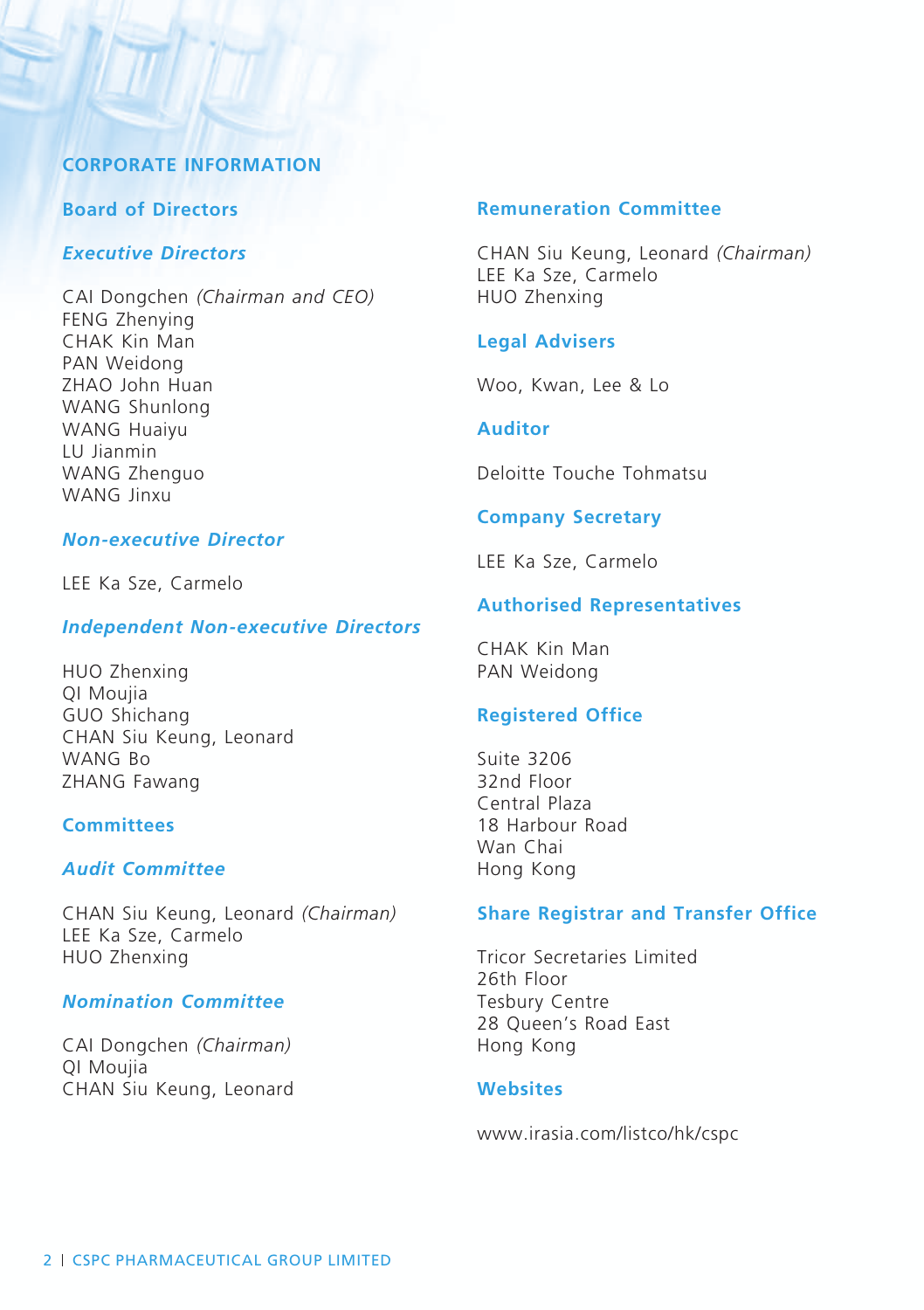#### **Management Discussion and Analysis**

#### **Overview**

During the first half of 2013, the innovative drug business of the Group maintained its growth momentum, with a further expansion of market share and a stronger presence in the high-end medical market. In June of the current year, the Group entered into an agreement to acquire CSPC Baike (Yantai) Biopharmaceutical Co., Ltd. (manufacturer of an oncology Class I new drug "Jinyouli"), giving shape to the Group's oncology innovative drug business and taking it one step further in the overall development of innovative drugs. In respect of the bulk drug business, the Group continued to strengthen its absolute advantageous position that stood apart from its competitors, laying the foundation for making better return in the next upward cycle. On the other hand, the Group also actively adjusted the existing business structure and cut investments in businesses of low added values and relatively weak competitiveness in order to reduce losses and resources consumption.

#### **Innovative Drug Business**

#### *"NBP" Series*

"NBP" series is a Class I new drug in China and also a patent-protected exclusive product. Its major ingredient is butylphthalide, and the drug is mainly used for the treatment of acute ischemic stroke. Its soft capsule and injection forms were launched in 2005 and 2010, respectively. This product was awarded the State Science and Technology Progress Award (Second Class) in 2009, and the "NBP" brand was honoured as a China's Wellknown Trademark in January 2013.

After years of promotion efforts, "NBP" has won wide recognition among patients and medical professionals. With continuous improvements in its sales performance and market recognition, the product has achieved sound social and economic benefits. For the first half of 2013, the sales revenue of "NBP" soft capsule was HK\$322 million, an increase of 41% over the same period of last year; whereas the sales revenue of "NBP" injection was HK\$126 million, an increase of 116% over the same period of last year.

#### *"Oulaining" Series*

"Oulaining" series is available in the forms of capsule and lyophilized powder injection. Its major ingredient is oxiracetam, and the drug is mainly used for the treatment of mild to moderate memory and mental impairment resulting from vascular dementia, senile dementia and brain trauma. For the first half of 2013, the sales revenue of "Oulaining" lyophilized powder injection was HK\$231 million, an increase of 67% over the same period of last year; whereas the sales revenue of "Oulaining" capsule was HK\$66 million, an increase of 40% over the same period of last year.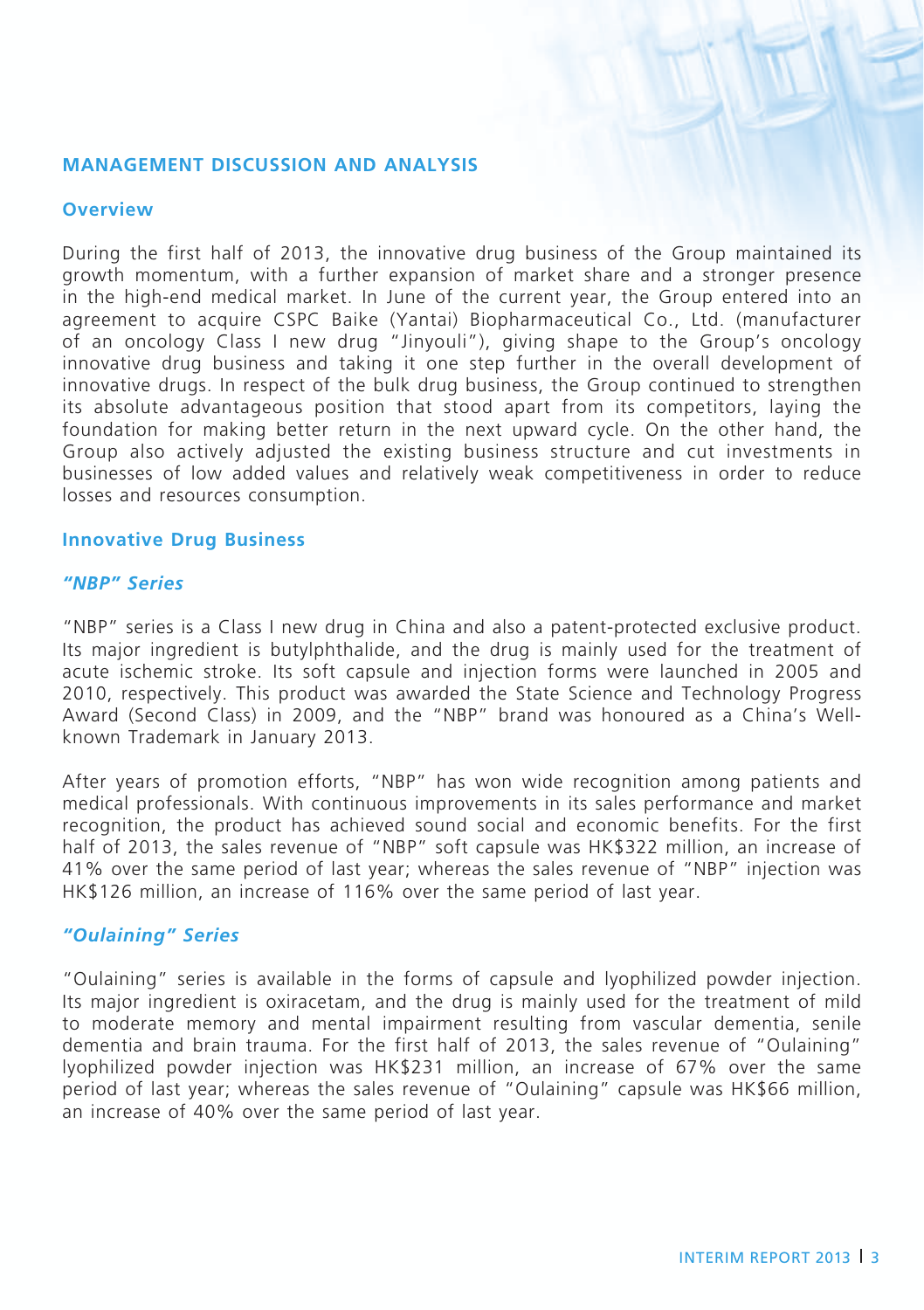#### **Innovative Drug Business** *(Continued)*

#### *"Xuanning" Series*

"Xuanning" series is an exclusive product in China available in the forms of tablet and dispersible tablet. Its major ingredient is maleate levamlodipine, and the drug is mainly used for the treatment of hypertension. The drug was awarded the State Technological Invention Award (Second Class) in January 2013. For the first half of 2013, the sales revenue of this product series was HK\$118 million, an increase of 35% over the same period of last year.

### *"Duomeisu"*

"Duomeisu" is used for the treatment of various cancers. It is currently at the market introduction stage, and has already gained recognition from numerous renowned hospitals and medical professionals. "Duomeisu" was awarded First Class Award in the First (2010) Provincial Capital Technological Inventions Competition and the 2011 Chinese Medicine Society Science and Technology Award (Third Class). This product also got financial supports from the State 863 Program and the Significant New Drugs Development Project in China.

### **Branded and Common Generic Drug Business**

For the first half of 2013, the Group's common generic drug business vigorously fought against unfavourable policies such as restricted antibiotics use and essential drug tenders. By leveraging on the positive brand effects, this business has penetrated further into the fundamental medical market and end-user market. Also, through timely modifications of strategies, strengthening of the sales team and channel development, sales remained on the stable upward trend with continuous efficiency improvements.

Regarding branded drugs, "Ouyi", "Weihong" and "Gubang" also achieved stable growth during the period by relying on good branding and product quality. Meanwhile, the Chinese medicines portfolio was also further enriched with the newly launch of a series of Chinese medicine soft capsule products in the market.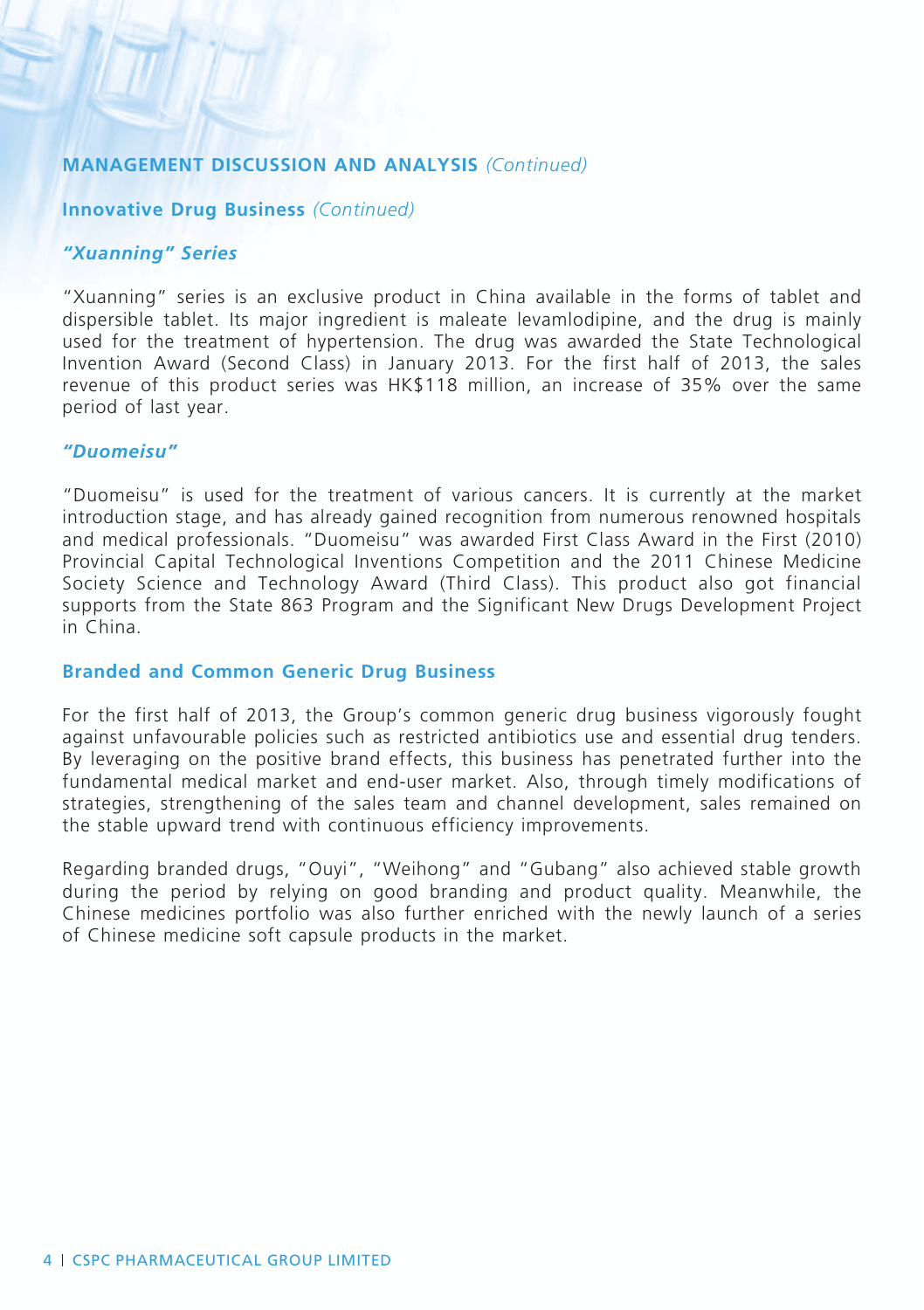### **Bulk Drug Business**

### *Vitamin C Series*

In the first half of 2013, the environment of the vitamin C market remained weak, with overcapacity lingering and competition in the industry intensified. However, the competition landscape showed signs of differentiation with some competitors suspending or limiting their production. Leveraging on its strengths in scale and quality, the Group further reinforced its dominant position in the midst of industry competition. However, this business recorded a loss in the first half of 2013 due to competitive pricing pressure.

### *Antibiotics Series*

In the first half of 2013, the antibiotics business remained subject to different challenges such as the restricted antibiotics use policy, industrial overcapacity and aggravated competition. By conducting technological upgrades, reinforcing internal management and reducing energy consumption, production costs continued to decrease. At the same time, the Group leveraged on quality upgrades to expand its market shares in the international high-end markets. In addition, the Group disposed part of its penicillin intermediate and bulk drug business in the first half of 2013 to ratify the resource allocation of its antibiotics business. Despite an overall low price level, this business has achieved a turnaround during the first half of 2013.

### *Caffeine Series*

In the first half of 2013, the caffeine business remained stable with improvement in earnings, sales revenue reached HK\$259 million.

### **Research and Development**

The Group is equipped with relatively comprehensive research and development capabilities with technological competitive advantages in different domains. Biopharmaceutical products under research and development are also making progress. Currently, the Group has a total of approximately 167 products under research and development, with a focus on the therapeutic areas of anti-infective, cardiocerebrovascular, neurology, diabetes and oncology. Among those products, 12 are Class I new drugs and 37 are Class III new drugs.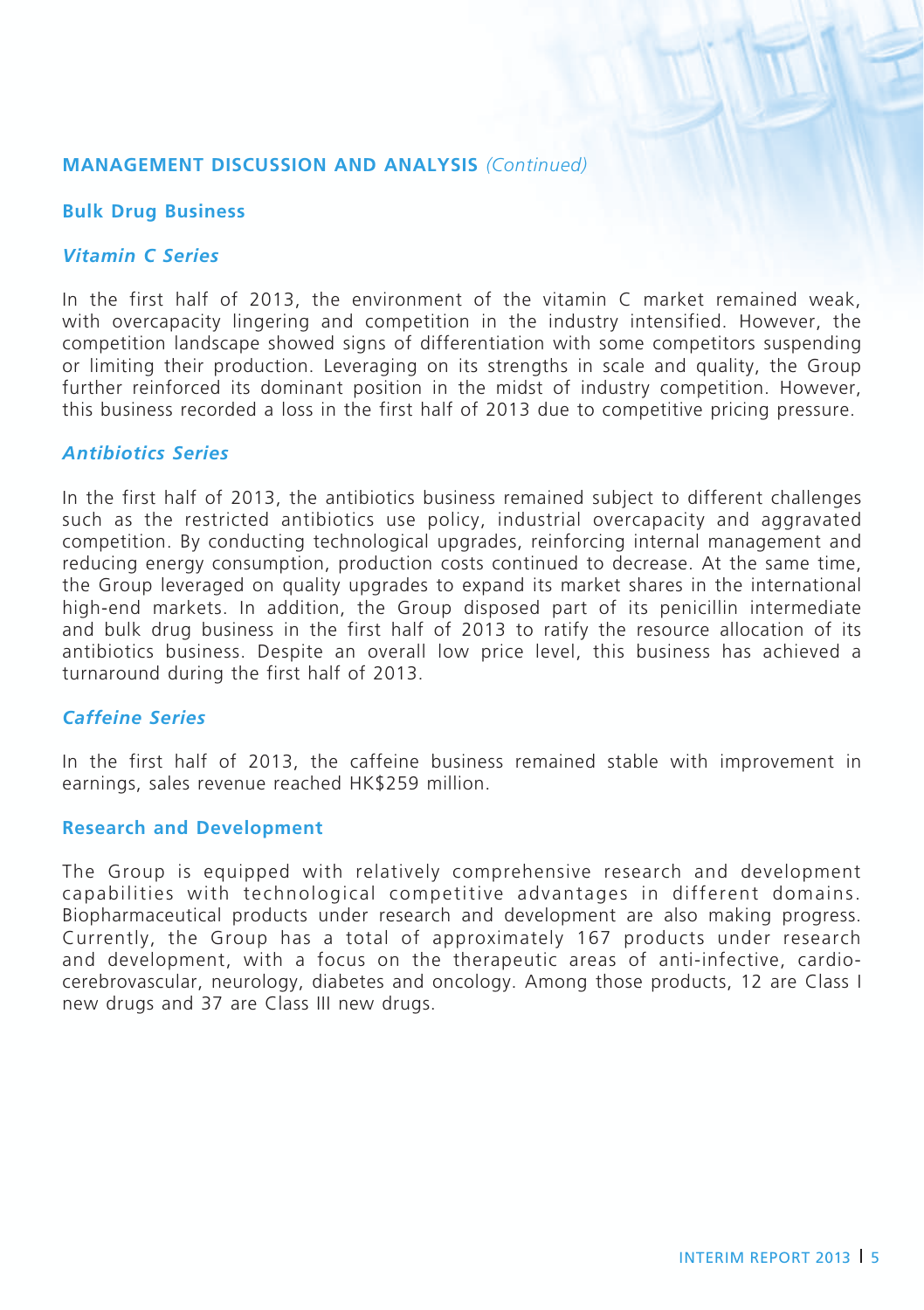### **Research and Development** *(Continued)*

The Group will continue to increase its resources in research and development. In the coming years, it is expected that a number of innovative drugs will be launched upon receiving relevant production approvals, including rE4 and DBPR108 (Class I new drug, diabetes drug); pinocembrin (Class I new drug, acute stroke drug); levamlodipine maleate atorvastatin calcium tablet (Class I new drug, high blood pressure and lipid drug); and baicalein tablet (Class I new drug, viral influenza drug). It is expected that one exclusive anti-hepatic fibrosis Chinese medicine product with independent intellectual property rights and two first-to-market generic drugs will be approved for market launch in the second half of the year. Currently, the Group has six new drugs included in the priority review list, forming a solid foundation for the market launch of new drugs next year.

The Group proactively facilitates the cooperation and exchange with international companies to enhance its international competitiveness. During the first half of the year, the Group has submitted the Investigational New Drug ("IND") Application for butylphthalide soft capsules to the U.S. FDA, which will undergo phase II human clinical trials upon approval, and the Abbreviated New Drug Application ("ANDA") for nine products to the U.S. FDA. The Group has entered into a sales agreement with a distributor in the U.S. for its first approved ANDA product, namely tramadol hydrochloride tablets, which is expected to commence sales in the U.S. in the second half of the year.

The Group will also establish an innovative integrated platform with a number of research institutes, universities and hospitals in China for the research and development of cardiocerebrovascular pharmaceutical products. This project will be supported by government subsidies from the fund of National Science and Technology Major Project for creation of new drugs, and RMB65,560,000 of such government subsidies will be allocated to the Group for carrying out the project.

### **Outlook**

In the first half of 2013, China has shown a slowdown in its overall economic growth, with overcapacity and other aftermaths emerging from the implementation of economic stimulative policies and profound changes of the economic structure. While having negative impact on the competitive environment of the medical industry, these changes in the external economic environment have provided opportunities for the Group to develop and transform its business. The Group will continue to actively explore the new drug business, facilitate product globalisation and consolidate the competitiveness of its bulk drug business, with the objective of ensuring sustainable growth of the Group.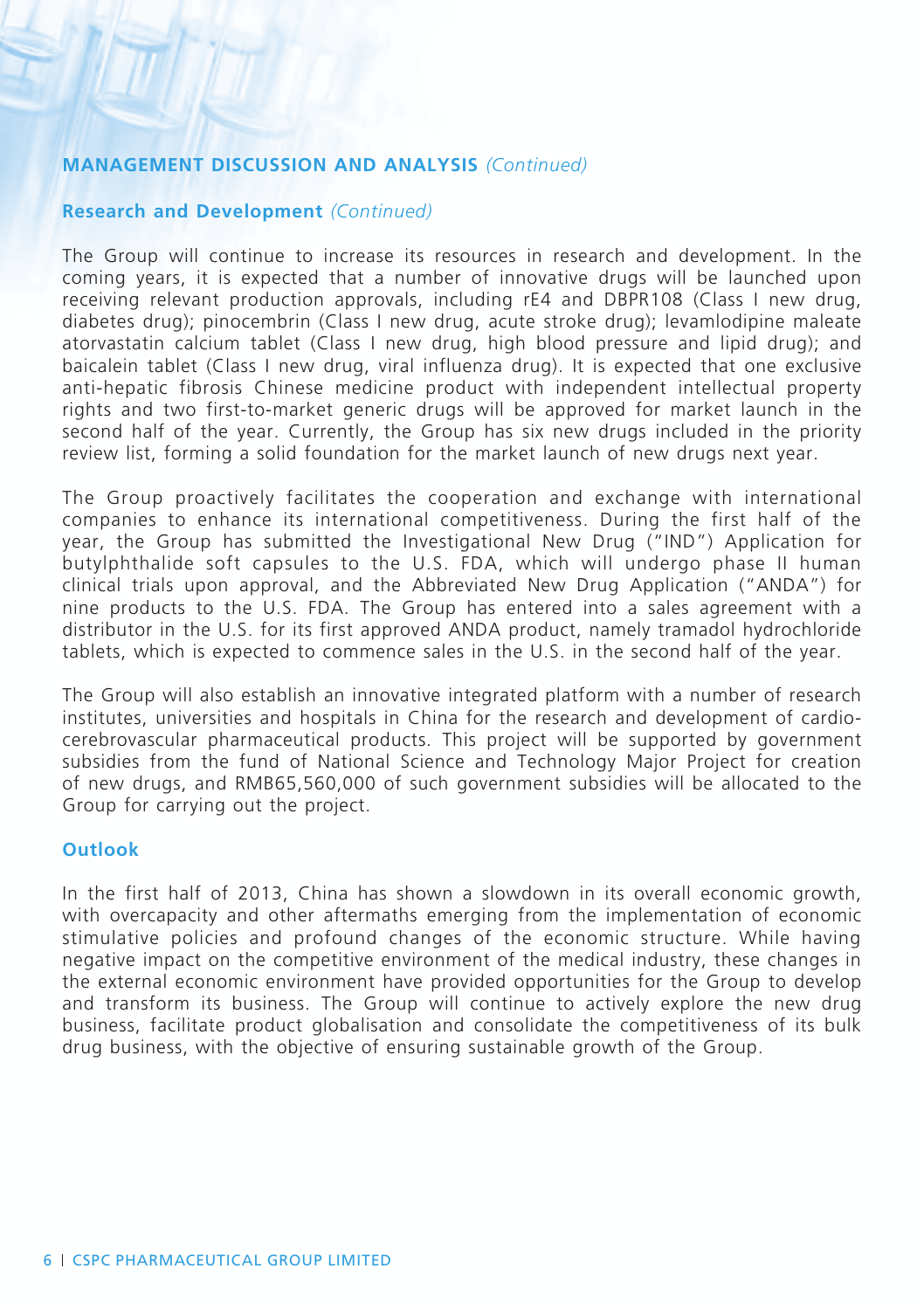### **Financial Review**

### *Liquidity and Financial Position*

For the first half of 2013, the Group's operating activities generated a net cash inflow of HK\$505 million. Debtor turnover period (ratio of the balance of trade receivables to sales, inclusive of value added tax for sales in China) *(Note)* slightly decreased from 69 days in 2012 to 66 days. Inventory turnover period (ratio of inventory balance to cost of sales) *(Note)* increased from 109 days in 2012 to 114 days. As at 30 June 2013, current ratio of the Group improved to 1.4 as compared with 1.1 as at the end of 2012. Capital expenditure in relation to the additions of production facilities amounted to HK\$237 million for the current period.

The financial position of the Group remained healthy. As at 30 June 2013, total bank balances and cash amounted to HK\$988 million (31 December 2012: HK\$1,476 million) and total bank borrowings amounted to HK\$1,650 million (31 December 2012: HK\$2,316 million). Net gearing ratio (calculated on the basis of the Group's total bank borrowings net of bank balances and cash over total equity) was 9.5% as compared with 12.4% at the end of 2012.

32% of the Group's bank borrowings are denominated in Hong Kong dollars, 20% in US dollars and the remaining 48% in Renminbi. The Group's revenue is mainly denominated either in Renminbi or in US dollars. The Group has been monitoring closely the currency movement and will use appropriate hedging arrangements to reduce the foreign exchange risk when considered necessary.

*Note: The related figures exclude sales and cost of sales attributable to CSPC Zhongrun Pharmaceutical (Inner Mongolia) Co., Ltd. which was disposed of during the current period.*

### *Contingent Liabilities*

The Company and CSPC Weisheng Pharmaceutical (Shijiazhuang) Co. Ltd. ("Weisheng", a wholly owned subsidiary of the Company) are named as, among others, defendants in a number of antitrust complaints filed in the United States. These complaints alleged that certain manufacturers of vitamin C in the PRC have since at least December 2001 conspired to control prices and volumes of exports of vitamin C to the United States and elsewhere in the world and that as such have been in violation of the federal and state laws of the United States. The plaintiffs brought these cases on behalf of direct purchasers under the federal antitrust laws of the United States and indirect purchasers under various state antirust, unfair trade and consumer protection statutes, seeking damages and other relief.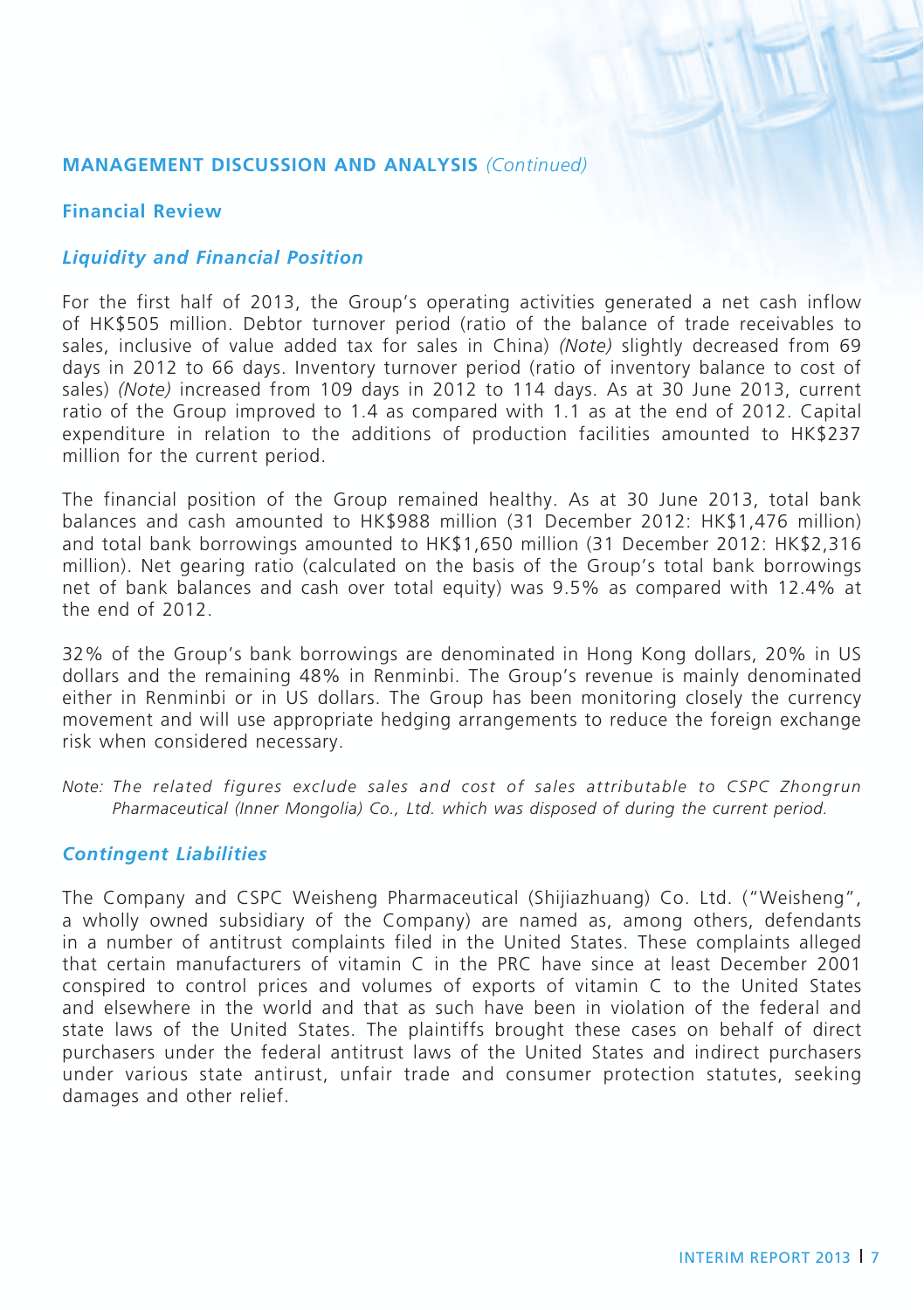#### **Financial Review** *(Continued)*

#### *Contingent Liabilities (Continued)*

On 12 March 2013, the Company and Weisheng reached a settlement agreement in principle with the plaintiffs in the direct purchaser action. On 15 March 2013, the Company, Weisheng and plaintiffs executed the settlement agreement (the "Settlement Agreement"). The settlement will resolve all the claims in their entirety and terminate the litigation in the direct purchaser action. The settlement, in the amount of US\$22.5 million (equivalent to approximately HK\$175.5 million), is payable in two installments and subject to approval by the Court. The first US\$20 million (equivalent to approximately HK\$156 million) has been paid by the Company and Weisheng on 21 April 2013. The remaining US\$2.5 million (equivalent to approximately HK\$19.5 million) will be paid within 365 days after the Court's final approval of the Settlement Agreement. Plaintiffs' attorney fees and settlement administration fees are to be paid out of the settlement fund. The Court has preliminarily approved the settlement on 3 April 2013.

In accordance with the Settlement Agreement, plaintiffs filed a motion for final approval of the settlement on 19 July 2013. The Court will hold a final approval hearing on 2 October 2013 to determine if the settlement is fair, reasonable and adequate.

It should be noted that the above settlement does not apply to actions brought by indirect purchasers, where such actions were stayed until final judgment is entered by the Court in the direct purchaser action.

In light of the latest development up to date of this report, the directors and management of the Company considered the obligations amounting to approximately US\$6.5 million (equivalent to approximately HK\$50.7 million) which includes the remaining US\$2.5 million (equivalent to approximately HK\$19.5 million) settlement arrangement with direct purchasers per above, potential claims by indirect purchasers and related legal cost.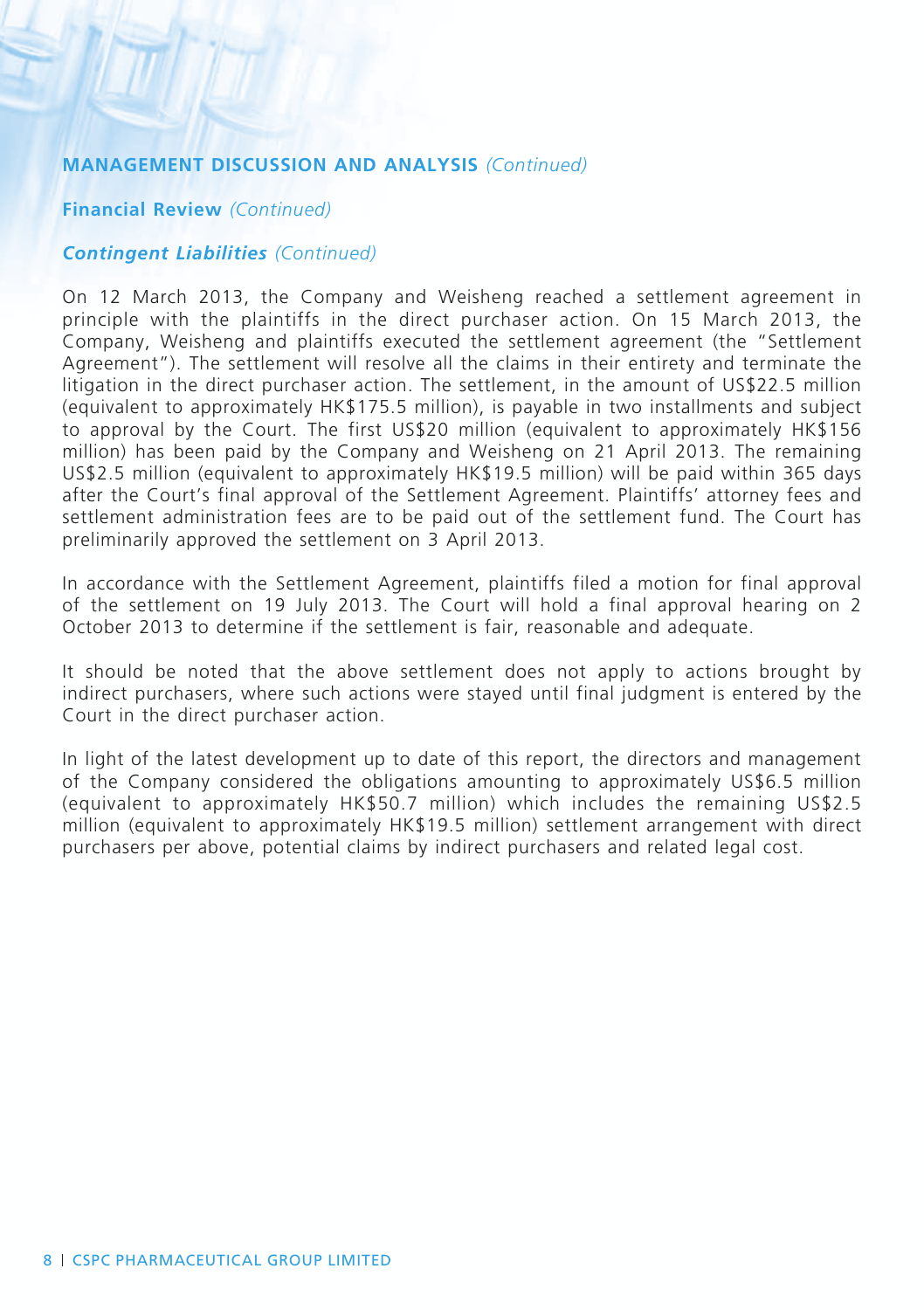#### **Financial Review** *(Continued)*

### *Disposal of Subsidiaries*

On 4 June, 2013, the Group entered into a sale and purchase agreement to dispose of its entire equity interest in CSPC Zhongrun Pharmaceutical (Inner Mongolia) Co., Ltd. ("NMG Zhongrun") and its subsidiaries, CSPC Cenway Inner Mongolia Pharmaceutical Co., Ltd. and CSPC Inner mongolia Zhongkang Sugar Products Co., Ltd.. The disposal was completed on 18 June 2013 and a gain on disposal of HK\$117,330,000 was recognised in the condensed consolidated statement of profit or loss and other comprehension income for the six months ended 30 June 2013.

#### *Employees*

As at 30 June 2013, the Group had about 10,587 employees. The majority of them are employed in mainland China. The Group will continue to offer competitive remuneration packages, discretionary share options and bonuses to staff based on the performance of the Group and the individual employee.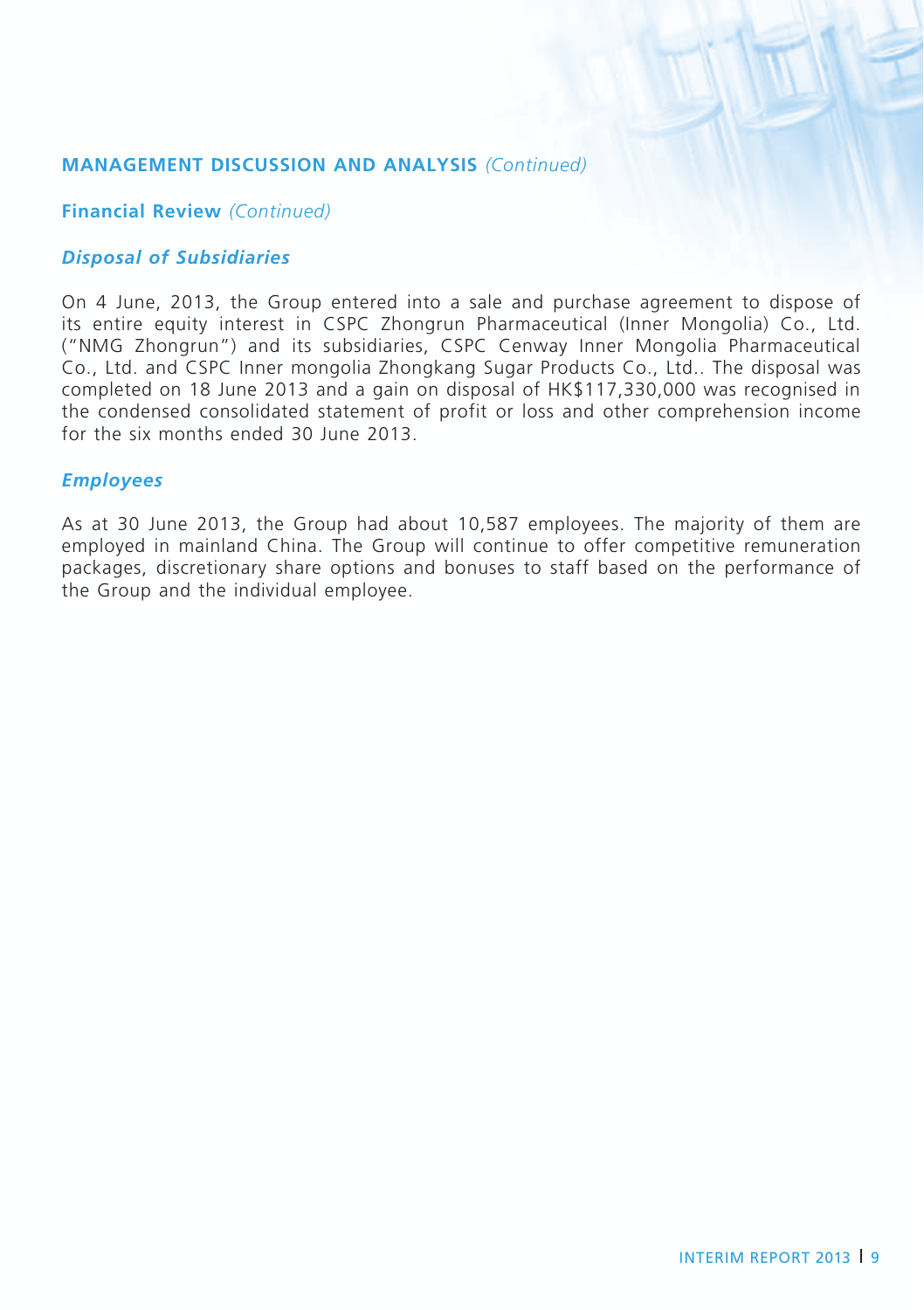**REPORT ON REVIEW OF CONDENSED CONSOLIDATED FINANCIAL STATEMENTS**



### **TO THE BOARD OF DIRECTORS OF CSPC PHARMACEUTICAL GROUP LIMITED**

(FORMERLY KNOWN AS CHINA PHARMACEUTICAL GROUP LIMITED) *(incorporated in Hong Kong with limited liability)*

### **Introduction**

We have reviewed the condensed consolidated financial statements of CSPC Pharmaceutical Group Limited (the "Company") and its subsidiaries (collectively referred to as the "Group") set out on pages 12 to 43 which comprise the condensed consolidated statement of financial position as of 30 June 2013 and the related condensed consolidated statement of profit or loss and other comprehensive income, statement of changes in equity and statement of cash flows for the six-month period then ended, and certain explanatory notes. The Main Board Listing Rules Governing the Listing of Securities on The Stock Exchange of Hong Kong Limited require the preparation of a report on interim financial information to be in compliance with the relevant provisions thereof and Hong Kong Accounting Standard 34 "Interim Financial Reporting" ("HKAS 34") issued by the Hong Kong Institute of Certified Public Accountants. The directors of the Company are responsible for the preparation and presentation of these condensed consolidated financial statements in accordance with HKAS 34. Our responsibility is to express a conclusion on these condensed consolidated financial statements based on our review, and to report our conclusion solely to you, as a body, in accordance with our agreed terms of engagement, and for no other purpose. We do not assume responsibility towards or accept liability to any other person for the contents of this report.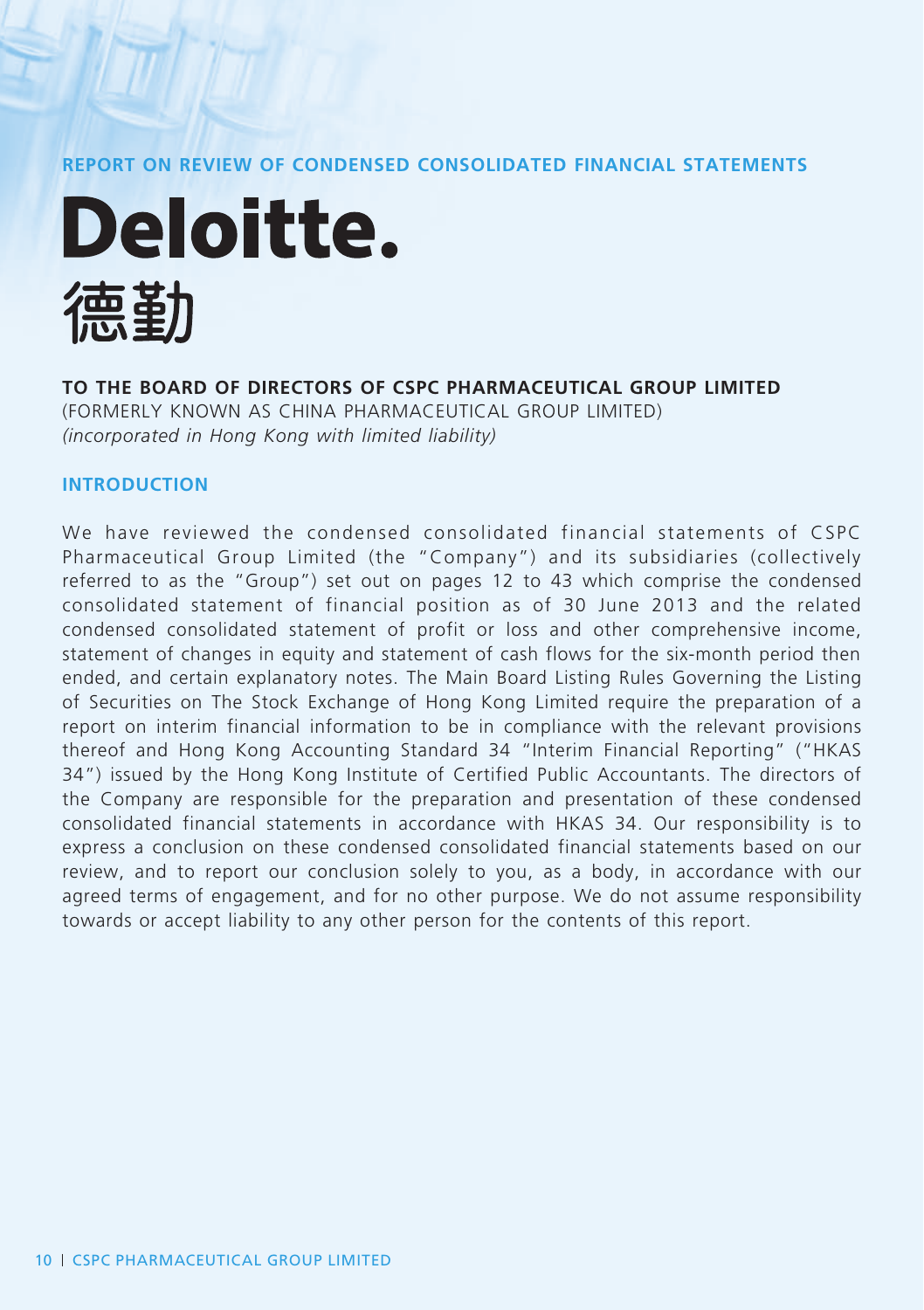### **Scope of Review**

We conducted our review in accordance with Hong Kong Standard on Review Engagements 2410 "Review of Interim Financial Information Performed by the Independent Auditor of the Entity" issued by the Hong Kong Institute of Certified Public Accountants. A review of these condensed consolidated financial statements consists of making inquiries, primarily of persons responsible for financial and accounting matters, and applying analytical and other review procedures. A review is substantially less in scope than an audit conducted in accordance with Hong Kong Standards on Auditing and consequently does not enable us to obtain assurance that we would become aware of all significant matters that might be identified in an audit. Accordingly, we do not express an audit opinion.

### **Conclusion**

Based on our review, nothing has come to our attention that causes us to believe that the condensed consolidated financial statements are not prepared, in all material respects, in accordance with HKAS 34.

### **Deloitte Touche Tohmatsu**

*Certified Public Accountants* Hong Kong

28 August 2013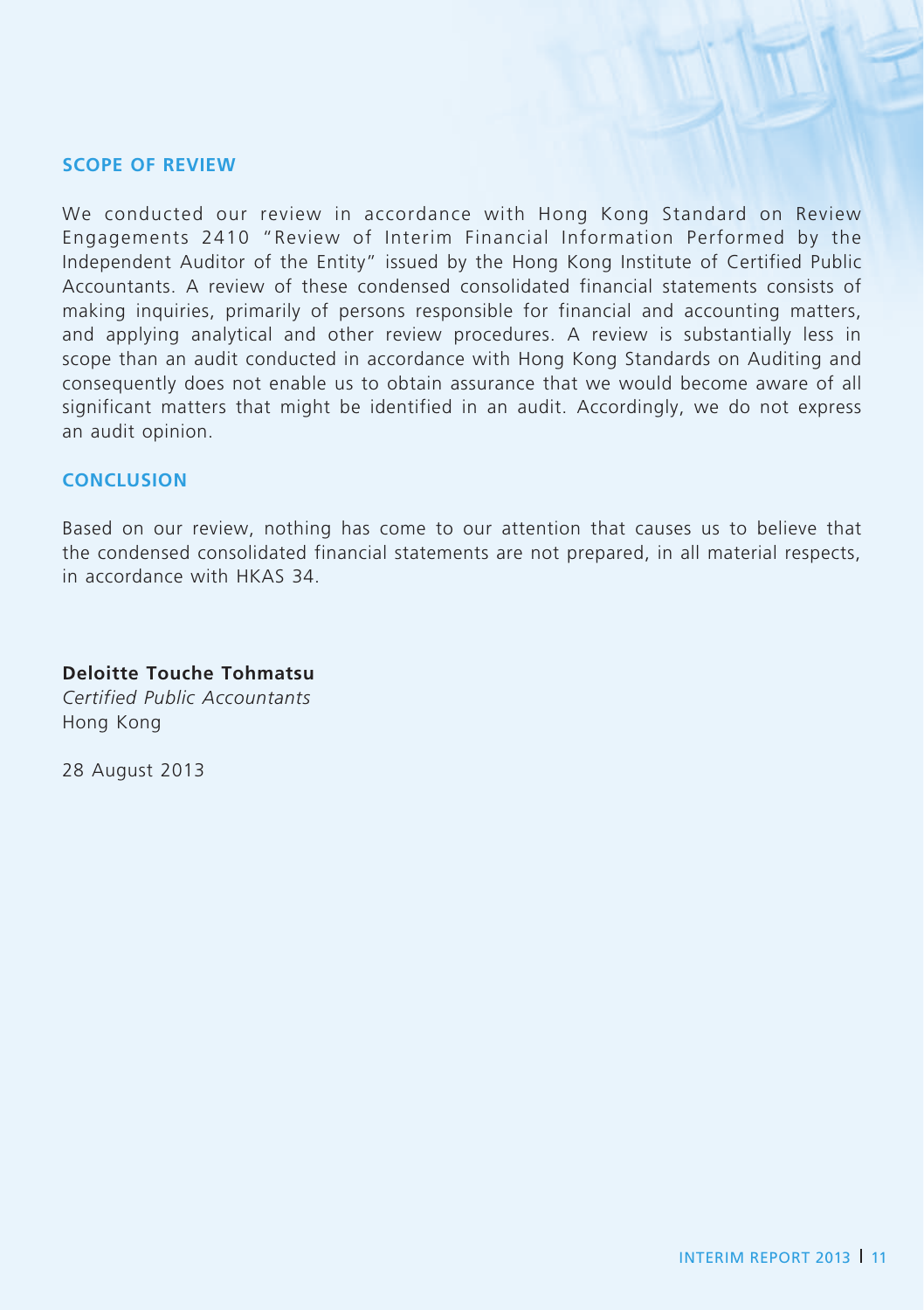### **CONDENSED CONSOLIDATED STATEMENT OF PROFIT OR LOSS AND OTHER COMPREHENSIVE INCOME**

*FOR THE SIX MONTHS ENDED 30 JUNE 2013*

|                                                                                                                |                     | For the six months<br>ended 30 June                         |                                                          |  |
|----------------------------------------------------------------------------------------------------------------|---------------------|-------------------------------------------------------------|----------------------------------------------------------|--|
|                                                                                                                | <b>Notes</b>        | 2013<br><b>HK\$'000</b><br>(Unaudited)                      | 2012<br>HK\$'000<br>(Unaudited)<br>(restated)            |  |
| Revenue<br>Cost of sales                                                                                       | 3                   | 5,075,665<br>(3,534,056)                                    | 1,449,126<br>(694, 930)                                  |  |
| Gross profit<br>Other income<br>Selling and distribution expenses<br>Administrative expenses<br>Other expenses |                     | 1,541,609<br>92,997<br>(659, 707)<br>(308, 628)<br>(83,901) | 754,196<br>5,598<br>(359, 804)<br>(70, 404)<br>(14, 191) |  |
| Operating profit<br>Finance costs                                                                              |                     | 582,370<br>(36, 636)                                        | 315,395<br>(11, 973)                                     |  |
| Recognition of fair values of financial<br>quarantee contracts issued<br>Amortisation of financial quarantee   | 19(ii)              |                                                             | (5,014)                                                  |  |
| liabilities<br>Gain on disposal of subsidiaries<br>Share of results of a joint venture                         | 19(ii)<br>5         | 117,330<br>(11, 420)                                        | 4,581                                                    |  |
| Profit before taxation<br>Taxation                                                                             | $\overline{A}$<br>6 | 651,644<br>(123, 814)                                       | 302,989<br>(56, 621)                                     |  |
| Profit for the period                                                                                          |                     | 527,830                                                     | 246,368                                                  |  |
| Other comprehensive income<br>(expense):                                                                       |                     |                                                             |                                                          |  |
| Items that will not be reclassified to<br>profit or loss:<br>Exchange differences on translation of            |                     |                                                             |                                                          |  |
| financial statements to presentation<br>currency<br>Share of exchange differences of a joint                   |                     | 76,642                                                      | (10, 194)                                                |  |
| venture                                                                                                        |                     | 175                                                         |                                                          |  |
| Other comprehensive income (expense)<br>for the period                                                         |                     | 76,817                                                      | (10, 194)                                                |  |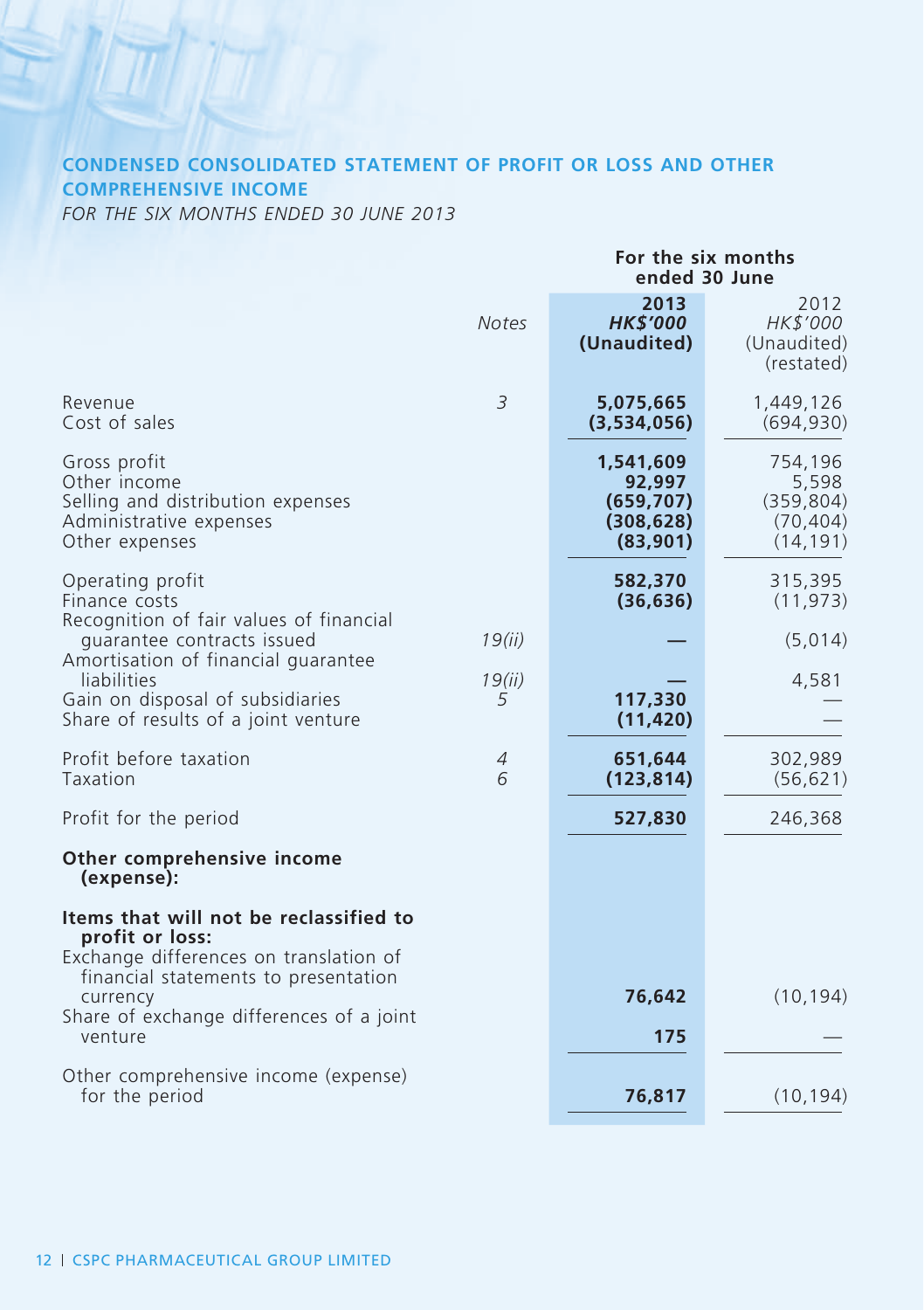### **CONDENSED CONSOLIDATED STATEMENT OF PROFIT OR LOSS AND OTHER COMPREHENSIVE INCOME**

*FOR THE SIX MONTHS ENDED 30 JUNE 2013*

|                                                                                              | For the six months<br>ended 30 June    |                                               |  |
|----------------------------------------------------------------------------------------------|----------------------------------------|-----------------------------------------------|--|
| <b>Notes</b>                                                                                 | 2013<br><b>HK\$'000</b><br>(Unaudited) | 2012<br>HK\$'000<br>(Unaudited)<br>(restated) |  |
| Total comprehensive income for the<br>period                                                 | 604,647                                | 236,174                                       |  |
| Profit for the period attributable to:<br>Owners of the Company<br>Non-controlling interests | 515,201<br>12,629                      | 243,851<br>2,517                              |  |
|                                                                                              | 527,830                                | 246,368                                       |  |
| Total comprehensive income for the<br>period attributable to:                                |                                        |                                               |  |
| Owners of the Company<br>Non-controlling interests                                           | 589,598<br>15,049                      | 233,817<br>2,357                              |  |
|                                                                                              | 604,647                                | 236,174                                       |  |
|                                                                                              | <b>HK</b> cents                        | HK cents                                      |  |
| 8<br>Earnings per share<br><b>Basic</b>                                                      | 9.30                                   | 20.39                                         |  |
| Diluted                                                                                      | 8.81                                   | 5.65                                          |  |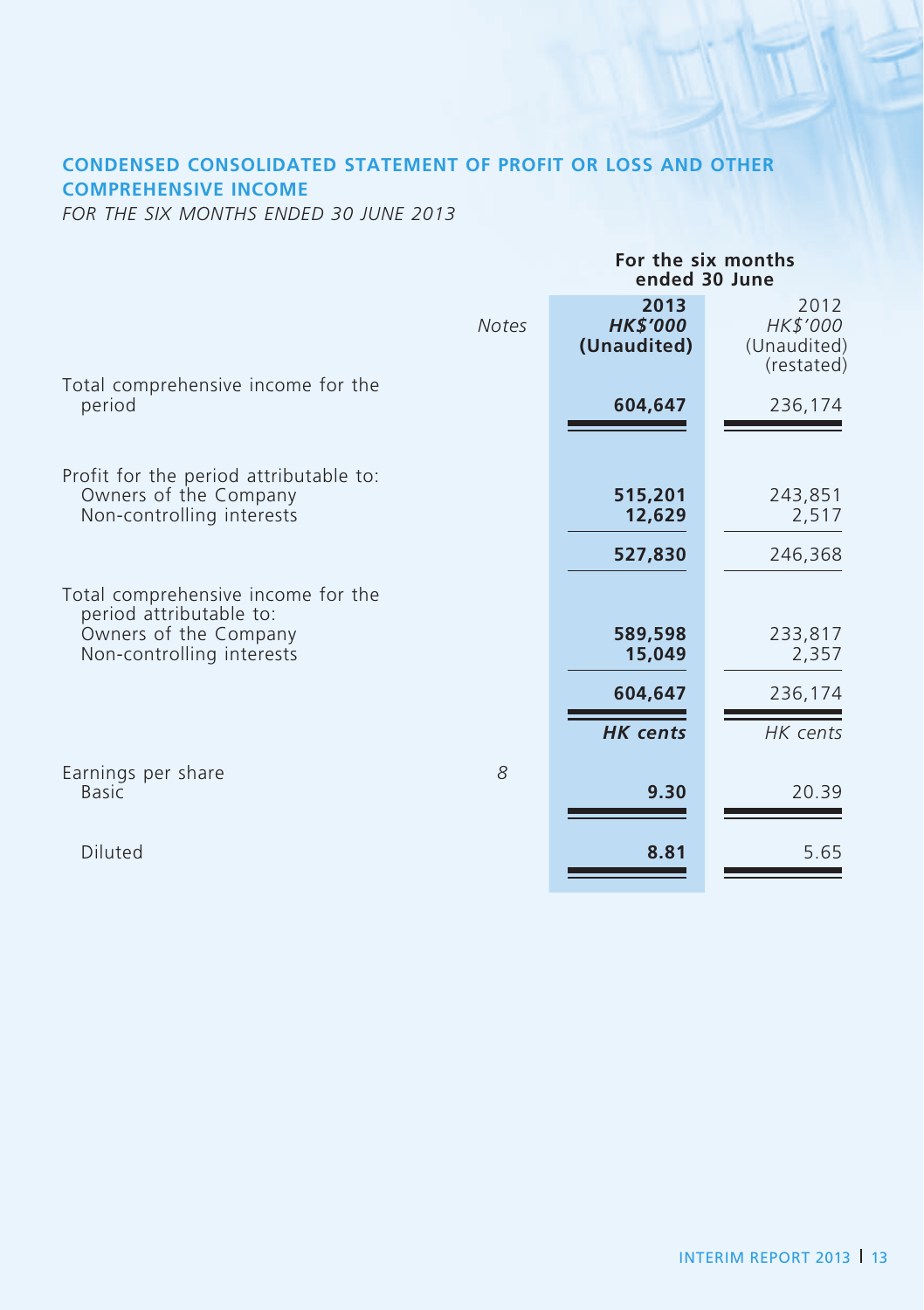## **CONDENSED CONSOLIDATED STATEMENT OF FINANCIAL POSITION**

*AS AT 30 JUNE 2013*

|                                                                                                                                                                                                                     | <b>Notes</b> | As at<br>30 June<br>2013<br><b>HK\$'000</b><br>(Unaudited)             | As at<br>31 December<br>2012<br>HK\$'000<br>(Audited)                  |
|---------------------------------------------------------------------------------------------------------------------------------------------------------------------------------------------------------------------|--------------|------------------------------------------------------------------------|------------------------------------------------------------------------|
| <b>Non-current assets</b><br>Property, plant and equipment<br>Prepaid lease payments<br>Other intangible assets<br>Goodwill<br>Interest in a joint venture<br>Available-for-sale investments<br>Deferred tax assets | 9            | 5,027,298<br>522,638<br>28,845<br>104,016<br>14,925<br>1,705<br>49,414 | 6,134,372<br>536,340<br>23,146<br>102,716<br>32,420<br>1,705<br>58,160 |
|                                                                                                                                                                                                                     |              | 5,748,841                                                              | 6,888,859                                                              |
| <b>Current assets</b><br>Inventories                                                                                                                                                                                |              |                                                                        |                                                                        |
| Trade and other receivables                                                                                                                                                                                         | 10           | 2,027,709<br>2,320,240                                                 | 2,022,406<br>2,373,229                                                 |
| Bills receivables                                                                                                                                                                                                   | 10           | 579,058                                                                | 738,490                                                                |
| Trade receivables due from related                                                                                                                                                                                  |              |                                                                        |                                                                        |
| companies                                                                                                                                                                                                           | 11           | 68,081                                                                 | 88,417                                                                 |
| Amounts due from related companies<br>Amount due from a joint venture                                                                                                                                               | 11<br>11     | 73,868                                                                 | 14,388<br>63,919                                                       |
| Amount due from a former subsidiary                                                                                                                                                                                 | 12           | 887,845                                                                |                                                                        |
| Prepaid lease payments                                                                                                                                                                                              |              | 16,678                                                                 | 14,750                                                                 |
| Tax recoverable                                                                                                                                                                                                     |              | 16,893                                                                 | 16,674                                                                 |
| Held for trading investments                                                                                                                                                                                        |              | 391                                                                    | 527                                                                    |
| Derivative financial instruments<br>Restricted bank deposits                                                                                                                                                        | 13           | 163<br>33,547                                                          | 623<br>26,452                                                          |
| Bank balances and cash                                                                                                                                                                                              |              | 953,988                                                                | 1,449,977                                                              |
|                                                                                                                                                                                                                     |              |                                                                        |                                                                        |
|                                                                                                                                                                                                                     |              | 6,978,461                                                              | 6,809,852                                                              |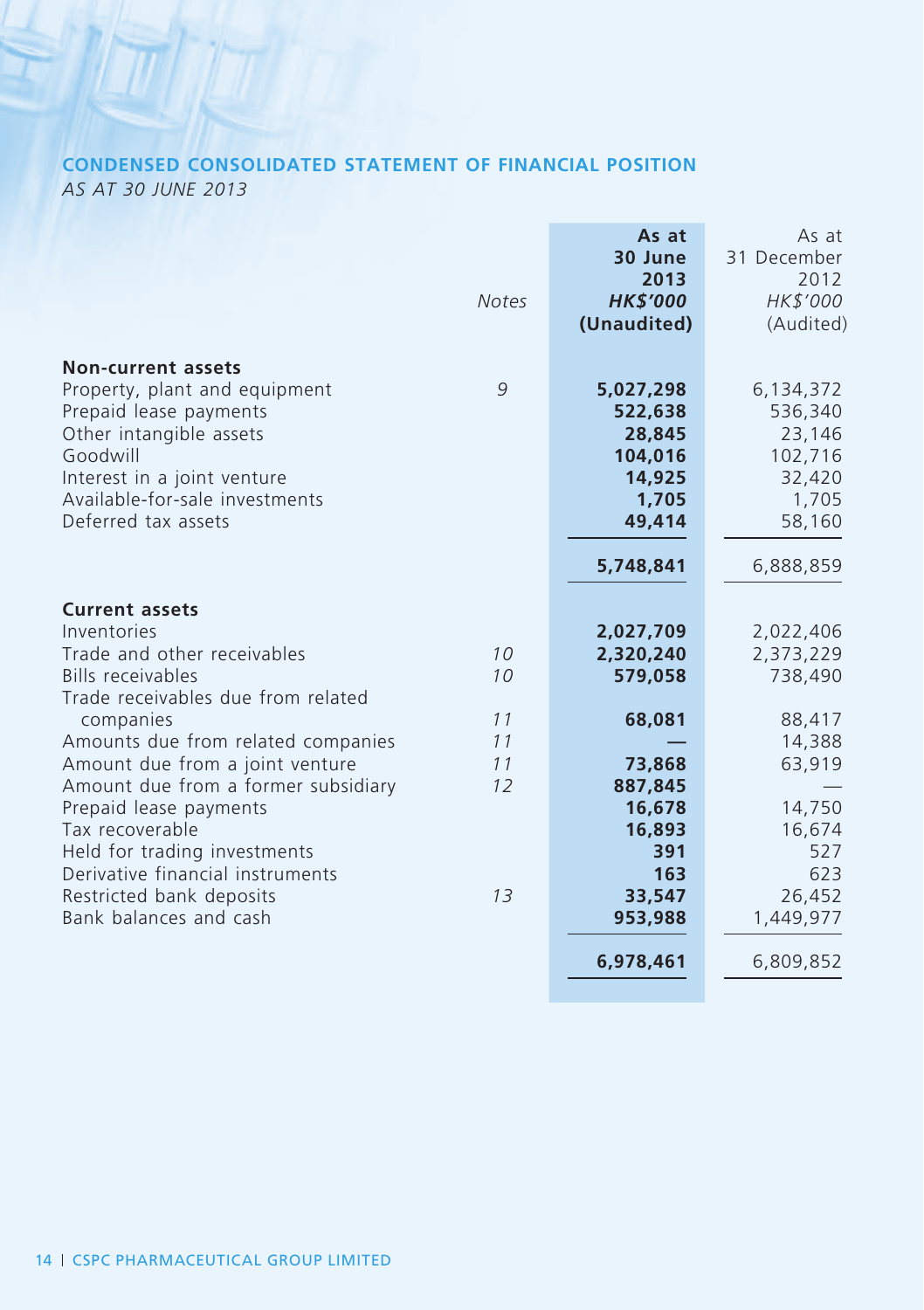### **CONDENSED CONSOLIDATED STATEMENT OF FINANCIAL POSITION**

*AS AT 30 JUNE 2013*

| <b>Current liabilities</b><br>Trade and other payables<br>14<br>2,718,093<br>2,542,442<br>Bills payables<br>14<br>436,139<br>730,326<br>Trade payables due to related companies<br>11<br>551<br>544<br>Trade payable due to a joint venture<br>11<br>5,360<br>3,319<br>722,794<br>Amounts due to related companies<br>11<br>909,472<br>Tax liabilities<br>39,345<br>45,321<br>Provision for litigation<br>19(i)<br>50,700<br>206,700<br>Unsecured bank loans<br>15<br>922,191<br>1,816,883<br>4,910,135<br>6,240,045<br>Net current assets<br>2,068,326<br>569,807<br><b>Total assets less current liabilities</b><br>7,817,167<br>7,458,666<br><b>Non-current liabilities</b><br>Unsecured bank loans<br>15<br>727,716<br>499,345<br>Deferred tax liabilities<br>47,307<br>41,341<br>49,526<br>Government grants<br>39,646<br>Amount due to a related company<br>11<br>108,623<br>818,583<br>694,921<br>Net assets<br>6,998,584<br>6,763,745<br><b>Capital and reserves</b><br>Share capital<br>16<br>382,542<br>272,542<br>6,314,218<br>Reserves<br>6,448,058<br>Equity attributable to owners of the<br>Company<br>6,830,600<br>6,586,760<br>Non-controlling interests<br>167,984<br>176,985<br><b>Total equity</b><br>6,998,584<br>6,763,745 | <b>Notes</b> | As at<br>30 June<br>2013<br><b>HK\$'000</b><br>(Unaudited) | As at<br>31 December<br>2012<br>HK\$'000<br>(Audited) |
|--------------------------------------------------------------------------------------------------------------------------------------------------------------------------------------------------------------------------------------------------------------------------------------------------------------------------------------------------------------------------------------------------------------------------------------------------------------------------------------------------------------------------------------------------------------------------------------------------------------------------------------------------------------------------------------------------------------------------------------------------------------------------------------------------------------------------------------------------------------------------------------------------------------------------------------------------------------------------------------------------------------------------------------------------------------------------------------------------------------------------------------------------------------------------------------------------------------------------------------------------|--------------|------------------------------------------------------------|-------------------------------------------------------|
|                                                                                                                                                                                                                                                                                                                                                                                                                                                                                                                                                                                                                                                                                                                                                                                                                                                                                                                                                                                                                                                                                                                                                                                                                                                  |              |                                                            |                                                       |
|                                                                                                                                                                                                                                                                                                                                                                                                                                                                                                                                                                                                                                                                                                                                                                                                                                                                                                                                                                                                                                                                                                                                                                                                                                                  |              |                                                            |                                                       |
|                                                                                                                                                                                                                                                                                                                                                                                                                                                                                                                                                                                                                                                                                                                                                                                                                                                                                                                                                                                                                                                                                                                                                                                                                                                  |              |                                                            |                                                       |
|                                                                                                                                                                                                                                                                                                                                                                                                                                                                                                                                                                                                                                                                                                                                                                                                                                                                                                                                                                                                                                                                                                                                                                                                                                                  |              |                                                            |                                                       |
|                                                                                                                                                                                                                                                                                                                                                                                                                                                                                                                                                                                                                                                                                                                                                                                                                                                                                                                                                                                                                                                                                                                                                                                                                                                  |              |                                                            |                                                       |
|                                                                                                                                                                                                                                                                                                                                                                                                                                                                                                                                                                                                                                                                                                                                                                                                                                                                                                                                                                                                                                                                                                                                                                                                                                                  |              |                                                            |                                                       |
|                                                                                                                                                                                                                                                                                                                                                                                                                                                                                                                                                                                                                                                                                                                                                                                                                                                                                                                                                                                                                                                                                                                                                                                                                                                  |              |                                                            |                                                       |
|                                                                                                                                                                                                                                                                                                                                                                                                                                                                                                                                                                                                                                                                                                                                                                                                                                                                                                                                                                                                                                                                                                                                                                                                                                                  |              |                                                            |                                                       |
|                                                                                                                                                                                                                                                                                                                                                                                                                                                                                                                                                                                                                                                                                                                                                                                                                                                                                                                                                                                                                                                                                                                                                                                                                                                  |              |                                                            |                                                       |
|                                                                                                                                                                                                                                                                                                                                                                                                                                                                                                                                                                                                                                                                                                                                                                                                                                                                                                                                                                                                                                                                                                                                                                                                                                                  |              |                                                            |                                                       |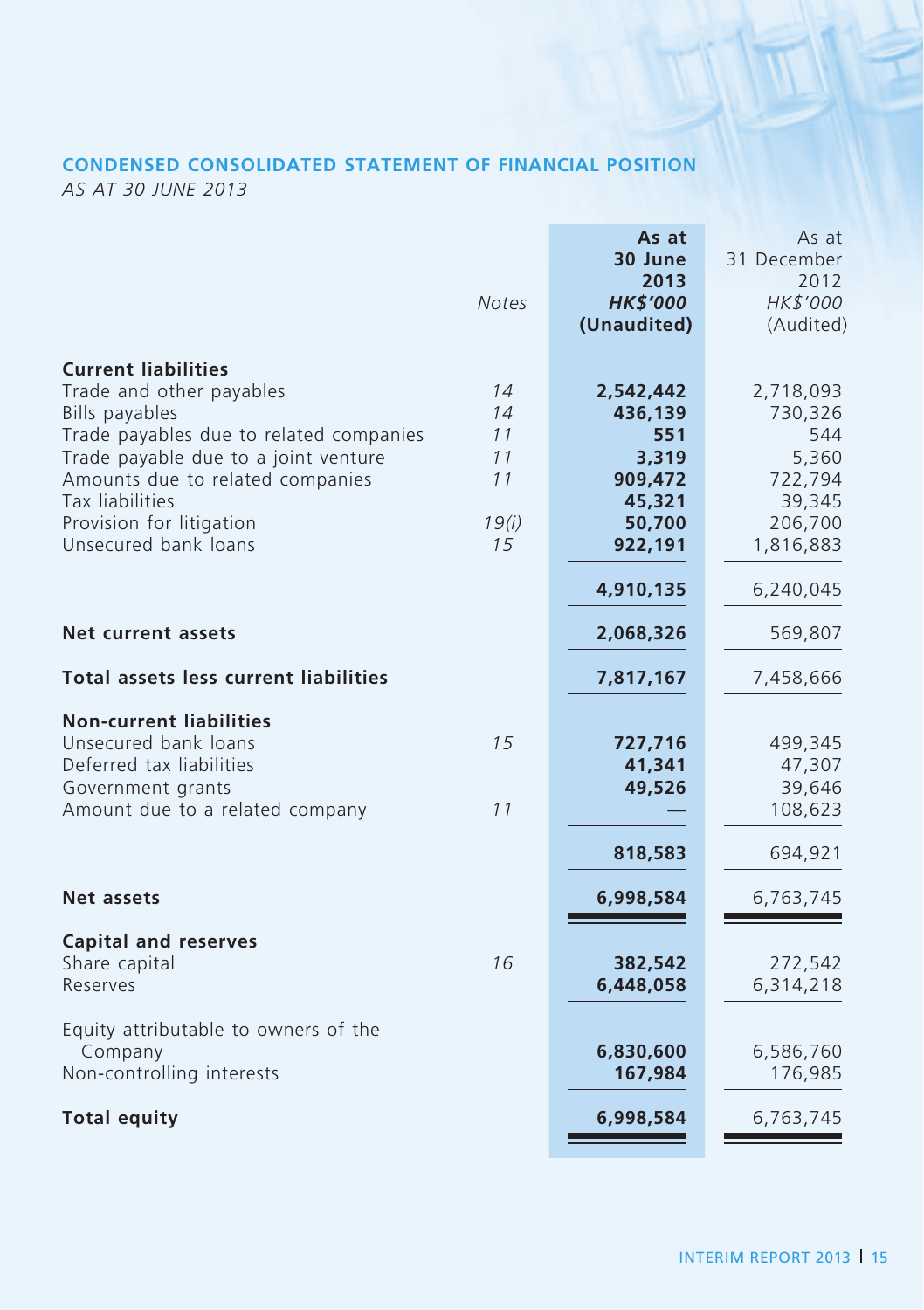### **CONDENSED CONSOLIDATED STATEMENT OF CHANGES IN EQUITY** *FOR THE SIX MONTHS ENDED 30 JUNE 2013*

|                                                                                                                                 |                              |                              |                                           |                                              |                                                              | Equity attributable to owners of the Company |                                         |                                              |                                                |                       |                                              |                       |
|---------------------------------------------------------------------------------------------------------------------------------|------------------------------|------------------------------|-------------------------------------------|----------------------------------------------|--------------------------------------------------------------|----------------------------------------------|-----------------------------------------|----------------------------------------------|------------------------------------------------|-----------------------|----------------------------------------------|-----------------------|
|                                                                                                                                 | Share<br>capital<br>HK\$'000 | Share<br>premium<br>HK\$'000 | Other<br>reserve<br>HK\$'000<br>(note ii) | Statutory<br>reserve<br>HK\$'000<br>(note i) | Capital<br>contribution<br>reserve<br>HK\$'000<br>(note iii) | Convertible<br>bonds<br>HK\$'000<br>(note v) | Share<br>options<br>reserve<br>HK\$'000 | reserve<br>HK\$'000                          | Translation Accumulated<br>profits<br>HK\$'000 | Total<br>HK\$'000     | Non-<br>controlling<br>interests<br>HK\$'000 | Total<br>HK\$'000     |
| At 1 January 2012 (Audited)<br>Profit for the period<br>Other comprehensive expense for                                         | 152.977                      | 1,116,727                    | (800, 906)                                | 53,403                                       | 129,742                                                      |                                              |                                         | 85,157                                       | 212,279<br>243,851                             | 949,379<br>243,851    | 11,573<br>2,517                              | 960,952<br>246,368    |
| the period                                                                                                                      |                              |                              |                                           |                                              |                                                              |                                              |                                         | (10, 034)                                    | $\qquad \qquad -$                              | (10, 034)             | (160)                                        | (10, 194)             |
| Total comprehensive (expense)<br>income for the period<br>Dividends recognised as distribution<br>Transfer to statutory reserve |                              |                              | $-$                                       | 19,302                                       |                                                              |                                              |                                         | (10, 034)<br>$\overline{\phantom{0}}$<br>$-$ | 243,851<br>(300, 400)<br>(19, 302)             | 233,817<br>(300, 400) | 2,357<br>(975)<br>$-$                        | 236,174<br>(301, 375) |
| Capital injection (note vi)                                                                                                     |                              |                              | 845,994                                   | $-$                                          |                                                              |                                              |                                         |                                              | $\qquad \qquad -$                              | 845,994               | $\overline{\phantom{m}}$                     | 845,994               |
| Imputed interest from amount due<br>to a related party<br>Adjustment arising on group                                           |                              |                              |                                           | -                                            | 14,649                                                       |                                              |                                         |                                              | $\overline{\phantom{0}}$                       | 14,649                |                                              | 14,649                |
| reorganization (note iv)                                                                                                        |                              |                              | (530, 526)                                | $\overline{\phantom{0}}$                     | (98, 827)                                                    |                                              |                                         |                                              | $\overline{\phantom{0}}$                       | (629, 353)            | $\overline{\phantom{a}}$                     | (629, 353)            |
| At 30 June 2012 (Unaudited)                                                                                                     | 152,977                      | 1,116,727                    | (485, 438)                                | 72,705                                       | 45,564                                                       |                                              |                                         | 75,123                                       | 136,428                                        | 1,114,086             | 12,955                                       | 1,127,041             |
| At 1 January 2013 (Audited)<br>Profit for the period<br>Other comprehensive income for the                                      | 272,542                      | 3,268,906                    | (5, 523, 729)                             | 114,006                                      | 45,564                                                       | 6,278,283                                    |                                         | 117,677                                      | 2,013,511<br>515,201                           | 6,586,760<br>515,201  | 176,985<br>12,629                            | 6,763,745<br>527,830  |
| period                                                                                                                          |                              |                              |                                           |                                              |                                                              |                                              |                                         | 74,397                                       |                                                | 74,397                | 2,420                                        | 76,817                |
| Total comprehensive income for the<br>period<br>Dividends recognised as distribution                                            |                              |                              |                                           |                                              |                                                              |                                              |                                         | 74,397<br>-                                  | 515,201<br>(382, 542)                          | 589,598<br>(382, 542) | 15,049<br>(15, 111)                          | 604,647<br>(397, 653) |
| Transfer to statutory reserve<br>Conversion of convertible bonds<br>Recognition of equity-settled share-                        | 110,000                      | 2,129,575                    |                                           | 4,198                                        |                                                              | (2, 239, 575)                                |                                         |                                              | (4, 198)                                       |                       |                                              |                       |
| based payment expense<br>Disposal of subsidiaries                                                                               |                              |                              |                                           |                                              |                                                              |                                              | 36,784                                  | -<br>1,935                                   | -<br>(1, 935)                                  | 36,784<br>-           | (8,939)                                      | 36,784<br>(8,939)     |
| At 30 June 2013 (Unaudited)                                                                                                     | 382,542                      | 5,398,481                    | (5,523,729)                               | 118,204                                      | 45,564                                                       | 4,038,708                                    | 36,784                                  | 194,009                                      | 2,140,037                                      | 6,830,600             | 167,984                                      | 6,998,584             |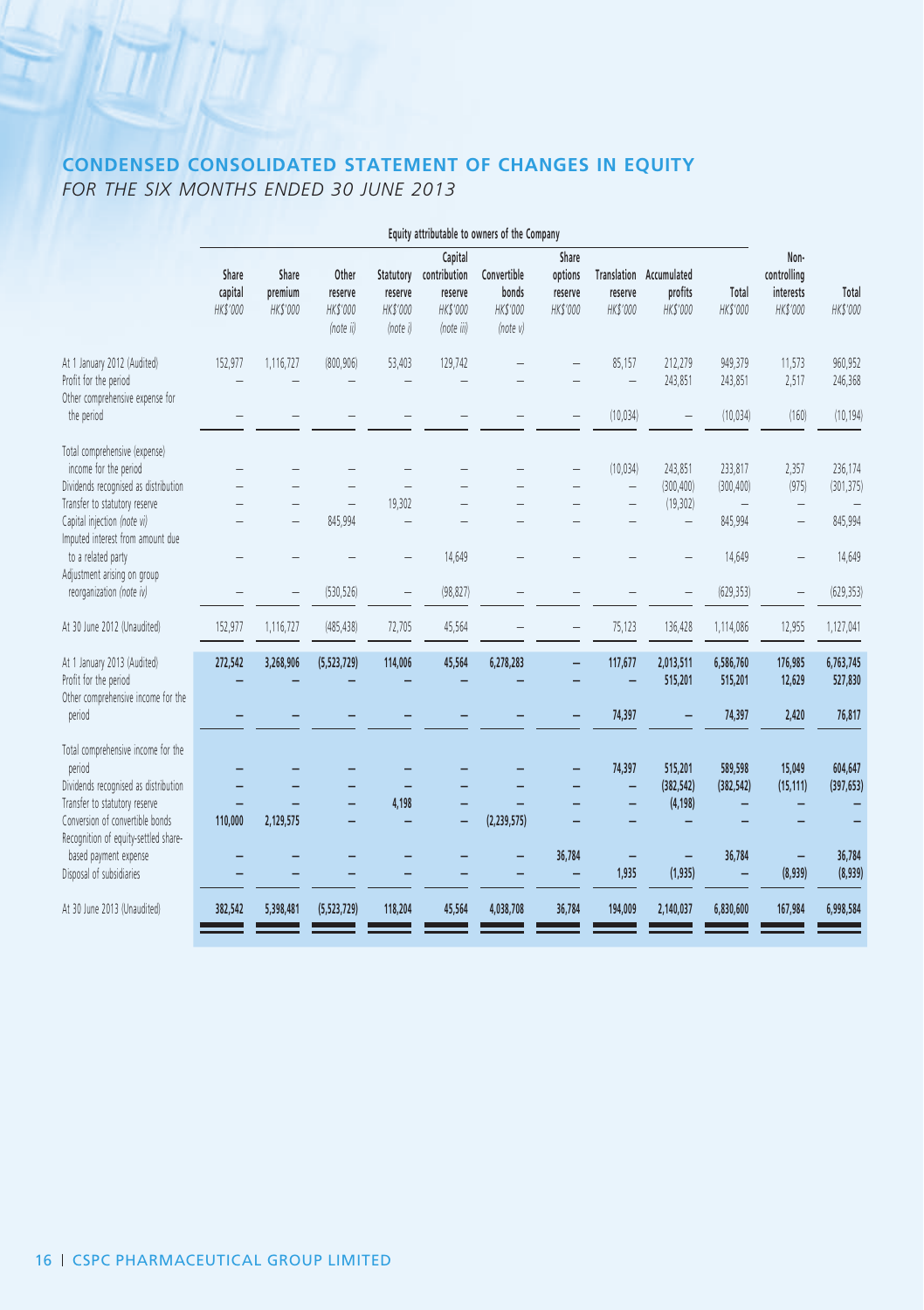#### **CONDENSED CONSOLIDATED STATEMENT OF CHANGES IN EQUITY** *FOR THE SIX MONTHS ENDED 30 JUNE 2013*

*Notes:*

- (i) The statutory reserves were appropriated from the profit after tax of the Company's subsidiaries in the People's Republic of China (the "PRC") under the laws and regulations of the PRC.
- (ii) The balance in other reserve as at 1 January 2012 and 30 June 2012 represents the difference between the share capital and share premium amounts of the Company and those of the entities comprising the Robust Sun Holdings Limited ("Robust Sun") and its subsidiaries (collectively referred to as the "Robust Sun Group"). The balance in other reserve as at 1 January 2013 also included an amount of HK\$5,038,291,000 which represents the difference between the fair value of the deemed consideration under the reverse acquisition of HK\$3,288,998,000 and the fair value of the consideration paid by the Company of HK\$8,327,289,000 in the Acquisition (as defined in note 1). Details are set out in the Company's consolidated financial statements for the year ended 31 December 2012.
- (iii) The balance in capital contribution reserve represents the deemed contribution by Shijiazhuang Pharmaceutical Group Company Limited ("SPG") which comprises 1) the difference between the carrying amount of the net assets of entities comprising the Robust Sun Group and the consideration paid to SPG and its subsidiaries during the group reorganisation under the Robust Sun Group and 2) the imputed interest arising on loan from SPG (see note 11 for details).
- (iv) As part of the group reorganisation of the Robust Sun Group, there are series of acquisitions and disposal of interests in subsidiaries between the group companies and SPG. The net amount payable by the Group to SPG and China Charmaine Pharmaceutical Company Limited ("China Charmaine") amounting to approximately HK\$629,353,000 was treated as reserves. Details of the group reorganisation of the Robust Sun Group are set out in the Company's consolidated financial statements for the year ended 31 December 2012.
- (v) Details of the convertible bonds are set out in note 37 to the Company's consolidated financial statements for the year ended 31 December 2012. On 13 May 2013, the convertible bonds holder exercised part of its conversion rights and principal amounts of HK\$2,365,000,000 were converted into 1,100,000,000 shares of the Company.
- (vi) The amount represents capital injection by SPG and Joyful Horizon Limited to the Robust Sun Group prior to the Acquisition (as defined in note 1). Details are set out in the Company's consolidated financial statements for the year ended 31 December 2012.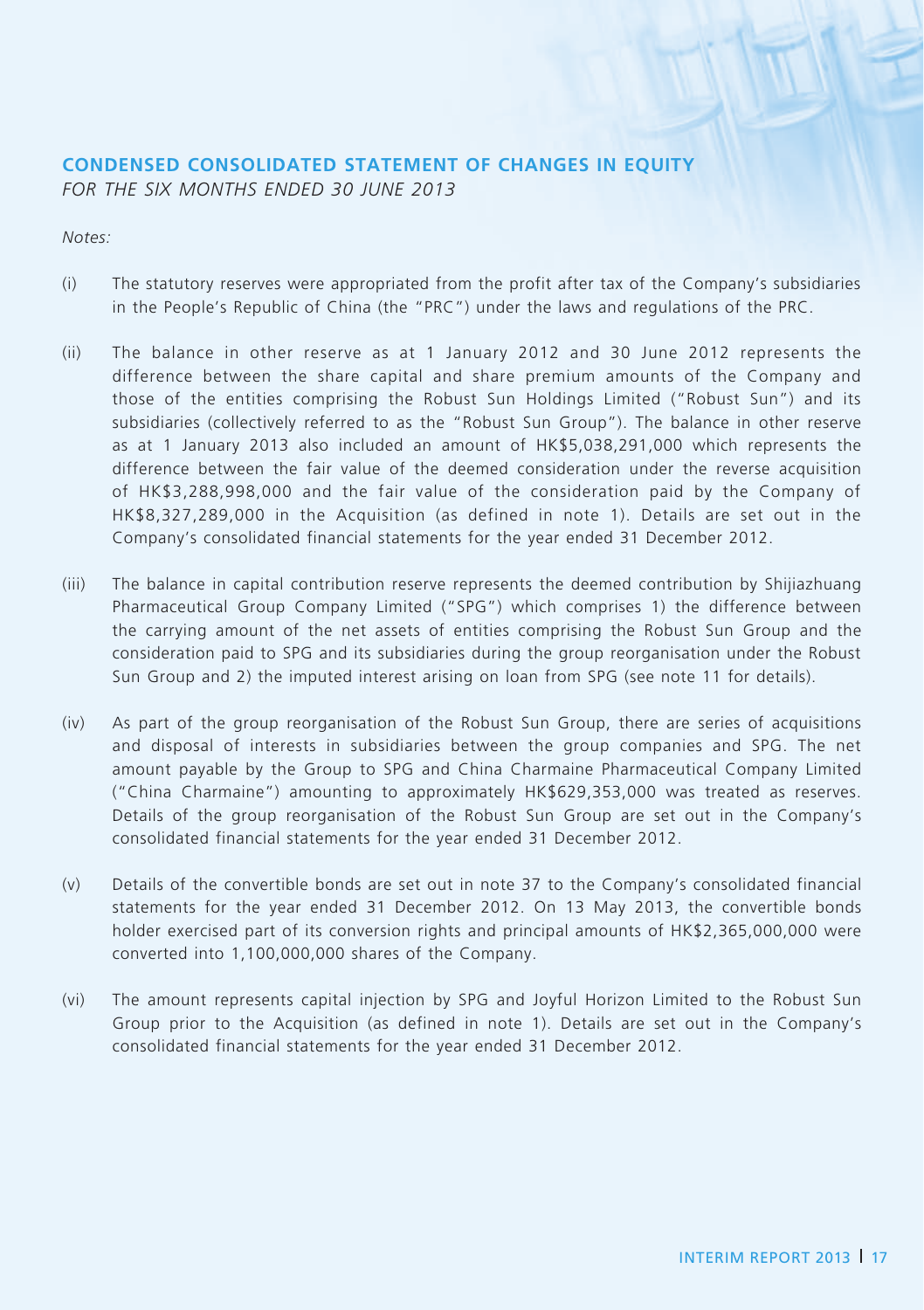### **CONDENSED CONSOLIDATED STATEMENT OF CASH FLOWS**

*FOR THE SIX MONTHS ENDED 30 JUNE 2013*

|                                                                                                                                                                                                                                      | For the six months<br>ended 30 June                                                    |                                                                                  |  |
|--------------------------------------------------------------------------------------------------------------------------------------------------------------------------------------------------------------------------------------|----------------------------------------------------------------------------------------|----------------------------------------------------------------------------------|--|
|                                                                                                                                                                                                                                      | 2013<br><b>HK\$'000</b><br>(Unaudited)                                                 | 2012<br>HK\$'000<br>(Unaudited)<br>(restated)                                    |  |
| Net cash from operating activities                                                                                                                                                                                                   | 505,376                                                                                | 309,115                                                                          |  |
| Net cash used in investing activities:<br>Purchases of property, plant and equipment<br>Purchases of intangible assets<br>Interest received<br>Proceeds on disposal of property, plant and<br>equipment                              | (322, 859)<br>(9, 505)<br>3,175<br>7,529                                               | (144, 165)<br>2,832<br>365                                                       |  |
| Repayment from (advance to) related parties<br>Disposal of subsidiaries (note 5)<br>Other investing cash flows                                                                                                                       | 14,388<br>275,765<br>(16, 870)                                                         | (138, 113)<br>(8, 244)                                                           |  |
| Net cash (used in) from financing activities:<br>Repayments of bank loans<br>Dividend paid<br>Dividend paid to non-controlling interests<br>Proceeds from capital injection<br>Advance from related parties<br>New bank loans raised | (48, 377)<br>(1,497,828)<br>(382, 542)<br>(15, 111)<br>74,444<br>859,750<br>(961, 287) | (287, 325)<br>(234, 568)<br>(407, 494)<br>(975)<br>291,137<br>496,296<br>144,396 |  |
| Net (decrease) increase in cash and cash equivalents<br>Cash and cash equivalents at 1 January<br>Effect of foreign exchange rate changes                                                                                            | (504, 288)<br>1,449,977<br>8,299                                                       | 166,186<br>310,423<br>4,636                                                      |  |
| Cash and cash equivalents at 30 June                                                                                                                                                                                                 | 953,988                                                                                | 481,245                                                                          |  |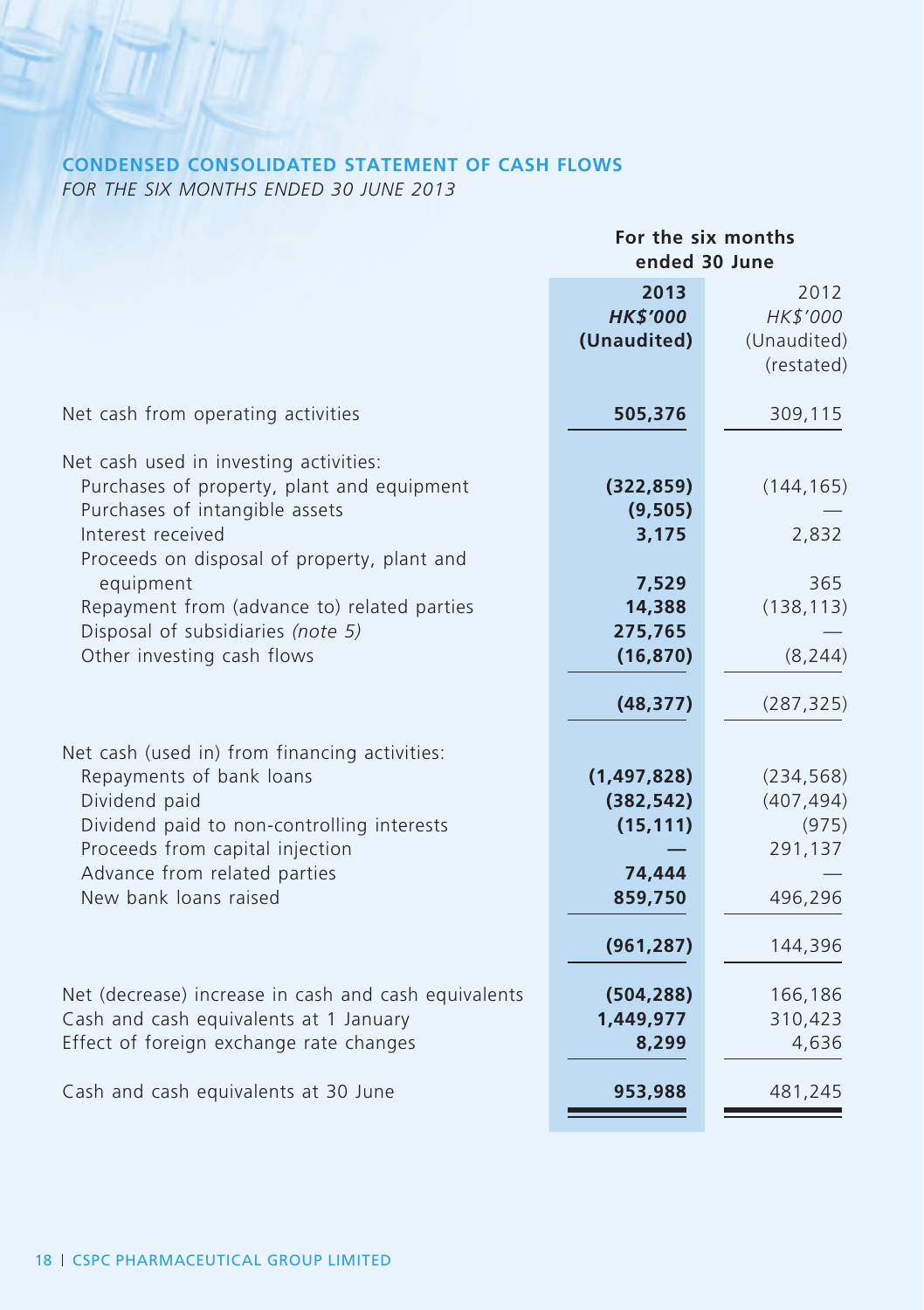#### **NOTES TO THE CONDENSED CONSOLIDATED FINANCIAL STATEMENTS**

*FOR THE SIX MONTHS ENDED 30 JUNE 2013*

#### **1. General and Basis Of Preparation**

The condensed consolidated financial statements have been prepared in accordance with Hong Kong Accounting Standard ("HKAS") 34 *Interim Financial Reporting* issued by the Hong Kong Institute of Certified Public Accountants ("HKICPA") as well as with the applicable disclosure requirements of Appendix 16 to the Rules Governing the Listing of Securities on The Stock Exchange of Hong Kong Limited.

The Company is a public limited company incorporated in Hong Kong and its shares are listed on The Stock Exchange of Hong Kong Limited.

On 17 June 2012, the Company entered into a sale and purchase agreement with Joyful Horizon Limited (the "Seller") which is a wholly owned subsidiary of Hony Capital Fund III, L.P. ("Hony Capital"). Pursuant to the sale and purchase agreement, the Company acquired, and the Seller sold, 100% of the total issued share capital of Robust Sun, for a total consideration of HK\$8,980,000,000 (the "Acquisition"). The consideration consisted of (i) HK\$2,271,744,570.30 by way of allotment and issue of 1,195,655,037 new shares of the Company at an issue price of HK\$1.9 per share and (ii) HK\$6,708,255,430.70 by way of issue of convertible bonds ("Convertible Bonds").

The Robust Sun Group is principally engaged in the manufacture and sale of pharmaceutical products.

The Acquisition was completed on 29 October 2012, upon which the Seller received shares representing 43.87% of the enlarged share capital of the Company and Convertible Bonds of the Company which will result in the Seller holding a total of 73.83% (assuming issuance of maximum number of conversion shares) of the enlarged issued share capital of the Company. Further, the Robust Sun Group's relative size (measured in terms of profit of the Robust Sun Group and the Company and its subsidiaries immediately prior to the Acquisition (the "CPG Group") for the year ended 31 December 2011 and valuation of the two groups) was significantly greater than those of the CPG Group immediately prior to the Acquisition. Under Hong Kong Financial Reporting Standard ("HKFRS") 3 *Business Combinations*, the Acquisition was accounted for as a reverse acquisition. For accounting purpose, the Robust Sun Group was the accounting acquirer and the Company and its subsidiaries (the accounting acquiree) were deemed to have been acquired by the Robust Sun Group.

The consolidated financial statements for the year ended 31 December 2012 were prepared as a continuation of the Robust Sun Group. Accordingly, the comparative information presented in the consolidated condensed financial statements in respect of the six months ended 30 June 2012 have been restated to present those of the Robust Sun Group rather than those of the CPG Group.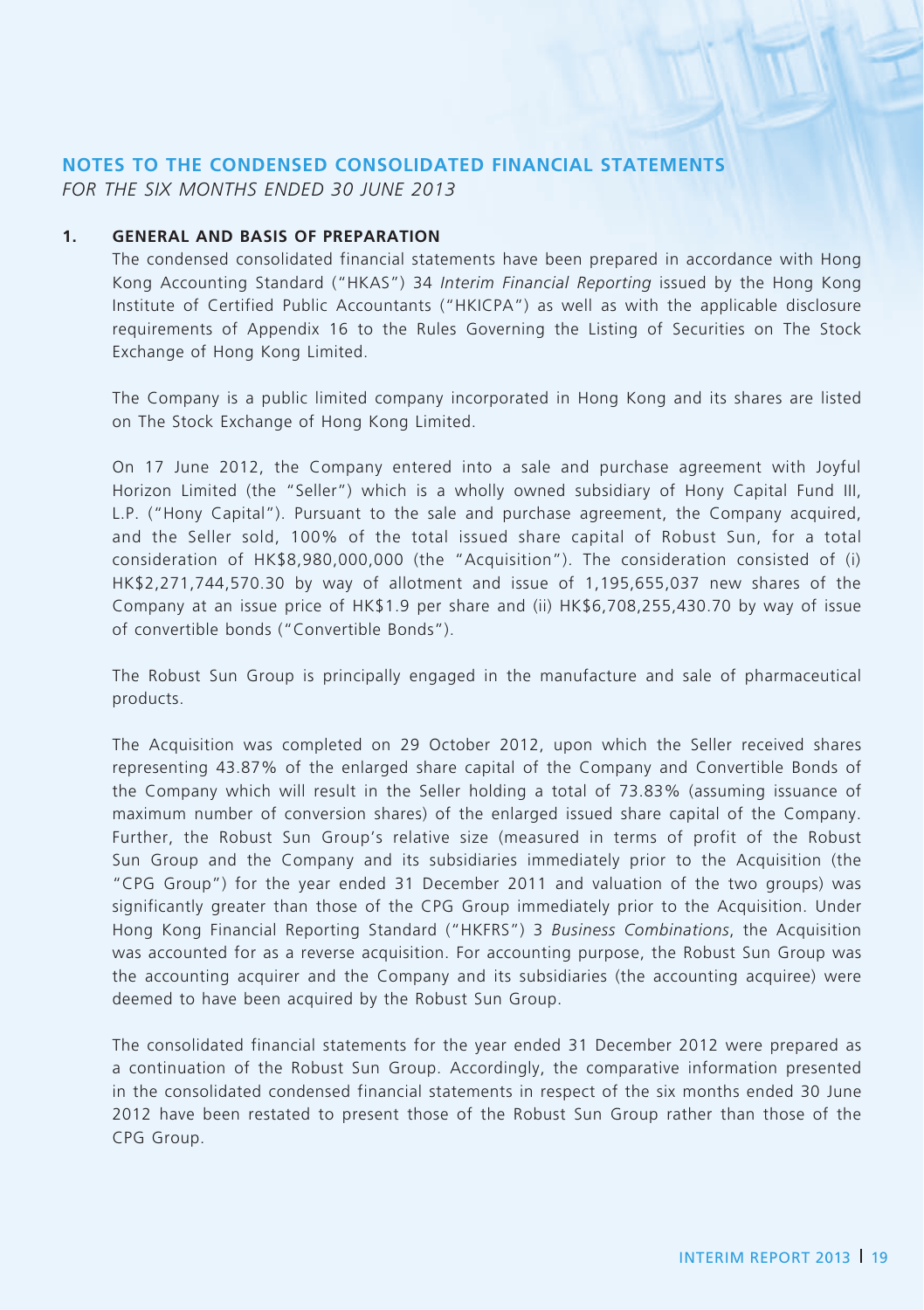#### **1. General and Basis Of Preparation** *(Continued)*

Details of basis of preparation of the consolidated financial statements and group reorganisation of the Robust Sun Group are mentioned in the Company's consolidated financial statements for the year ended 31 December 2012.

During the six months ended 30 June 2013, the Seller converted HK\$2,365,000,000 Convertible Bonds into 1,100,000,000 shares of the Company; and thereafter, the Seller directly held approximately 39.32% of the issued share capital of the Company. As at 30 June 2013, Hony Capital, through the Seller and several of its subsidiaries, indirectly controls more than 50% of the Company's shares.

#### **2. PRINCIPAL ACCOUNTING POLICIES**

The condensed consolidated financial statements have been prepared on the historical cost basis, except for certain financial instruments, which are measured at fair values.

Except as described below, the accounting policies and methods of computation used in the condensed consolidated financial statements for the six months ended 30 June 2013 are the same as those followed in the preparation of the Group's annual financial statements for the year ended 31 December 2012.

In respect of the share options newly granted to employees under the Company's share option scheme during the period, the Group has applied the following accounting policy to account for such equity-settled share-based payment transactions:

#### **Share-based payment transactions**

#### *Equity-settled share-based payment transactions*

#### *Share options granted to employees*

The fair value of services received determined by reference to the fair value of share option granted at the date of grant is expensed on a straight-line basis over the vesting period, with a corresponding increase in share options reserve.

When share options are exercised, the amount previously recognised in share options reserve will be transferred to share premium. When the share options are forfeited after the vesting date or are still not exercised at the expiry date, the amount previously recognised in share options reserve will be transferred to retained profits.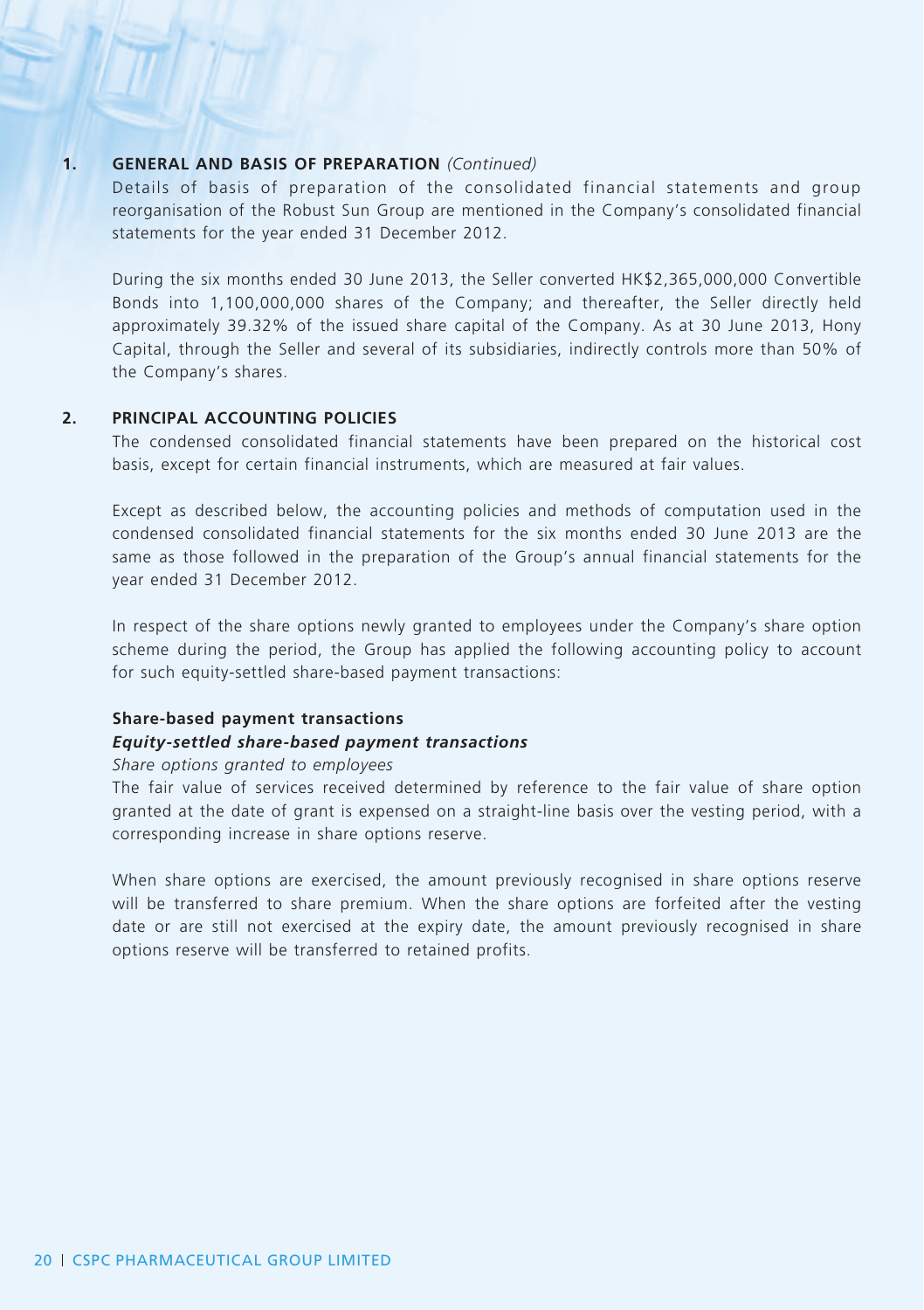#### **2. PRINCIPAL ACCOUNTING POLICIES** *(Continued)*

In the current interim period, the Group has applied, for the first time, the following new or revised HKFRSs issued by the HKICPA that are relevant for the preparation of the Group's condensed consolidated financial statements:

- **HKFRS 10 Consolidated Financial Statements;**
- • HKFRS 11 *Joint Arrangements;*
- • HKFRS 12 *Disclosure of Interests in Other Entities;*
- • Amendments to HKFRS 10, HKFRS 11 and HKFRS 12 *Consolidated Financial Statements, Joint Arrangements and Disclosure of Interest in Other Entities: Transition Guidance;*
- **HKFRS 13 Fair Value Measurement:**
- HKAS 19 (as revised in 2011) *Employee Benefits;*
- • HKAS 28 (as revised in 2011) *Investments in Associates and Joint Ventures;*
- • Amendments to HKFRS 7 *Disclosures Offsetting Financial Assets and Financial Liabilities;*
- Amendments to HKAS 1 *Presentation of Items of Other Comprehensive Income;*
- Amendments to HKFRSs Annual Improvements to HKFRSs 2009-2011 Cycle; and
- HK(IFRIC) Int 20 *Stripping Costs in the Production Phase of a Surface Mine*.

#### **HKFRS 10 Consolidated Financial Statements**

HKFRS 10 replaces the parts of HKAS 27 *Consolidated and Separate Financial Statements* that deal with consolidated financial statements and HK(SIC)-Int 12 *Consolidation — Special Purpose Entities*. HKFRS 10 changes the definition of control such that an investor has control over an investee when a) it has power over the investee, b) it is exposed, or has rights, to variable returns from its involvement with the investee and c) has the ability to use its power to affect its returns. All three of these criteria must be met for an investor to have control over an investee. Previously, control was defined as the power to govern the financial and operating policies of an entity so as to obtain benefits from its activities. Additional guidance has been included in HKFRS 10 to explain when an investor has control over an investee.

As a result of the adoption of HKFRS 10, the Group has changed its accounting policy with respect to determining whether it has control over an investee. The adoption does not change any of the control conclusions reached by the Group in respect of its involvement with other entities as at 1 January 2013.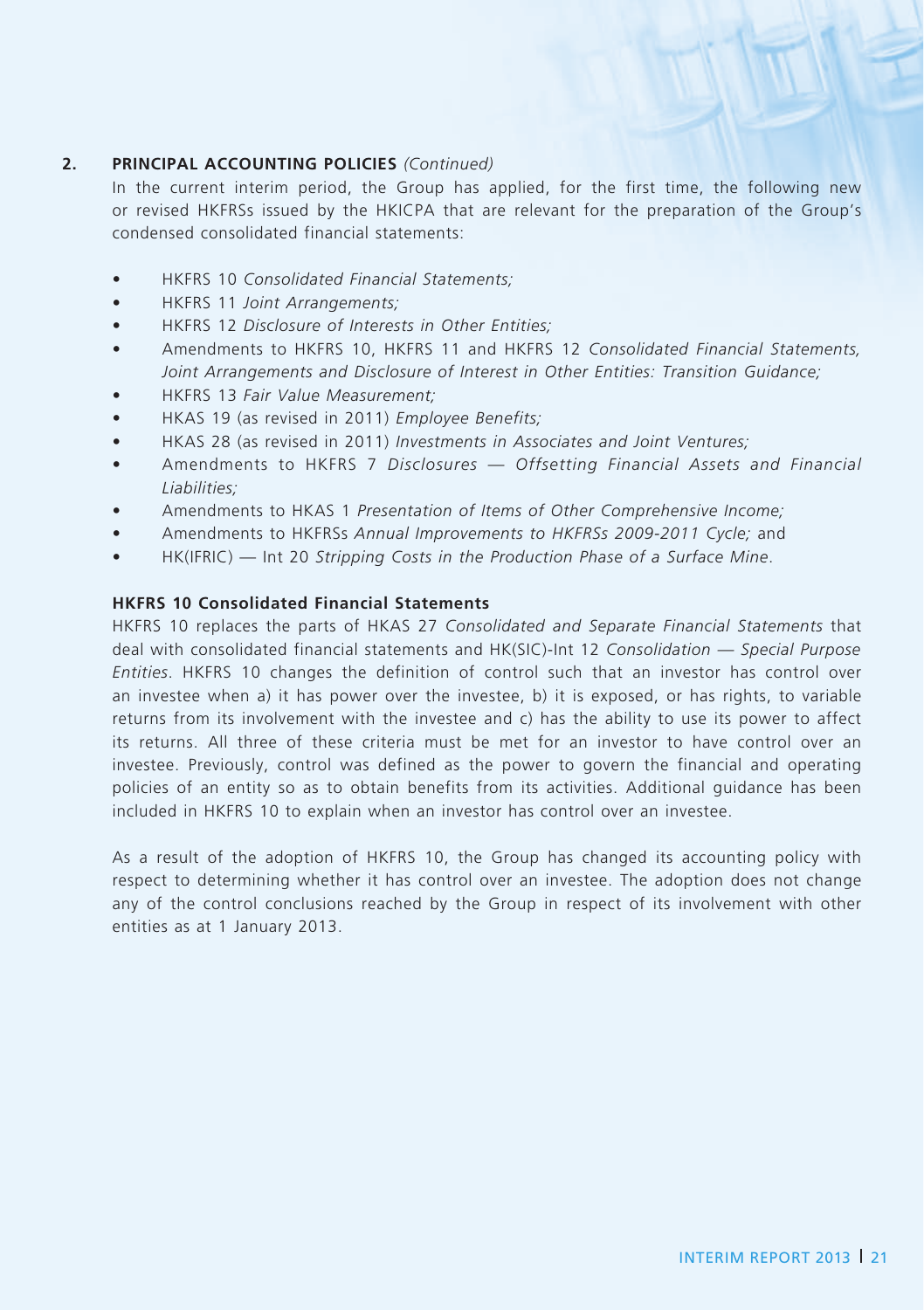#### **2. PRINCIPAL ACCOUNTING POLICIES** *(Continued)* **HKFRS 11 Joint Arrangements**

HKFRS 11, which replaces HKAS 31 *Interests in Joint Ventures*, divides joint arrangements into joint operations and joint ventures. Entities are required to determine the type of an arrangement by considering the structure, legal form, contractual terms and other facts and circumstances relevant to their rights and obligations under the arrangement. Joint arrangements which are classified as joint operations under HKFRS 11 are recognised on a lineby-line basis to the extent of the joint operator's interest in the joint operation. All other joint arrangements are classified as joint ventures under HKFRS 11 and are required to be accounted for using the equity method in the Group's consolidated financial statements. Proportionate consolidation is no longer allowed as an accounting policy choice.

As a result of the adoption of HKFRS 11, the Group has changed its accounting policy with respect to its interests in joint arrangements and re-evaluated its involvement in its joint arrangements. The Group has reclassified the interest in a jointly controlled entity to joint venture. The investment continues to be accounted for using the equity method and therefore this reclassification does not have any material impact on the financial position and the financial result of the Group.

#### **HKFRS 13 Fair Value Measurement**

The Group has applied HKFRS 13 for the first time in the current interim period. HKFRS 13 establishes a single source of guidance for, and disclosures about, fair value measurements, and replaces those requirements previously included in various HKFRSs. Consequential amendments have been made to HKAS 34 to require certain disclosures to be made in the interim condensed consolidated financial statements.

The scope of HKFRS 13 is broad, and applies to both financial instrument items and nonfinancial instrument items for which other HKFRSs require or permit fair value measurements and disclosures about fair value measurements, subject to a few exceptions. HKFRS 13 contains a new definition for 'fair value' and defines fair value as the price that would be received to sell an asset or paid to transfer a liability in an orderly transaction in the principal (or most advantageous) market at the measurement date under current market conditions. Fair value under HKFRS 13 is an exit price regardless of whether that price is directly observable or estimated using another valuation technique. Also, HKFRS 13 includes extensive disclosure requirements.

The directors of the Company consider that the application of HKFRS 13 in the current interim period has had no material effect on the amounts reported and/or disclosures set out in these condensed consolidated financial statements.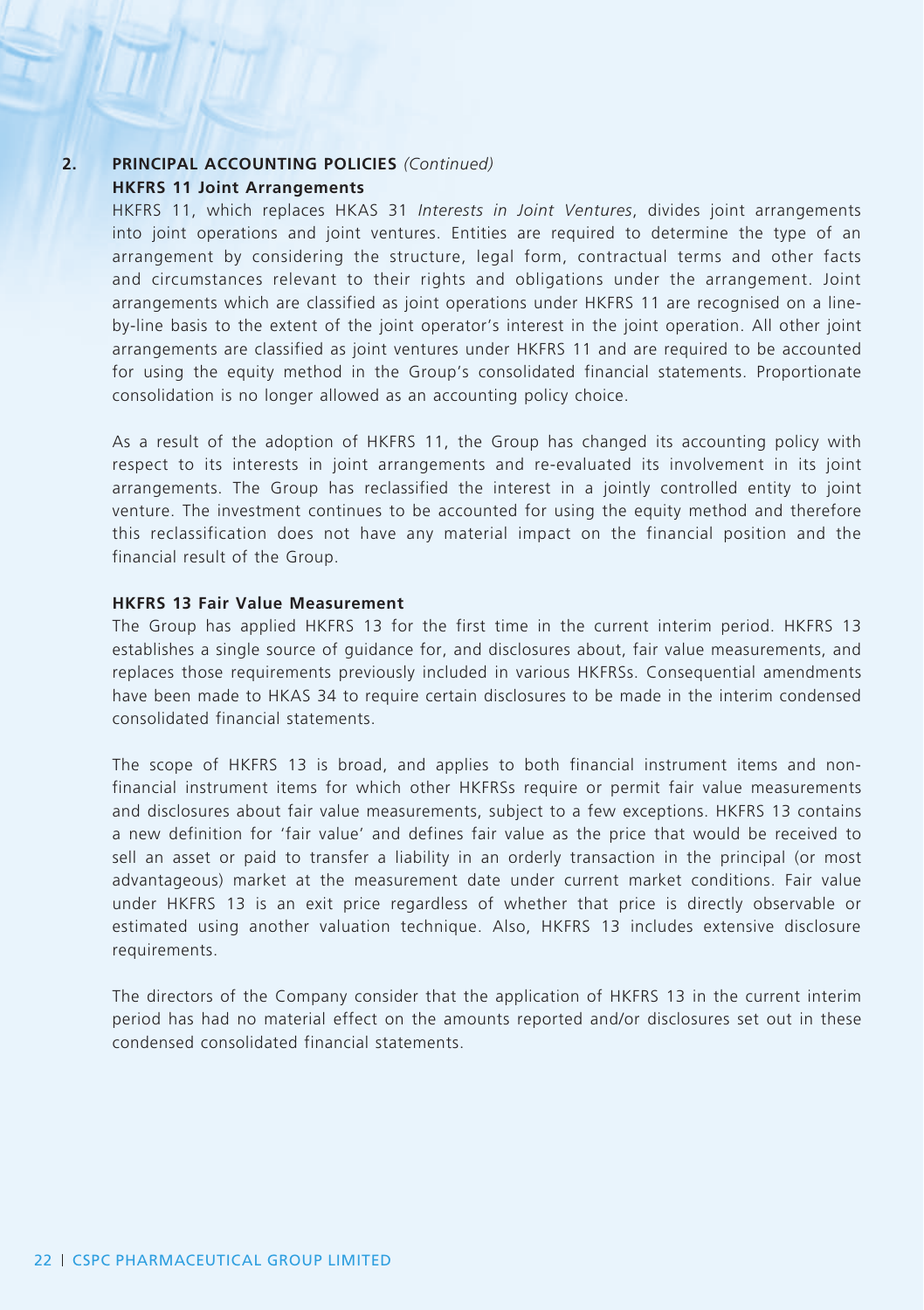#### **2. PRINCIPAL ACCOUNTING POLICIES** *(Continued)*

**Amendments to HKAS 34 Interim Financial Reporting** *(as part of the Annual Improvements to HKFRSs 2009-2011 Cycle)*

The Group has applied the amendments to HKAS 34 *Interim Financial Reporting* as part of the Annual Improvements to HKFRSs 2009 — 2011 Cycle for the first time in the current interim period. The amendments to HKAS 34 clarify that the total assets and total liabilities for a particular reportable segment would be separately disclosed in the interim financial statements only when the amounts are regularly provided to the chief operating decision maker (the "CODM") and there has been a material change from the amounts disclosed in the last annual financial statements for that reportable segment.

The Group's reportable and operating segments are based on different revenue streams. During the six months ended 30 June 2013, other than segment revenue and segment profit analysis presented by revenue streams were provided to the CODM for performance assessment and resources allocation, information about assets and liabilities was no longer regularly provided to the CODM since 2013. Accordingly, the Group has not included total assets and liabilities information as part of segment information as set out in note 3.

#### **Amendments to HKAS 1 Presentation of Items of Other Comprehensive Income**

The amendments to HKAS 1 introduce new terminology for statement of comprehensive income and income statement. Under the amendments to HKAS 1, a statement of comprehensive income is renamed as a statement of profit or loss and other comprehensive income and an income statement is renamed as a statement of profit or loss. The amendments to HKAS 1 retain the option to present profit or loss and other comprehensive income in either a single statement or in two separate but consecutive statements. However, the amendments to HKAS 1 require additional disclosures to be made in the other comprehensive section such that items of other comprehensive income are grouped into two categories: (a) items that will not be reclassified subsequently to profit or loss; and (b) items that may be reclassified subsequently to profit or loss when specific conditions are met. Income tax on items of other comprehensive income is required to be allocated on the same basis — the amendments do not change the existing option to present items of other comprehensive income either before tax or net of tax. The amendments have been applied retrospectively, and hence the presentation of items of other comprehensive income has been modified to reflect the changes.

Except as described above, the application of the other new or revised HKFRSs in the current interim period has had no material effect on the amounts reported and/or disclosures set out in these condensed consolidated financial statements.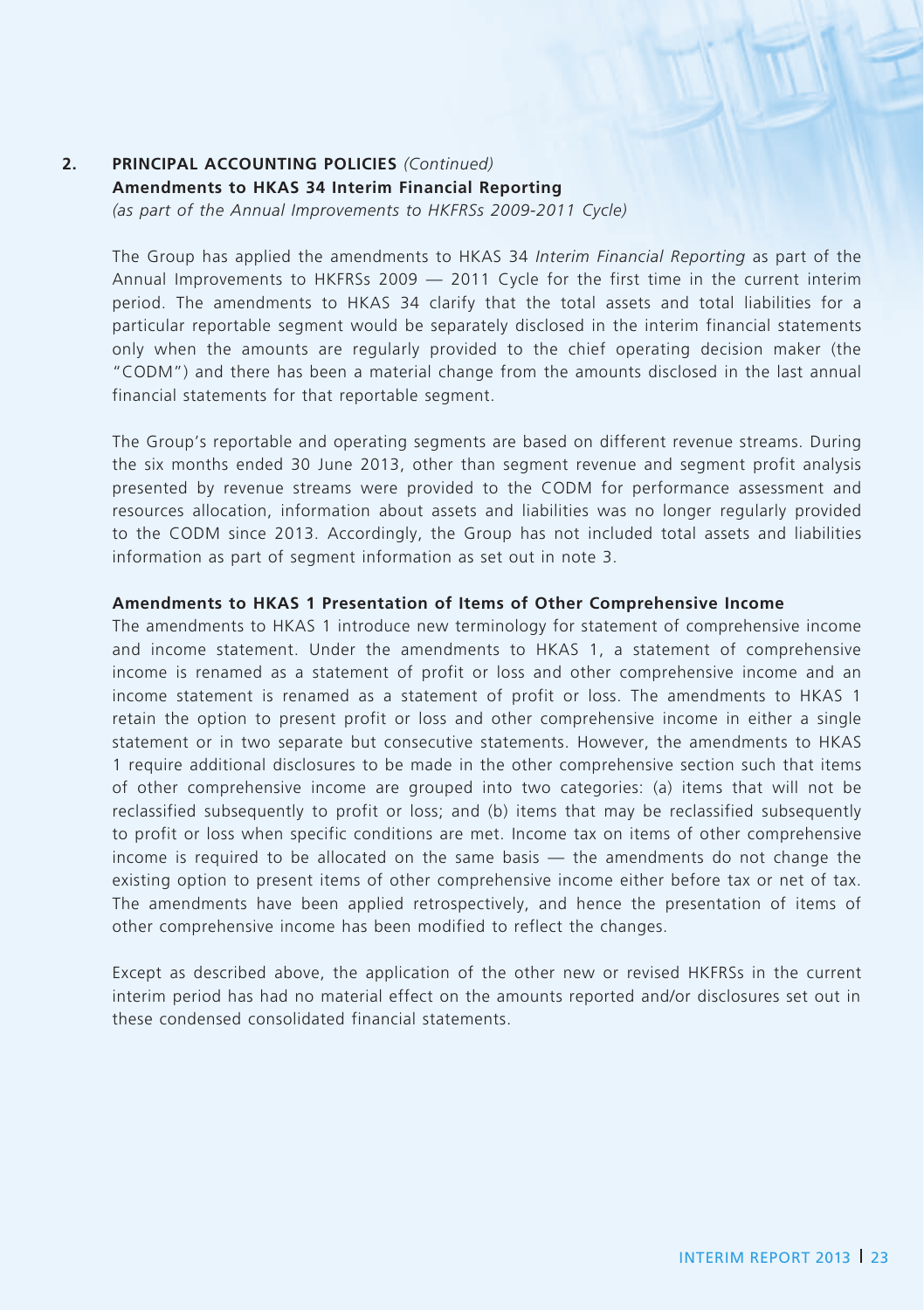### **3. SEGMENT INFORMATION**

The Group's reportable and operating segments for financial reporting purposes are as follows:

#### **Robust Sun Group**

- 1. NBP Innovative Drugs (including NBP series)
- 2. OYY and its subsidiaries (the "OYY Group") Innovative Drugs and Generic Drugs (including Oulaining series, Xuanning series and others)
- 3. XNW Bulk Drugs (including caffeine and others)

#### **CPG Group**

- 4. Vitamin C (bulk drugs)
- 5. Antibiotics (intermediates and bulk drugs)
- 6. Generic Drugs

All reportable and operating segments are engaged in the manufacture and sales of pharmaceutical products.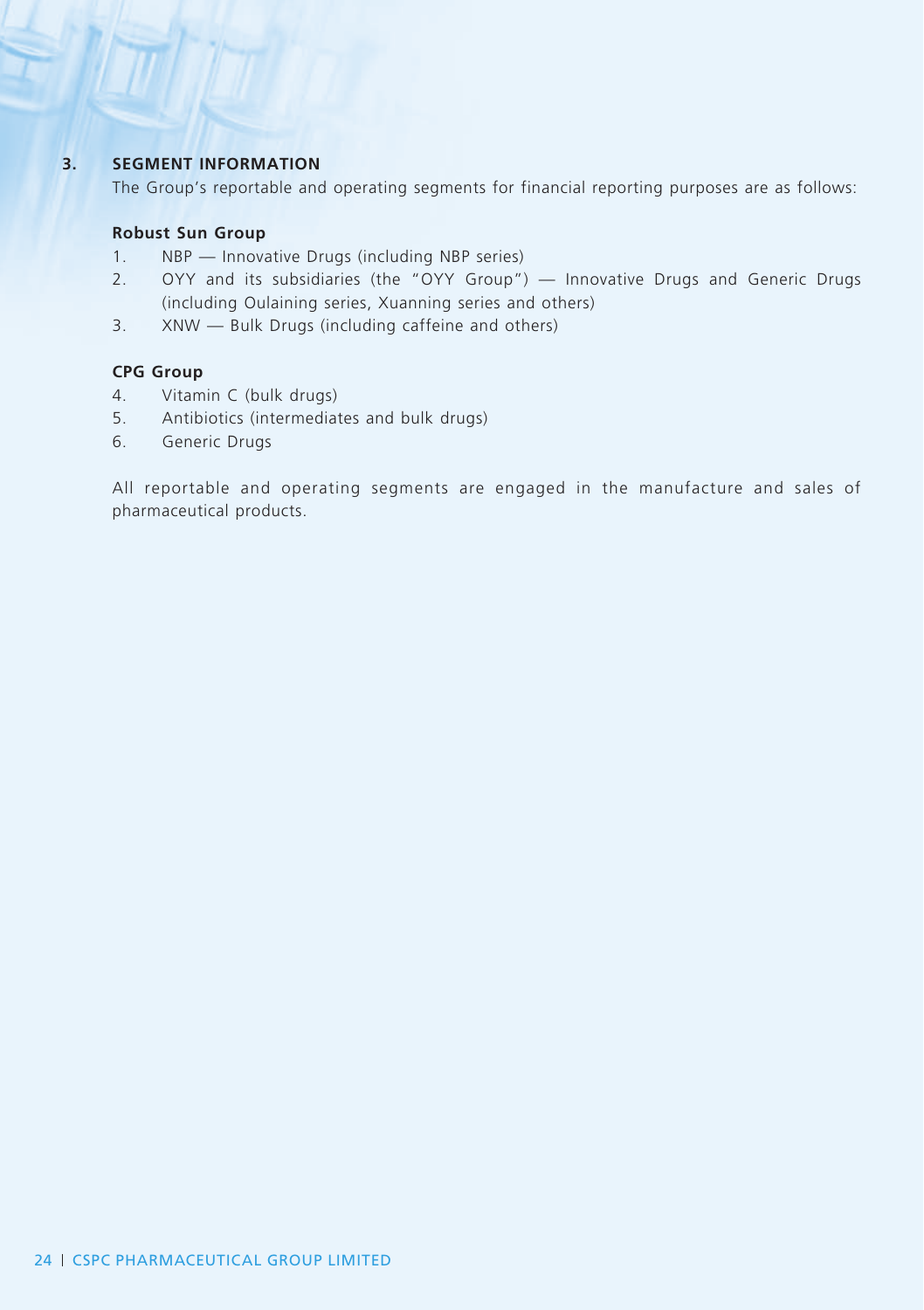### **3. SEGMENT INFORMATION** *(Continued)*

### **Segment revenues and results**

The following is an analysis of the Group's revenue and results by reportable and operating segments for the period under review.

### *For the six months ended 30 June 2013 (Unaudited)*

|                                                                                     |                               | Robust Sun Group                   |                       |                             | <b>CPG Group</b>                      |                                           |                                      |                                        |                                 |
|-------------------------------------------------------------------------------------|-------------------------------|------------------------------------|-----------------------|-----------------------------|---------------------------------------|-------------------------------------------|--------------------------------------|----------------------------------------|---------------------------------|
|                                                                                     | <b>NBP</b><br><b>HK\$'000</b> | <b>OYY Group</b><br><b>HKS'000</b> | XNW<br><b>HKS'000</b> | Vitamin C<br><b>HKS'000</b> | <b>Antibiotics</b><br><b>HK\$'000</b> | Generic<br><b>Drugs</b><br><b>HKS'000</b> | Segments<br>total<br><b>HK\$'000</b> | <b>Eliminations</b><br><b>HK\$'000</b> | Consolidated<br><b>HK\$'000</b> |
| SEGMENT REVENUE<br>External sales<br>Inter-segment sales                            | 458,881                       | 1,048,591<br>15,018                | 322,646<br>2,834      | 553,446<br>1,549            | 1,315,474<br>94,185                   | 1,376,627<br>1,992                        | 5,075,665<br>115,578                 | (115, 578)                             | 5,075,665                       |
| <b>TOTAL REVENUE</b>                                                                | 458,881                       | 1,063,609                          | 325,480               | 554,995                     | 1,409,659                             | 1,378,619                                 | 5,191,243                            | (115, 578)                             | 5,075,665                       |
| Inter-segment sales are charged<br>at prevailing market rates.                      |                               |                                    |                       |                             |                                       |                                           |                                      |                                        |                                 |
| SEGMENT PROFIT (LOSS)                                                               | 229,224                       | 220,389                            | 86,084                | (86, 847)                   | 23,110                                | 184,384                                   |                                      |                                        | 656,344                         |
| Unallocated income<br>Unallocated expenses                                          |                               |                                    |                       |                             |                                       |                                           |                                      |                                        | 23,124<br>(97,098)              |
| Operating profit<br>Gain on disposal of subsidiaries<br>Share of results of a joint |                               |                                    |                       |                             |                                       |                                           |                                      |                                        | 582,370<br>117,330              |
| venture<br>Finance costs                                                            |                               |                                    |                       |                             |                                       |                                           |                                      |                                        | (11, 420)<br>(36, 636)          |
| Profit before taxation                                                              |                               |                                    |                       |                             |                                       |                                           |                                      |                                        | 651,644                         |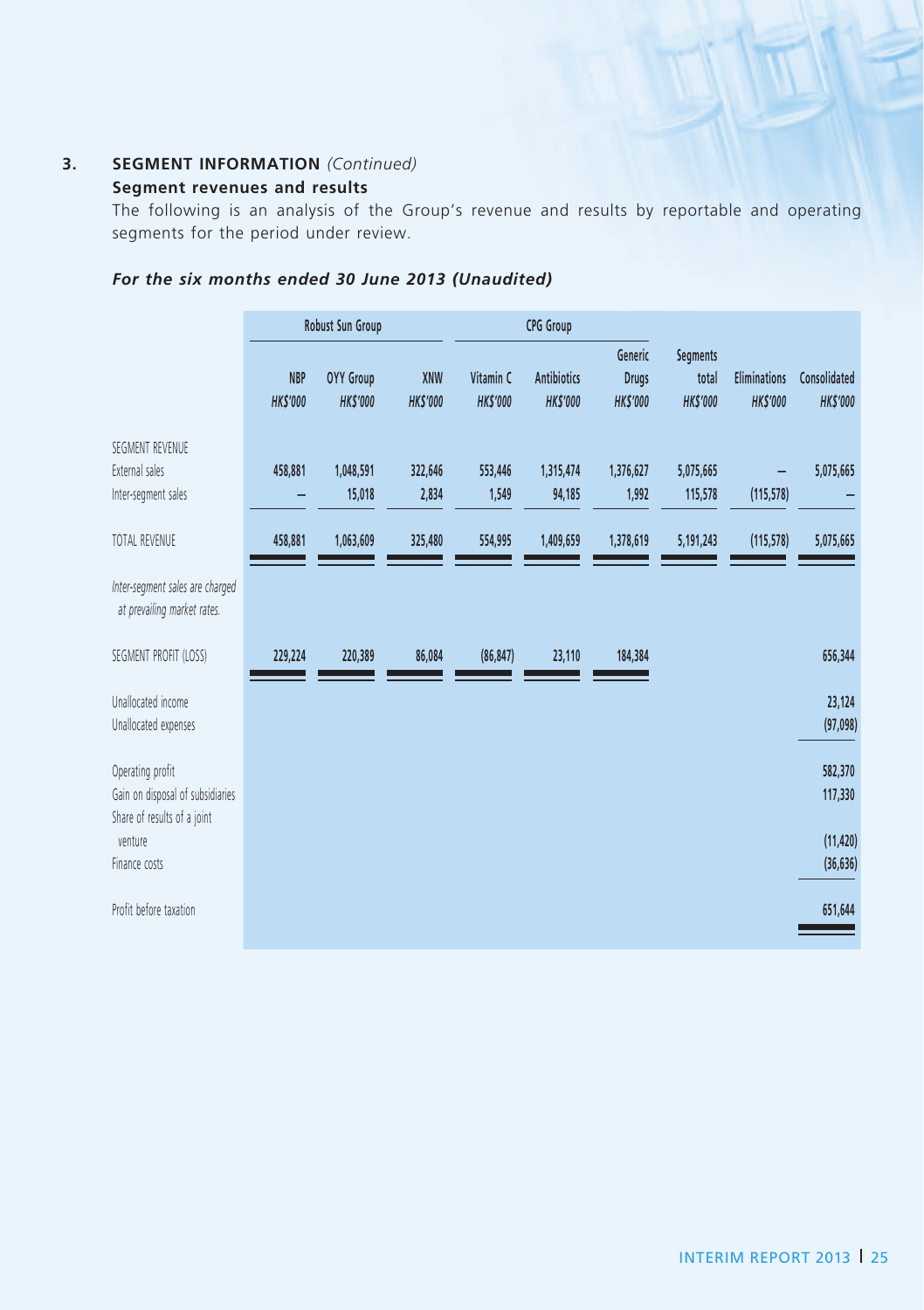#### **3. SEGMENT INFORMATION** *(Continued)*

### **Segment revenues and results** *(Continued)*

*For the six months ended 30 June 2012 (Unaudited) (restated):*

|                                                                | Robust Sun Group       |                       |                        | Segments          |                          |                          |
|----------------------------------------------------------------|------------------------|-----------------------|------------------------|-------------------|--------------------------|--------------------------|
|                                                                | <b>NBP</b><br>HK\$'000 | OYY Group<br>HK\$'000 | <b>XNW</b><br>HK\$'000 | total<br>HK\$'000 | Eliminations<br>HK\$'000 | Consolidated<br>HK\$'000 |
| <b>SEGMENT REVENUE</b>                                         |                        |                       |                        |                   |                          |                          |
| External sales                                                 | 303,544                | 768,269               | 377,313                | 1,449,126         |                          | 1,449,126                |
| Inter-segment sales                                            |                        | 39,338                | 1,802                  | 41,140            | (41, 140)                |                          |
| <b>TOTAL REVENUE</b>                                           | 303,544                | 807,607               | 379,115                | 1,490,266         | (41, 140)                | 1,449,126                |
| Inter-segment sales are charged<br>at prevailing market rates. |                        |                       |                        |                   |                          |                          |
| SEGMENT PROFIT                                                 | 121,550                | 156,272               | 38,685                 |                   |                          | 316,507                  |
| Unallocated income                                             |                        |                       |                        |                   |                          | 488                      |
| Unallocated expenses                                           |                        |                       |                        |                   |                          | (1,600)                  |
| Operating profit                                               |                        |                       |                        |                   |                          | 315,395                  |
| Recognition of fair value of                                   |                        |                       |                        |                   |                          |                          |
| financial guarantee contracts<br>issued                        |                        |                       |                        |                   |                          | (5,014)                  |
| Amortisation of financial                                      |                        |                       |                        |                   |                          |                          |
| quarantee liabilities                                          |                        |                       |                        |                   |                          | 4,581                    |
| Finance costs                                                  |                        |                       |                        |                   |                          | (11, 973)                |
| Profit before taxation                                         |                        |                       |                        |                   |                          | 302,989                  |

Segment profit (loss) represents the profit (loss) earned by each segment without allocation of interest income, finance costs, central administrative expenses, share of results of a joint venture, gain on disposal of subsidiaries, recognition of fair value of financial guarantee contracts issued and amortisation of financial guarantee liabilities. This is the measure reported to the CODM for the purposes of resource allocation and performance assessment.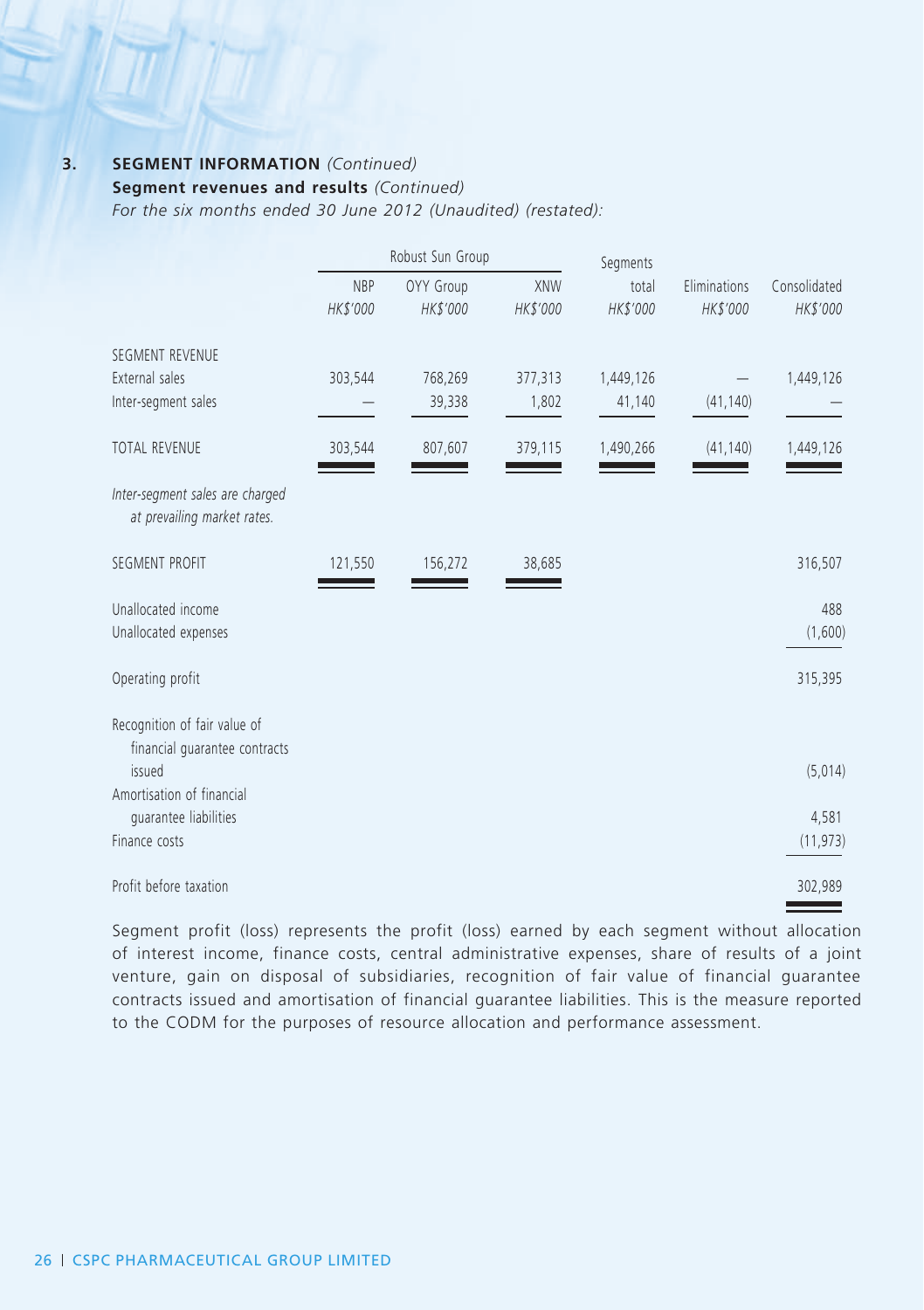### **4. PROFIT BEFORE TAXATION**

#### **For the six months ended 30 June**

|                                                       | 2013            | 2012        |
|-------------------------------------------------------|-----------------|-------------|
|                                                       |                 |             |
|                                                       | <b>HK\$'000</b> | HK\$'000    |
|                                                       | (Unaudited)     | (Unaudited) |
|                                                       |                 | (restated)  |
|                                                       |                 |             |
|                                                       |                 |             |
| Profit before taxation has been arrived at after      |                 |             |
| charging (crediting) the following items:             |                 |             |
|                                                       |                 |             |
| Amortisation of intangible assets (included in        |                 |             |
| cost of sales)                                        | 4,167           | 236         |
| Amortisation of prepaid lease payments                | 6,873           | 1,674       |
| Depreciation of property, plant and equipment         | 353,695         | 34,107      |
|                                                       |                 |             |
| Allowance for inventories (included in cost of sales) | 17,649          |             |
| Gain on disposal of property, plant and equipment     |                 |             |
| (included in other income)                            | (672)           | (338)       |
| Net foreign exchange losses                           | 2,455           | 898         |
| Research and development expenses (included in        |                 |             |
|                                                       |                 |             |
| other expenses)                                       | 83,847          | 13,943      |
| Share-based payment expense (included in              |                 |             |
| administrative expenses)                              | 36,784          |             |
| Government grants income (note ii)                    | (63, 212)       | (888)       |
| Interest income                                       | (3, 175)        | (2,832)     |
|                                                       |                 |             |
|                                                       |                 |             |

#### *Notes:*

- (i) For the six months ended 30 June 2012 and 2013, cost of inventories recognised as an expense approximated cost of sales as shown in the condensed consolidated statement of profit or loss and other comprehensive income.
- (ii) Government grants income include cash subsidies received from government of the PRC in relation to development of certain pharmaceutical products, improvement of production efficiency and enhancement of environment protection. Those costs related to these activities have been expensed when they were incurred.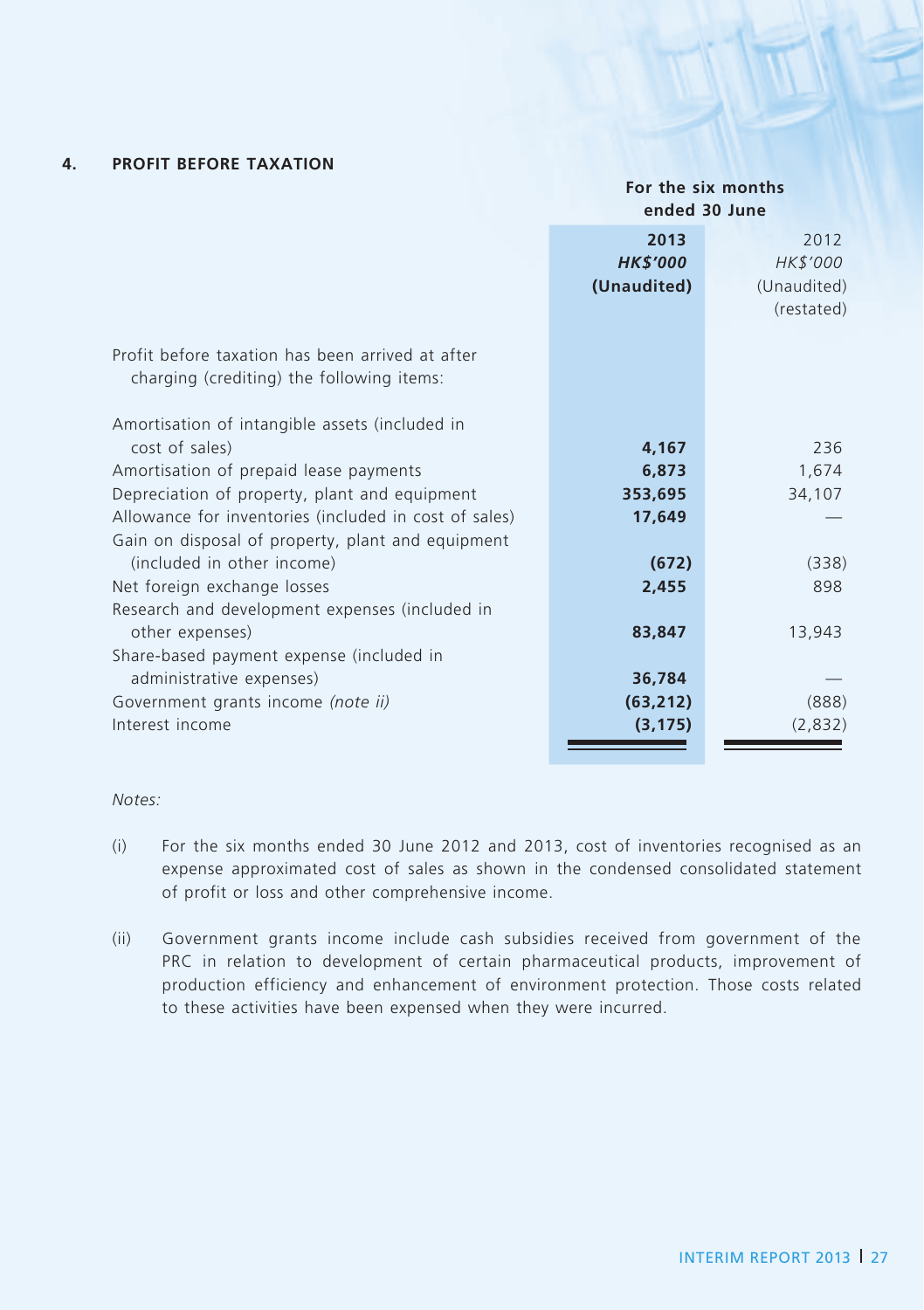#### **5. DISPOSAL OF SUBSIDIARIES**

On 4 June 2013, the Group entered into a sale and purchase agreement with Best Century Group Limited (the "Purchaser"), an independent third party, to dispose of its entire equity interest in CSPC Zhongrun Pharmaceutical (Inner Mongolia) Co., Ltd. ("NMG Zhongrun") and its subsidiaries, CSPC Cenway Inner Mongolia Pharmaceutical Co., Ltd. and CSPC Inner Mongolia Zhongkang Sugar Products Co., Ltd. (collectively referred to as the "Disposal Group") at a consideration of approximately HK\$364,557,000 to be satisfied in cash. The disposal was completed on 18 June 2013 on which date the Group lost control over the Disposal Group.

The Disposal Group is principally engaged in the manufacture and sales of penicillin intermediates and bulk drugs, which is included in Antibiotics segment as disclosed in note 3. Subsequent to this disposal, the Group still continues to carry out the manufacture and sale of penicillin intermediates and bulk drugs in other subsidiaries, which was hence not classified as discontinued operations within the scope of HKFRS 5 *Non-current Assets Held for Sales and Discontinued Operations*.

The net assets of the Disposal Group at the date of disposal were as follows:

|                                                                                                                                                                                                                                                                                                         | HK\$'000                                                                                                                          |
|---------------------------------------------------------------------------------------------------------------------------------------------------------------------------------------------------------------------------------------------------------------------------------------------------------|-----------------------------------------------------------------------------------------------------------------------------------|
| Property, plant and equipment<br>Prepaid lease payments<br>Deferred tax assets<br>Inventories<br>Trade and other receivables<br>Bills receivables<br>Restricted bank deposits<br>Bank balances and cash<br>Trade and other payables (note)<br>Bills payables<br>Tax liabilities<br>Unsecured bank loans | 1,059,463<br>11,790<br>6,408<br>191,383<br>523,879<br>77,171<br>6,329<br>88,792<br>(1,632,987)<br>(37, 722)<br>(365)<br>(37, 975) |
| Net assets disposed of                                                                                                                                                                                                                                                                                  | 256,166                                                                                                                           |
| Gain on disposal of subsidiaries                                                                                                                                                                                                                                                                        |                                                                                                                                   |
| Cash consideration received<br>Net assets disposed of<br>Non-controlling interests                                                                                                                                                                                                                      | 364,557<br>(256, 166)<br>8,939                                                                                                    |
| Gain on disposal                                                                                                                                                                                                                                                                                        | 117,330                                                                                                                           |
| Net cash inflow arising on disposal:                                                                                                                                                                                                                                                                    |                                                                                                                                   |
| Cash consideration received<br>Less: bank balances and cash disposed of                                                                                                                                                                                                                                 | 364,557<br>(88, 792)                                                                                                              |
|                                                                                                                                                                                                                                                                                                         | 275,765                                                                                                                           |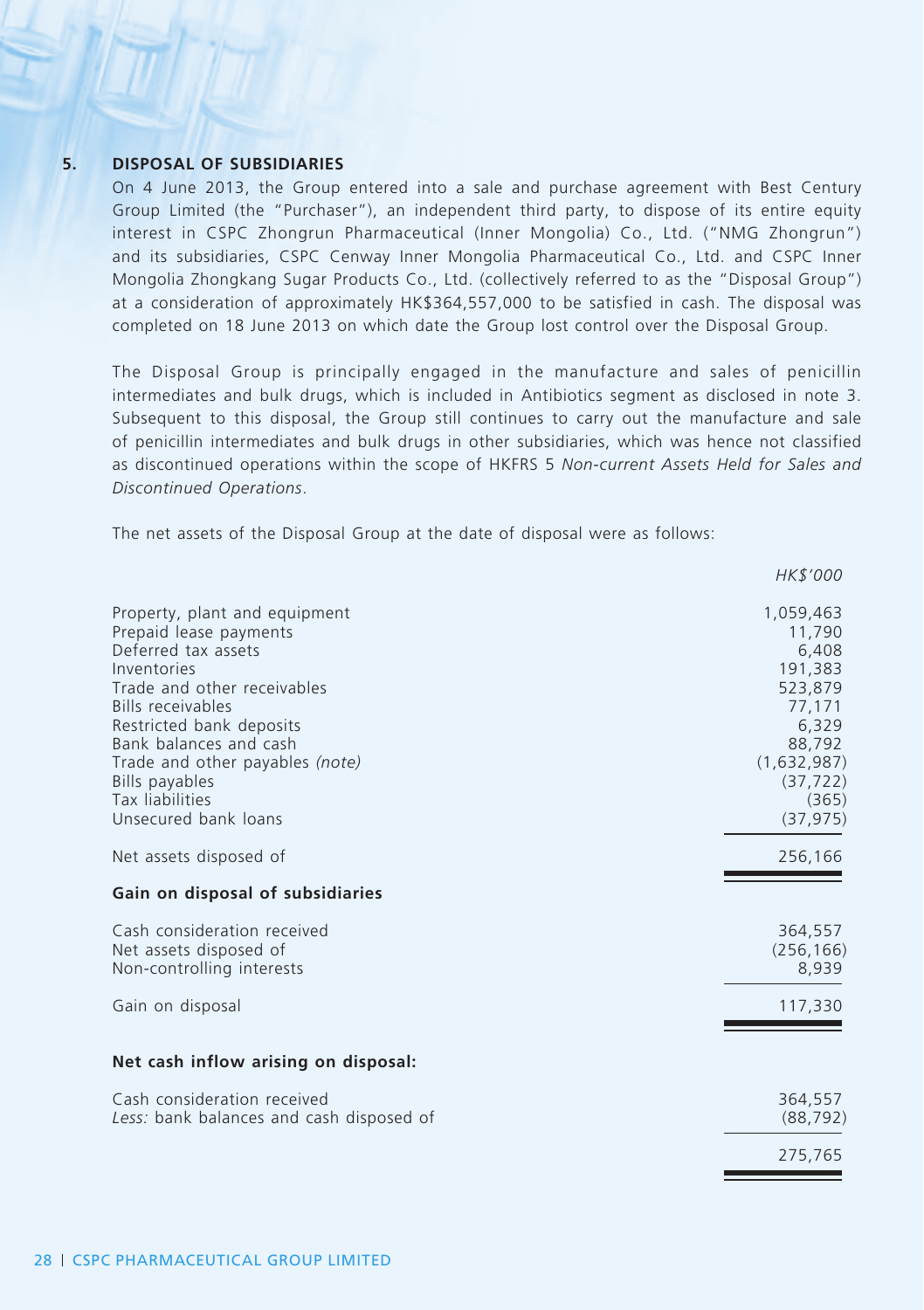#### **5. DISPOSAL OF SUBSIDIARIES** *(Continued)*

*Note:* Intragroup balance due from NMG Zhongrun to the Group amounting to approximately HK\$887,845,000 was included in trade and other payables and is repayable by NMG Zhongrun after the disposal as set out in note 12.

#### **6. TAXATION**

|                                                                                  |                                        | For the six months<br>ended 30 June           |  |  |
|----------------------------------------------------------------------------------|----------------------------------------|-----------------------------------------------|--|--|
|                                                                                  | 2013<br><b>HK\$'000</b><br>(Unaudited) | 2012<br>HK\$'000<br>(Unaudited)<br>(restated) |  |  |
| The tax charge comprises:                                                        |                                        |                                               |  |  |
| PRC Enterprise Income Tax<br>— Current year<br>- Underprovision in prior periods | 109,342<br>3,405                       | 50,652                                        |  |  |
| Deferred taxation                                                                | 112,747<br>11,067                      | 50,652<br>5,969                               |  |  |
|                                                                                  | 123,814                                | 56,621                                        |  |  |

The Company and its subsidiaries incorporated in Hong Kong are subject to 16.5% of the estimated assessable profit under Hong Kong Profits Tax.

The basic tax rate of the Company's PRC subsidiaries is 25% under the Law of the PRC on Enterprise Income Tax (the "EIT Law") and Implementation Regulation of the EIT law.

Pursuant to the relevant laws and regulations in the PRC, a subsidiary of the Company established before 16 March 2007 is entitled to exemption from PRC Enterprise Income Tax for two years starting from its first profit-making year, followed by a 50% reduction in tax rate for the next three years. The tax relief began in 2008 and ended in 2012. In addition, certain subsidiaries of the Company are qualified as advanced technology enterprises and have obtained approvals from the relevant tax authorities for the applicable tax rate to be at a reduced rate of 15% for a period of 3 years up to 2014.

Capital gain tax was determined at the applicable PRC withholding tax rate of 10% based on the surplus of sales proceeds from disposal of subsidiaries as set out in note 5 over investment cost of those disposed subsidiaries according to the relevant tax rule in the PRC.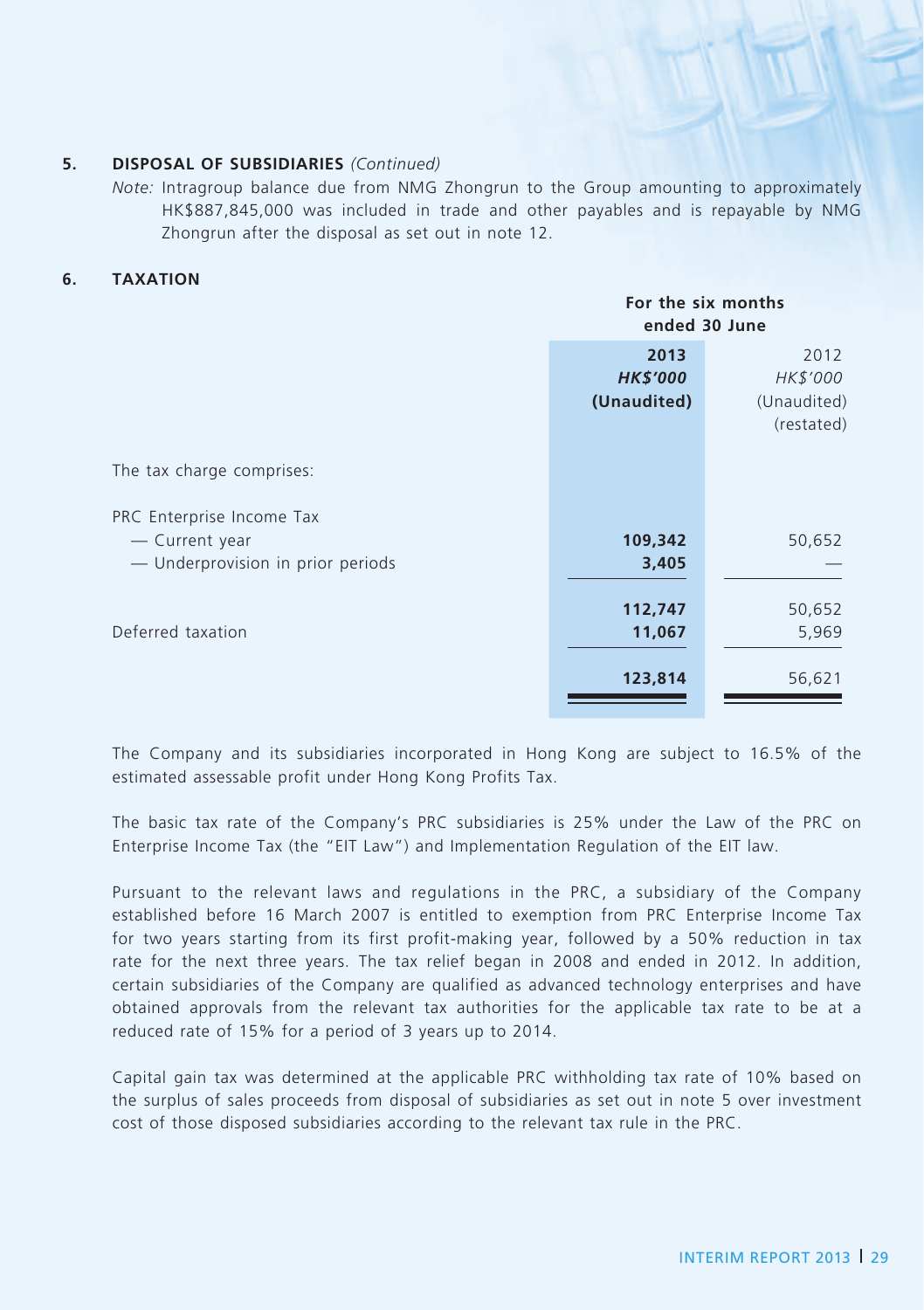#### **6. TAXATION** *(Continued)*

In respect of the withholding tax upon the distribution of undistributed retained profits earned by the PRC subsidiaries to the shareholders, deferred taxation of HK\$9,724,000 (2012: HK\$5,032,000) has been provided for in the condensed consolidated financial statements in respect of the temporary differences attributable to such profits. During the period, withholding tax of HK\$14,506,000 (2012: nil) has been paid.

As at 30 June 2013, the Group had unused tax losses of HK\$181,865,000 (31 December 2012: HK\$46,284,000) available for offset against future profits. No deferred tax asset has been recognised in respect of such losses due to the unpredictability of future profit streams. Most of the unrecognised tax losses will expire in various dates up to 2017. There was no other significant unprovided deferred tax for the period or at the end of the reporting period.

#### **7. DIVIDENDS**

During the six months ended 30 June 2013, final dividend of HK10 cents per share was distributed to shareholders in respect of the year ended 31 December 2012. The aggregate amount of final dividend distributed and paid in the current period amounted to approximately HK\$382,542,000.

During the six months ended 30 June 2012, dividends declared by the Robust Sun Group prior to the Acquisition were as follow:

|                                                        | HK\$'000<br>(Unaudited)<br>(restated) |
|--------------------------------------------------------|---------------------------------------|
| Dividend recognised as distribution during the period: |                                       |
| CSPC NBP Pharmaceutical Co., Ltd. ("NBP")              | 6,504                                 |
| CSPC Ouyi Pharmaceutical Co., Ltd. ("OYY")             | 220,464                               |
| CSPC XNW Pharmaceutical Joint Stock Co., Ltd. ("XNW")  | 74,407                                |
| Less: Dividend paid to non-controlling interest        | (975)                                 |
|                                                        |                                       |
|                                                        | 300,400                               |

The directors do not declare the payment of an interim dividend for the six months ended 30 June 2013.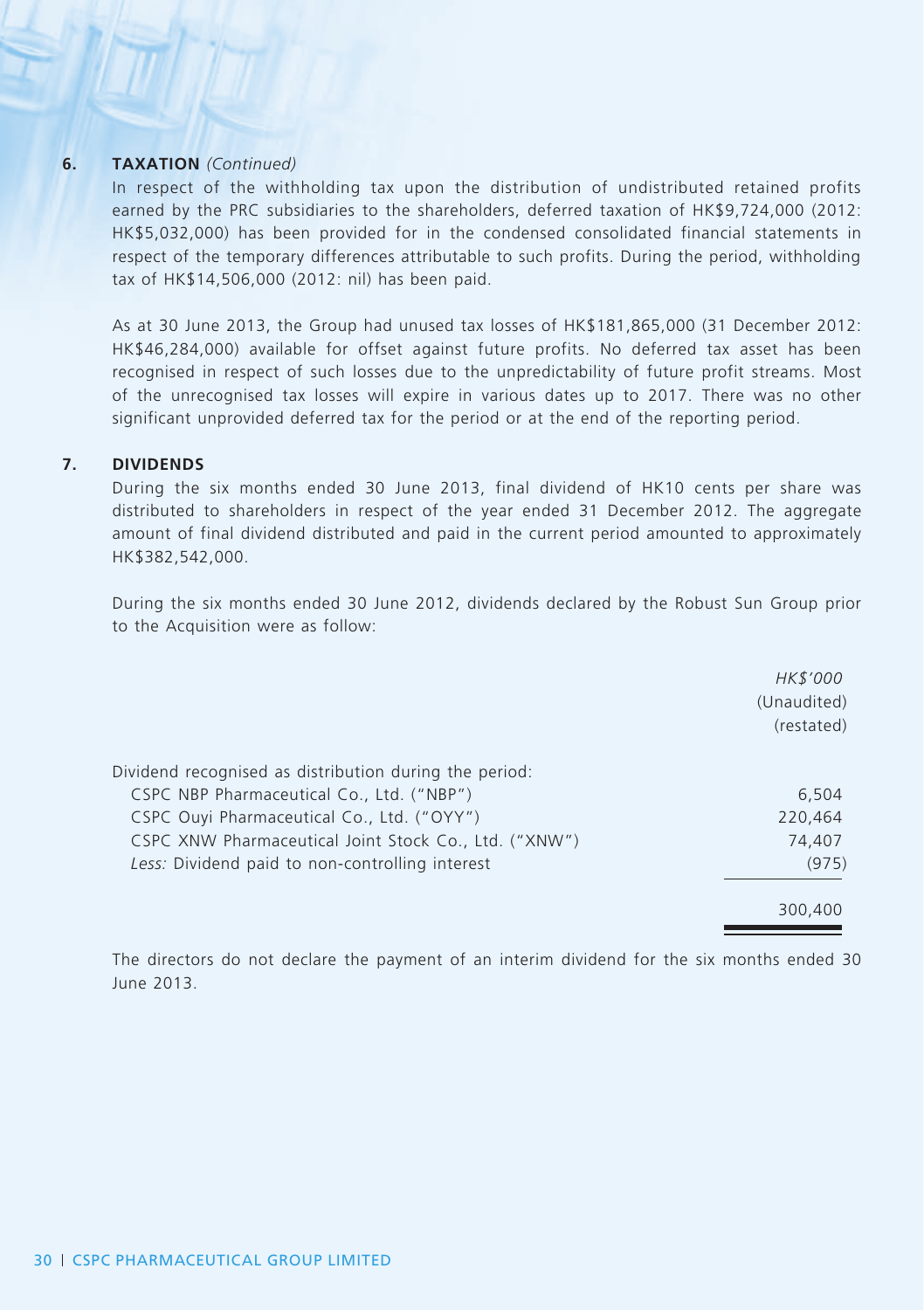#### **8. EARNINGS PER SHARE**

The calculation of the basic and diluted earnings per share attributable to the owners of the Company is based on the following data:

|                                                                                                                                                            | For the six months<br>ended 30 June    |                                               |
|------------------------------------------------------------------------------------------------------------------------------------------------------------|----------------------------------------|-----------------------------------------------|
|                                                                                                                                                            | 2013<br><b>HK\$'000</b><br>(Unaudited) | 2012<br>HK\$'000<br>(Unaudited)<br>(restated) |
| <b>Earnings</b><br>Earnings for the purposes of basic and diluted<br>earnings per share                                                                    | 515,201                                | 243,851                                       |
|                                                                                                                                                            | '000<br>(Unaudited)                    | '000'<br>(Unaudited)<br>(restated)            |
| Number of shares                                                                                                                                           |                                        |                                               |
| Weighted average number of ordinary shares<br>for the purpose of basic earnings per share                                                                  | 5,537,570                              | 1,195,655                                     |
| Effect of dilutive potential ordinary shares:<br>Tranche I Convertible Bonds as if converted (Note)<br>Tranche II Convertible Bonds as if converted (Note) | 312,750                                | 2,808,107<br>312,012                          |
| Weighted average number of ordinary shares for the<br>purpose of diluted earnings per share                                                                | 5,850,320                              | 4,315,774                                     |

*Note:* On 29 October 2012, the Company issued two tranches of Convertible Bonds with principal amount of US\$774,029,472.70 (equivalent to HK\$6,037,429,887.06) ("Tranche I Convertible Bonds") and US\$86,003,274.70 (equivalent to HK\$670,825,542.66) ("Tranche II Convertible Bonds") to the Seller upon completion of the Acquisition. Details of the Convertible Bonds are set out in the Company's consolidated financial statements for the year ended 31 December 2012.

In accordance with the terms and conditions of the Convertible Bonds, the conversion price of the Convertible Bonds was adjusted from HK\$2.15 per share to HK\$2.0855 per share since 17 June 2013.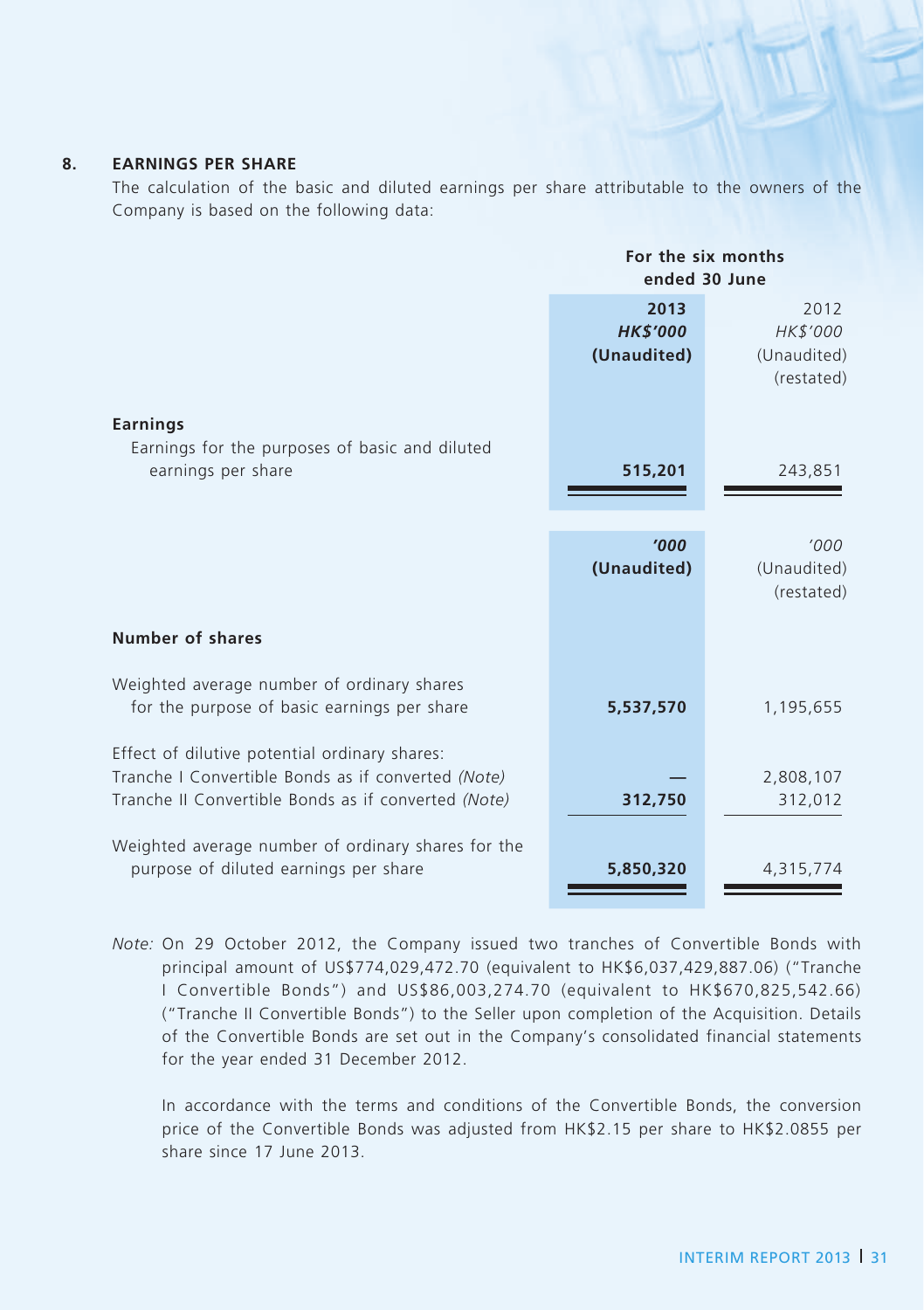#### **8. EARNINGS PER SHARE** *(Continued)*

During the six months ended 30 June 2012, the weighted average numbers of ordinary shares for the purpose of calculating basic earnings per share have been retrospectively adjusted for the effects of the recapitalisation that occurs in the reverse acquisition as detailed in note 1 and reflect the weighted average number of shares of the Company deemed to be outstanding for the period from 1 January 2012 to the acquisition date of the reverse acquisition based on the exchange ratio established in the Acquisition.

The Tranche I Convertible Bonds share similar characteristics of ordinary shares of the Company and accordingly treated as outstanding and included in the 2013 calculation of basic earnings per share from the date when all necessary conditions are satisfied (i.e. the downward adjustment depending on the financial performance of the Robust Sun Group for the year ended 31 December 2012 was fixed on 1 January 2013).

The computation of diluted earnings per share in 2013 does not assume the exercise of the Company's share options because the exercise price of those options was higher than the average market price for shares from the date of grant of the options to end of the reporting period.

#### **9. MOVEMENTS IN PROPERTY, PLANT AND EQUIPMENT**

During the period, the Group had addition of property, plant and equipment of approximately HK\$236,859,000 (2012: HK\$118,301,000) in order to upgrade its manufacturing capabilities.

In addition, the Group disposed of certain property, plant and equipment with a carrying amount of approximately HK\$6,857,000 (2012: HK\$27,000), resulting in a gain of approximately HK\$672,000 (2012: a gain of approximately HK\$338,000).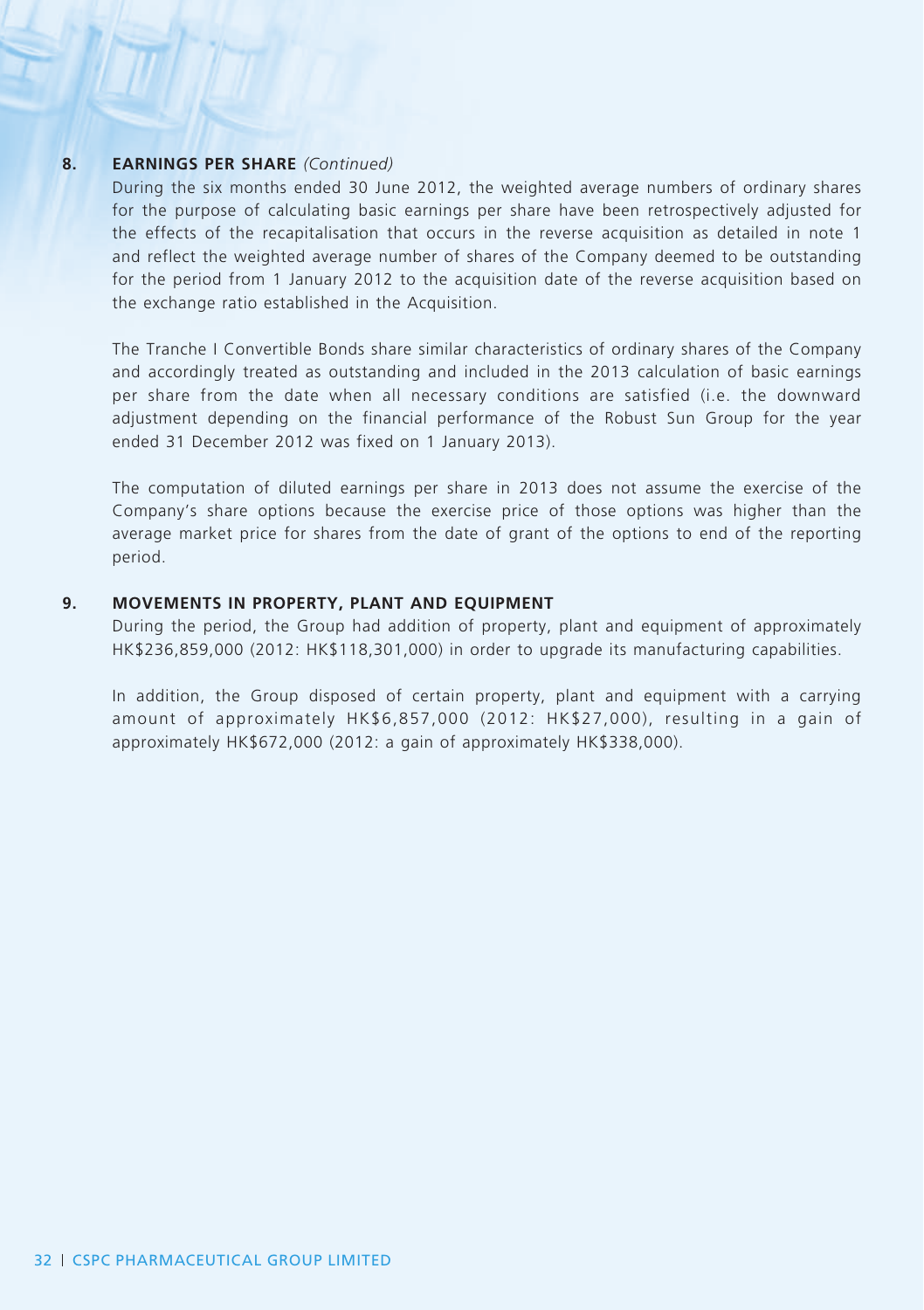#### **10. TRADE AND OTHER RECEIVABLES/BILLS RECEIVABLES**

|                                          | As at           | As at       |
|------------------------------------------|-----------------|-------------|
|                                          | 30 June         | 31 December |
|                                          | 2013            | 2012        |
|                                          | <b>HK\$'000</b> | HK\$'000    |
|                                          | (Unaudited)     | (Audited)   |
|                                          |                 |             |
| Trade receivables                        | 1,878,725       | 1,856,877   |
| Less: allowance for doubtful debts       | (1,378)         | (1, 361)    |
|                                          |                 |             |
|                                          | 1,877,347       | 1,855,516   |
| Prepayment for purchase of raw materials | 226,567         | 172,951     |
| Utility deposits                         | 34,430          | 87,837      |
| Other tax recoverable                    | 56,701          | 147,764     |
| Others                                   | 125,195         | 109,161     |
|                                          |                 |             |
|                                          | 2,320,240       | 2,373,229   |
|                                          |                 |             |

The Group allows a general credit period of up to 90 days to its trade customers. The following is an analysis of trade receivables (net of allowance for doubtful debts) presented based on invoice date which approximated the revenue recognition date.

|                 | As at           | As at       |
|-----------------|-----------------|-------------|
|                 | 30 June         | 31 December |
|                 | 2013            | 2012        |
|                 | <b>HK\$'000</b> | HK\$'000    |
|                 | (Unaudited)     | (Audited)   |
|                 |                 |             |
| 0 to 90 days    | 1,555,301       | 1,563,311   |
| 91 to 180 days  | 208,262         | 244,782     |
| 181 to 365 days | 112,691         | 44,815      |
| Over 365 days   | 1,093           | 2,608       |
|                 |                 |             |
|                 | 1,877,347       | 1,855,516   |
|                 |                 |             |

Bills receivables represent bills on hand. All bills receivables of the Group are with a maturity period of less than 180 days (31 December 2012: 180 days) and not yet due at the end of the reporting period, and management considers the default rate is low based on historical information and experience.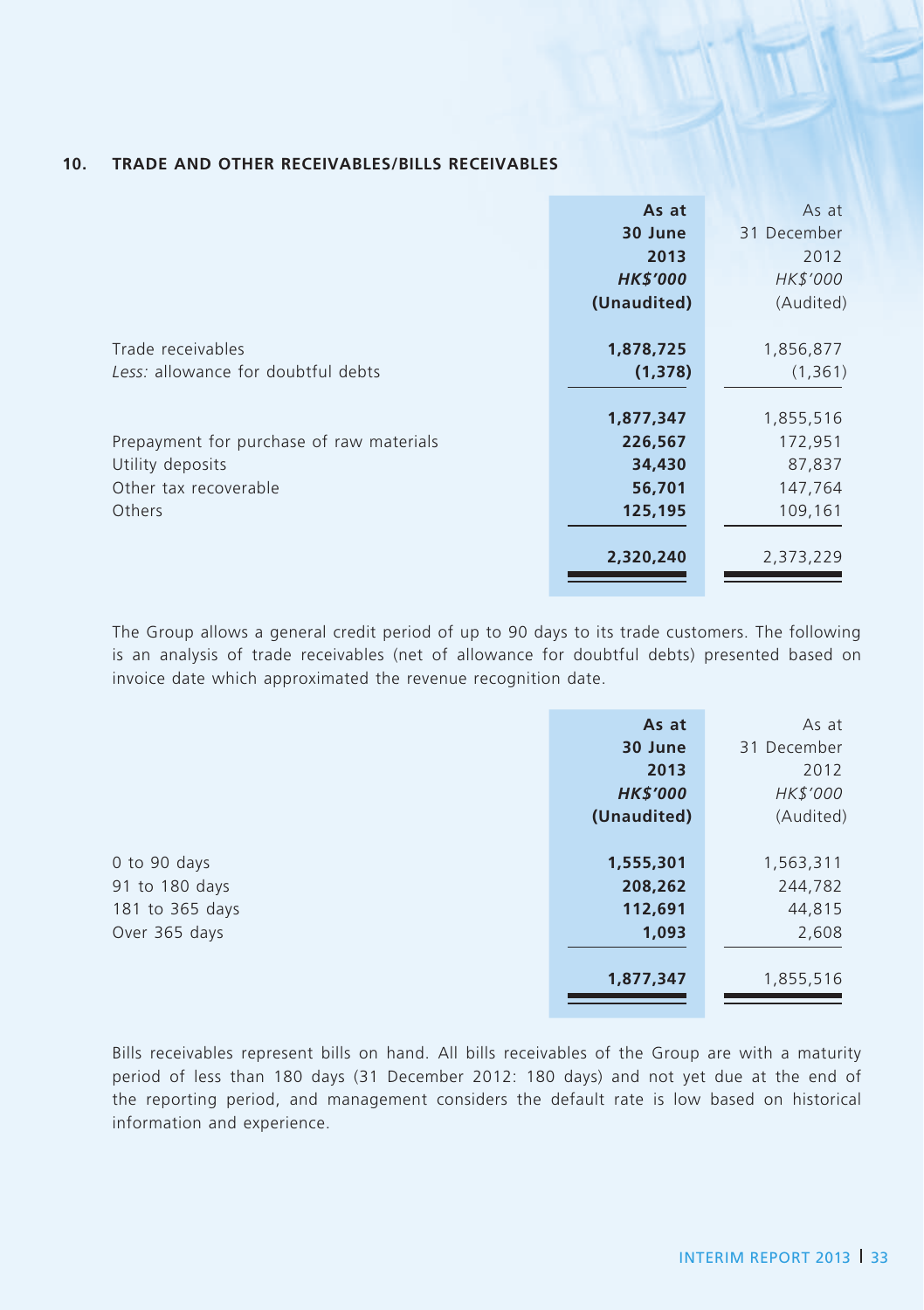### **11. RELATED PARTY disclosures**

During the period, the Group had significant transactions and balances with related parties. The significant transactions with these companies during the period, and balances with them at the end of the reporting period, are as follows:

#### **(I) Related Parties**

|                                                                                                              |                                                                                                                                                           | For the six months<br>ended 30 June                        |                                                       |  |
|--------------------------------------------------------------------------------------------------------------|-----------------------------------------------------------------------------------------------------------------------------------------------------------|------------------------------------------------------------|-------------------------------------------------------|--|
| Name of company                                                                                              | Nature of transactions/balances                                                                                                                           | 2013<br><b>HK\$'000</b><br>(Unaudited)                     | 2012<br>HK\$'000<br>(Unaudited)<br>(restated)         |  |
| Shijiazhuang Pharmaceutical Group<br>Company Limited ("SPG"),<br>its subsidiaries and associates<br>(note i) | Purchase of raw materials<br>Interest income received<br>Dividend paid<br>Rental expense<br>Sales of finished drugs                                       | 145,939<br>1,035<br>156,675                                | 450<br>4,444<br>301,375<br>19,701                     |  |
|                                                                                                              |                                                                                                                                                           | As at<br>30 June<br>2013<br><b>HK\$'000</b><br>(Unaudited) | As at<br>31 December<br>2012<br>HK\$'000<br>(Audited) |  |
|                                                                                                              | Balance due from (to) the SPG Group<br>- trade receivables aged 0-90 days                                                                                 | 33,014                                                     | 51,326                                                |  |
|                                                                                                              | - trade payables aged 0-90 days<br>- other receivables (note iii)<br>$-$ other payables $-$ current (note iv)<br>- other payables - non current (note iv) | 551<br>909,472                                             | 544<br>14,388<br>722,794<br>108,623                   |  |
|                                                                                                              |                                                                                                                                                           |                                                            | For the six months                                    |  |

|                     |                                 | ended 30 June   |             |
|---------------------|---------------------------------|-----------------|-------------|
| Name of company     | Nature of transactions/balances | 2013            | 2012        |
|                     |                                 | <b>HK\$'000</b> | HK\$'000    |
|                     |                                 | (Unaudited)     | (Unaudited) |
|                     |                                 |                 | (restated)  |
|                     |                                 |                 |             |
| CPG Group (note ii) | Purchase of raw materials       |                 | 8,336       |
|                     |                                 |                 |             |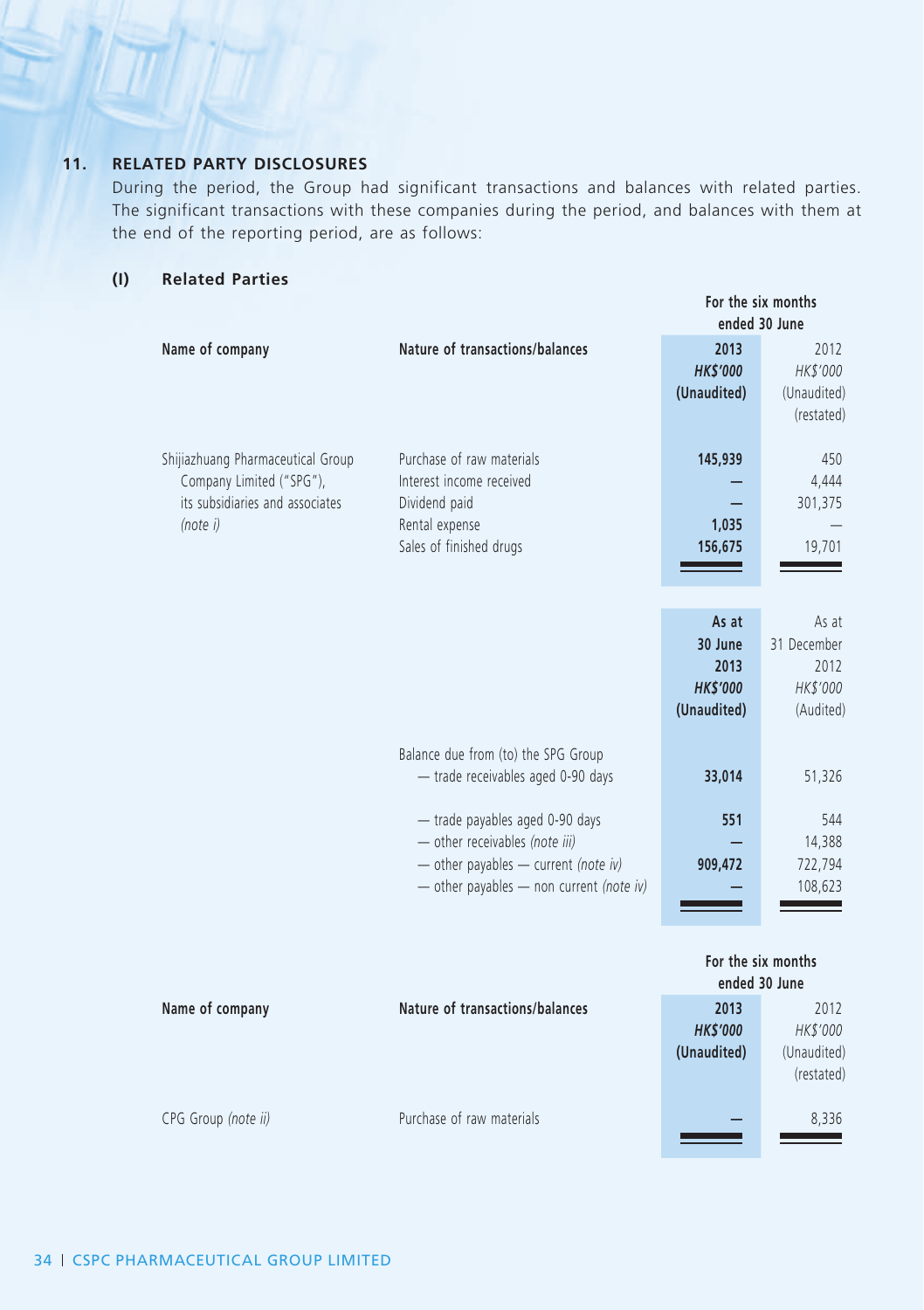#### **11. RELATED PARTY disclosures** *(Continued)*

**(I) Related Parties** *(Continued)*

|                                                                                                                            |                                                                                                                  | For the six months<br>ended 30 June                                  |                                                                 |  |
|----------------------------------------------------------------------------------------------------------------------------|------------------------------------------------------------------------------------------------------------------|----------------------------------------------------------------------|-----------------------------------------------------------------|--|
| Name of company                                                                                                            | Nature of transactions/balances                                                                                  | 2013<br><b>HK\$'000</b><br>(Unaudited)                               | 2012<br>HK\$'000<br>(Unaudited)<br>(restated)                   |  |
| Guangdong Titan Pharmaceutical Co.,<br>Ltd., a wholly-owned subsidiary<br>by a non-controlling interest of a<br>subsidiary | Sales of finished goods                                                                                          | 50,722                                                               |                                                                 |  |
|                                                                                                                            |                                                                                                                  | As at<br>30 June<br>2013<br><b>HKS'000</b><br>(Unaudited)            | As at<br>31 December<br>2012<br>HK\$'000<br>(Audited)           |  |
|                                                                                                                            | Balance due from Guangdong Titan<br>- trade receivables aged 0-90 days                                           | 35,067                                                               | 37,091                                                          |  |
|                                                                                                                            |                                                                                                                  |                                                                      | For the six months<br>ended 30 June                             |  |
| Name of company                                                                                                            | Nature of transactions/balances                                                                                  | 2013<br><b>HKS'000</b><br>(Unaudited)                                | 2012<br>HK\$'000<br>(Unaudited)<br>(restated)                   |  |
| Hebei Huarong Pharmaceutical Co., Ltd.<br>("Huarong"), a joint venture of CPG<br>Group (note v)                            | Purchase of raw materials                                                                                        |                                                                      | 6,901                                                           |  |
| Total                                                                                                                      | Balance due from (to)<br>- trade receivables                                                                     | As at<br>30 June<br>2013<br><b>HK\$'000</b><br>(Unaudited)<br>68,081 | As at<br>31 December<br>2012<br>HK\$'000<br>(Audited)<br>88,417 |  |
|                                                                                                                            | $-$ trade payables<br>- other receivable<br>$-$ other payables $-$ current<br>$-$ other payables $-$ non-current | 551<br>909,472                                                       | 544<br>14,388<br>722,794<br>108,623                             |  |

As at 30 June 2013, SPG has also given corporate guarantees to banks in the PRC to secure loan facilities to the extent of approximately HK\$614,000,000 (31 December 2012: HK\$950,000,000) granted to the Group. As at 30 June 2013, the extent of utilisation by the Group amounted to approximately HK\$614,000,000 (31 December 2012: HK\$950,000,000).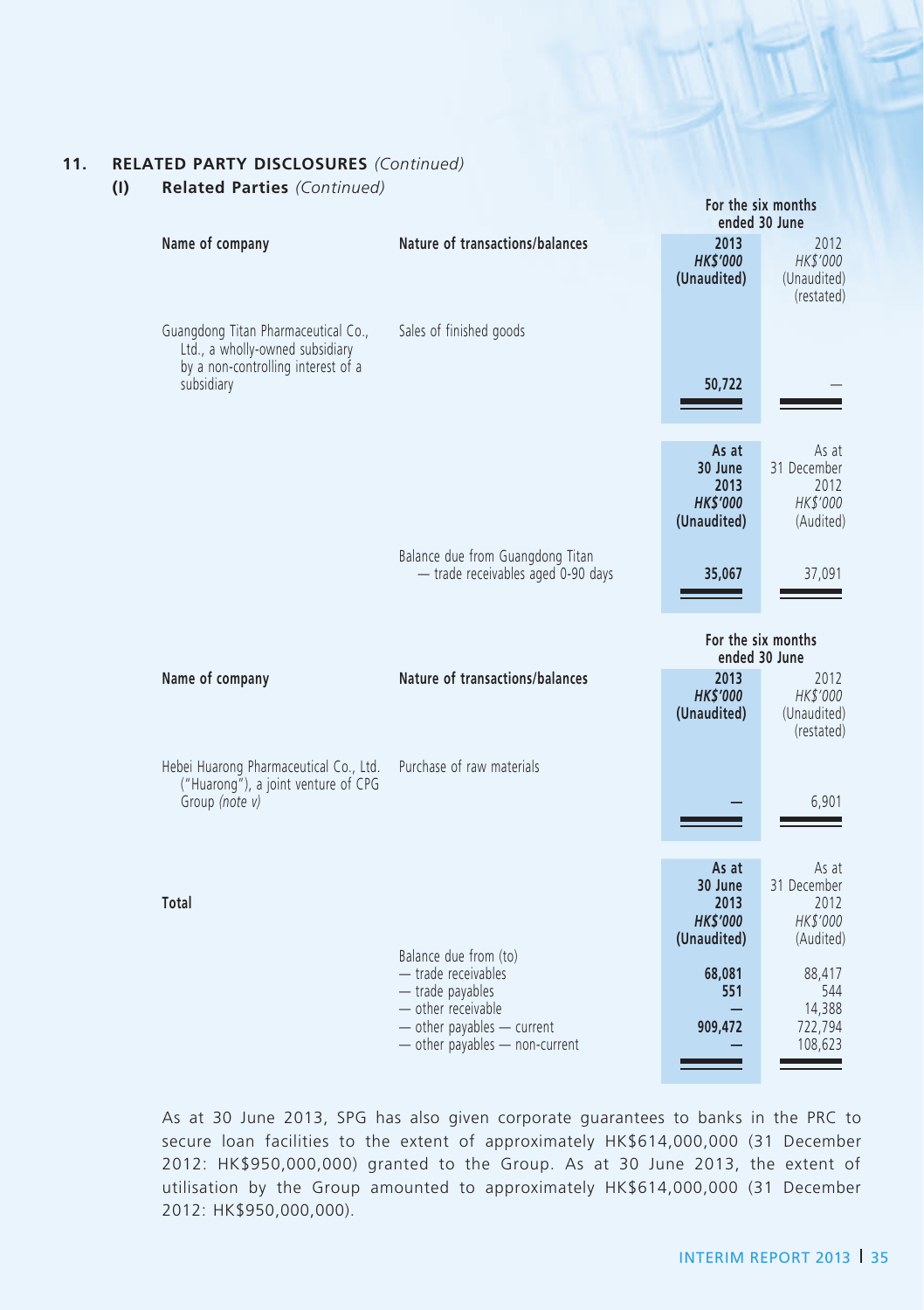### **11. RELATED PARTY disclosures** *(Continued)*

| (II) |  | A Joint Venture |
|------|--|-----------------|
|------|--|-----------------|

|                                                   |                                                                                                              | For the six months                                         |                                                         |
|---------------------------------------------------|--------------------------------------------------------------------------------------------------------------|------------------------------------------------------------|---------------------------------------------------------|
|                                                   |                                                                                                              |                                                            | ended 30 June                                           |
| Name of company                                   | Nature of transactions/balances                                                                              | 2013<br><b>HK\$'000</b><br>(Unaudited)                     | 2012<br>HK\$'000<br>(Unaudited)<br>(restated)           |
| Huarong, a joint venture<br>of the Group (note v) | Purchase of raw materials<br>Sales of raw materials<br>Sales of consumables<br>Provision of utility services | 4,266<br>2,879<br>195<br>16,976                            |                                                         |
|                                                   |                                                                                                              | As at<br>30 June<br>2013<br><b>HK\$'000</b><br>(Unaudited) | As at<br>31 December<br>2012<br>HK\$'000<br>(Unaudited) |
|                                                   | Balance due from (to) Huarong<br>- trade payables aged 0-90 days<br>- other receivables (note iii)           | 3,319<br>73,868                                            | 5,360<br>63,919                                         |

### **(III) Compensation of Key Management Personnel**

In addition, the remuneration of key management personnel of the Group during the period is as follows:

|                             | For the six months<br>ended 30 June |             |
|-----------------------------|-------------------------------------|-------------|
|                             | 2013<br>2012                        |             |
|                             | <b>HK\$'000</b>                     | HK\$'000    |
|                             | (Unaudited)                         | (Unaudited) |
|                             |                                     | (restated)  |
| Short-term benefits         | 4,008                               | 913         |
| Post-employment benefits    | 439                                 | 62          |
| Share-based payment expense | 31,143                              |             |
|                             | 35,590                              | 975         |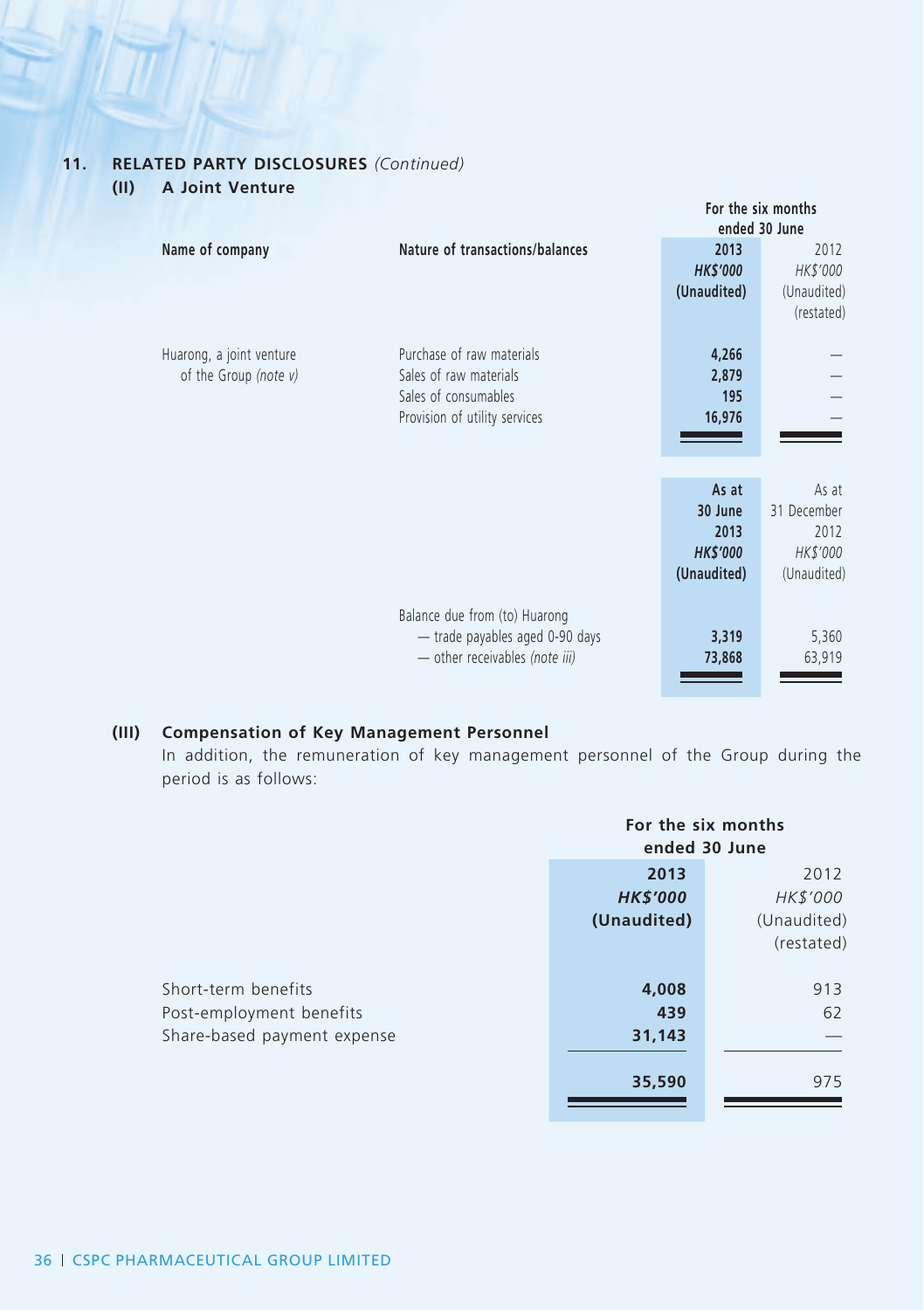#### **11. RELATED PARTY disclosures** *(Continued)*

*Notes:*

- (i) SPG was an intermediate holding company of Robust Sun Group subsidiaries prior to May 2012 while it became a fellow subsidiary of the Robust Sun Group after the group reorganisation of Robust Sun Group as described in note 1.
- (ii) The Company was a related party of Robust Sun Group in which Hony Capital has equity stake prior to October 2012 while the Company became the holding company of the Robust Sun Group after the Acquisition as described in note 1.
- (iii) Amounts are unsecured, non-interest bearing and repayable on demand.
- (iv) Amounts are unsecured, non-interest bearing and repayable on demand except that on 31 May 2012, SPG agreed to change the maturity of a balance of RMB97,705,193 (equivalent to approximately HK\$104,503,000) to 31 May 2014. Accordingly, the balance is presented as non-current amount due to a related party as at 31 December 2012 and classified as current liability as at 30 June 2013. Imputed interest is computed using the prevailing market interest rate of 6.56% per annum for comparable long term borrowings on 31 May 2012. The discount at 31 May 2012 amounting to approximately HK\$14,649,000 was recorded as capital contribution in the condensed consolidated statement of changes in equity. During the six months ended 30 June 2013, imputed interest arising on loan from SPG of approximately HK\$3,611,000 (2012: HK\$568,000) is recorded as finance costs in the condensed consolidated statement of profit or loss and other comprehensive income.
- (v) Huarong is a joint venture of CPG Group prior to October 2012 while it became a joint venture of the Group after the Acquisition as described in note 1.

#### **12. AMOUNT DUE FROM A FORMER SUBSIDIARY**

The amount is owed by NMG Zhongrun, which was disposed of by the Group on 18 June 2013 as set out in note 5. It is non-trade nature, unsecured and non-interest bearing.

Pursuant to the sale and purchase agreement for the disposal of NMG Zhongrun, the Purchaser undertook to procure NMG Zhongrun to repay such debts to the Group on or before 30 December 2013. It was further agreed that if NMG Zhongrun fails to repay such debts by 30 December 2013 in full, the Purchaser shall be liable to repay the amount.

On 4 June 2013, the Group received from the Purchaser a guarantee issued by a bank in the PRC amounting to RMB800,000,000 (equivalent to approximately HK\$1,102,000,000). Pursuant to the guarantee, the Group is entitled to demand immediate payment of the outstanding amount from the bank issuing the guarantee if the Purchaser fails to fully repay all outstanding debts to the Group by 30 December 2013.

#### **13. RESTRICTED BANK DEPOSITS**

As at 30 June 2013, the Group had restricted bank deposits of approximately HK\$33,547,000 (31 December 2012: HK\$26,452,000) to banks to secure short-term banking facilities granted to the Group and the deposits were therefore classified as current assets.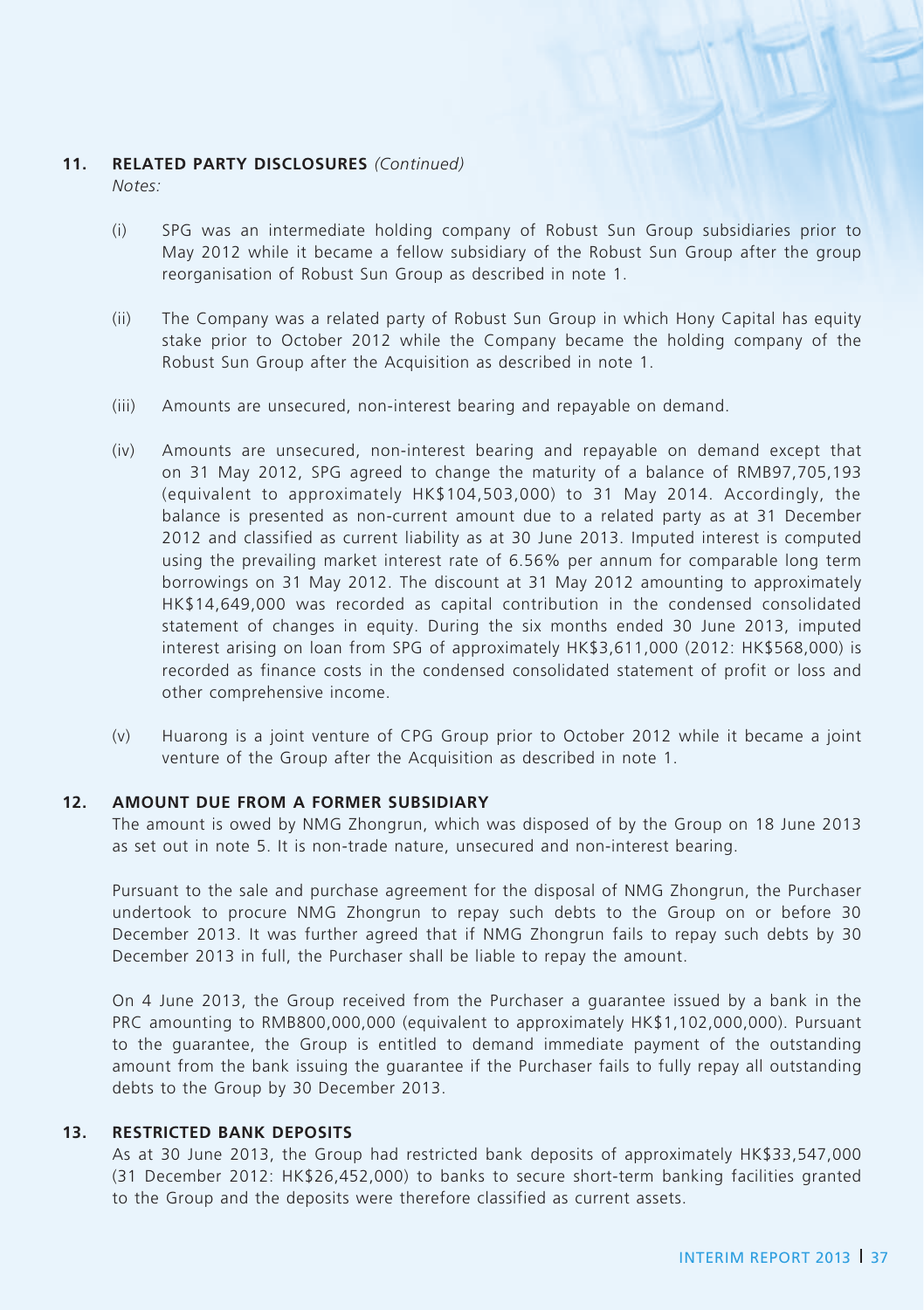|                                                | As at           | As at       |
|------------------------------------------------|-----------------|-------------|
|                                                | 30 June         | 31 December |
|                                                | 2013            | 2012        |
|                                                | <b>HK\$'000</b> | HK\$'000    |
|                                                | (Unaudited)     | (Audited)   |
|                                                |                 |             |
| Trade payables                                 | 1,176,616       | 1,171,731   |
| Other tax payables                             | 47,513          | 71,602      |
| Freight and utilities charges payable          | 36,336          | 26,599      |
| Construction cost and acquisition of property, |                 |             |
| plant and equipment payable                    | 553,586         | 746,757     |
| Government grants                              | 119,792         | 167,868     |
| Receipt in advance from customers              | 253,047         | 203,338     |
| Staff welfare payable                          | 170,062         | 216,535     |
| Selling expense payable                        | 104,999         | 69,924      |
| Others                                         | 80,491          | 43,739      |
|                                                |                 |             |
|                                                | 2,542,442       | 2,718,093   |
|                                                |                 |             |

**14. TRADE AND OTHER PAYABLES/BILLS PAYABLES**

The following is an aged analysis of trade payables presented based on the invoice date.

|                | As at           | As at       |
|----------------|-----------------|-------------|
|                | 30 June         | 31 December |
|                | 2013            | 2012        |
|                | <b>HK\$'000</b> | HK\$'000    |
|                | (Unaudited)     | (Audited)   |
|                |                 |             |
| 0 to 90 days   | 851,875         | 763,369     |
| 91 to 180 days | 127,902         | 72,837      |
| Over 180 days  | 196,839         | 335,525     |
|                |                 |             |
|                | 1,176,616       | 1,171,731   |
|                |                 |             |

All bills payables of the Group are aged within 180 days at the end of the reporting period.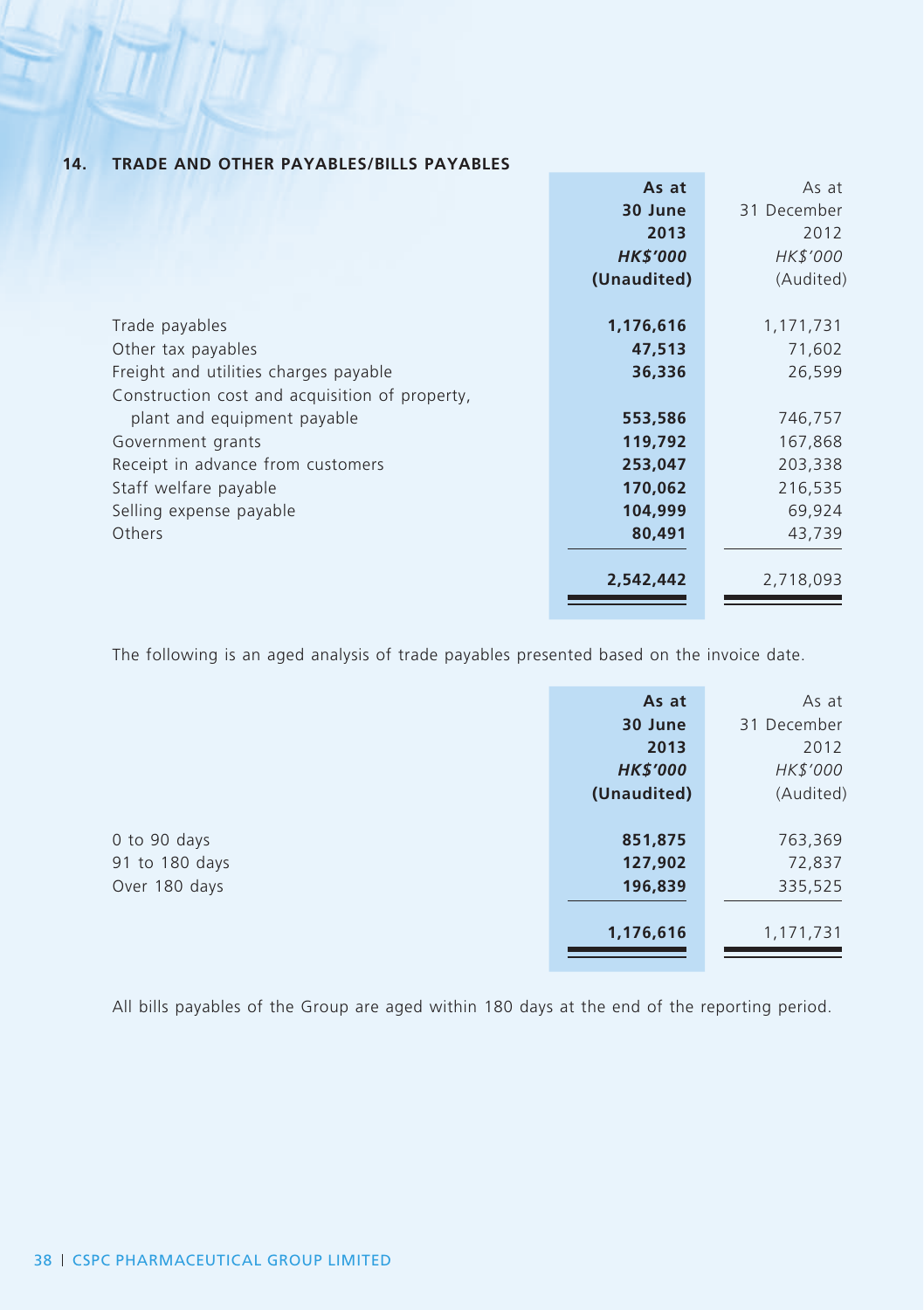#### **15. UNSECURED BANK LOANS**

During the period, the Group obtained various new bank loans of approximately HK\$859,750,000 (2012: HK\$496,296,000) with maturity dates ranging from 17 September 2013 to 28 September 2017.

In addition, the Group repaid bank loans of approximately HK\$1,497,828,000 (2012: HK\$234,568,000) during the period.

The ranges of effective interest rates (which are also equal to contracted interest rates) on the Group's bank loans are as follows:

|                               | As at<br>30 June 2013    | As at<br>31 December 2012 |
|-------------------------------|--------------------------|---------------------------|
| Effective interest rate:      |                          |                           |
| Floating-rate HK\$ bank loans | 1.80% to 3.12% per annum | 1.89% to 3.00% per annum  |
| Floating-rate US\$ bank loans | 3.09% to 3.25% per annum | 2.74% to 3.33% per annum  |
| Fixed-rate US\$ bank loans    | $1.00\%$ per annum       | $1.00\%$ per annum        |
| Floating-rate RMB bank loans  | 3.27% to 6.94% per annum | 2.6% to 6.56% per annum   |
| Fixed-rate RMB bank loans     | 3.25% to 5.70% per annum | 3.25% to 5.24% per annum  |

The floating-rate of HK\$, US\$ and RMB bank loans are subject to interest at HIBOR plus a spread, LIBOR plus a spread and RMB Base Rate plus a spread, respectively.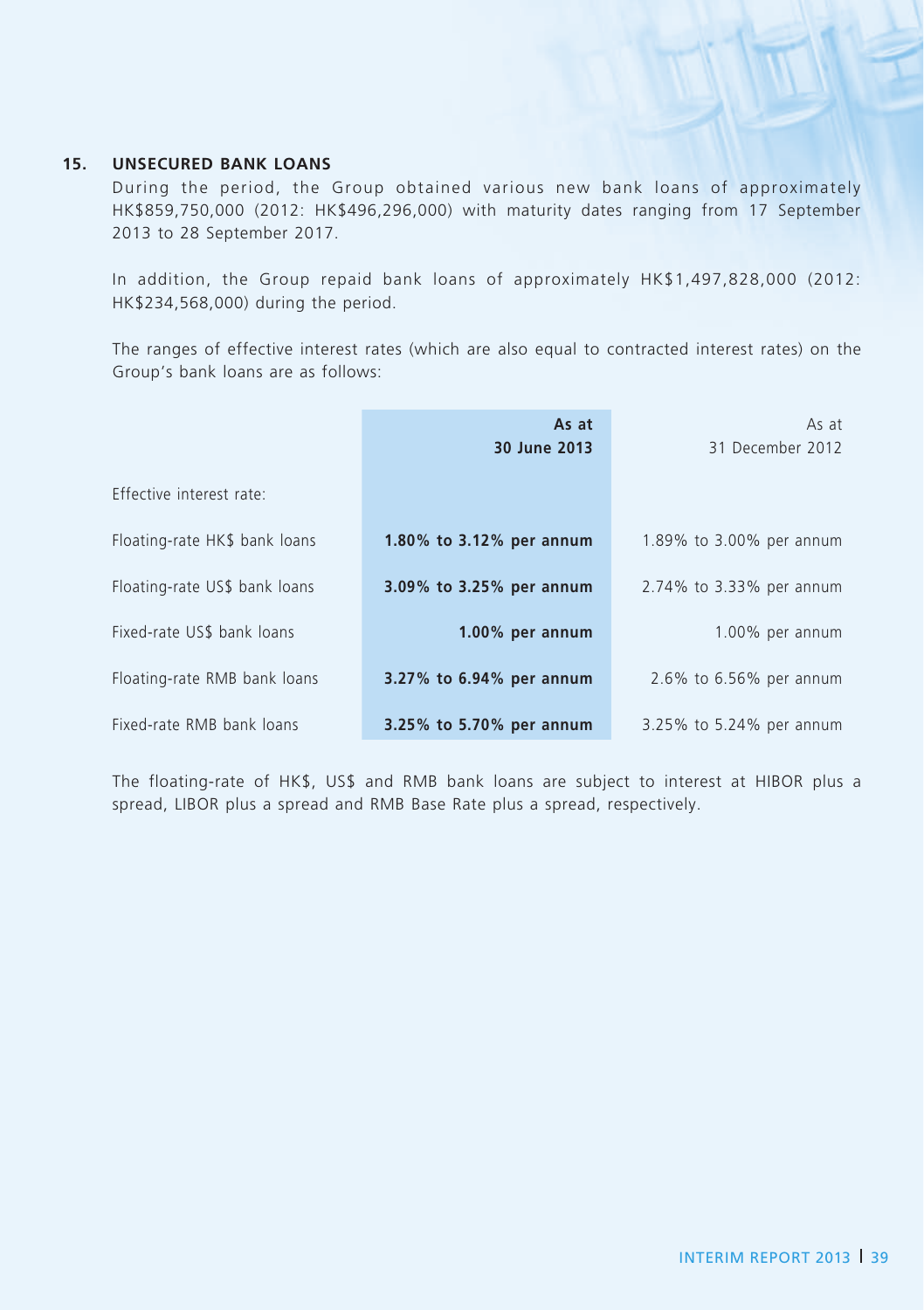#### **16. SHARE CAPITAL**

Under reverse acquisition in 2012 as detailed in note 1, the amounts of share capital and share premium in the condensed consolidated statement of financial position have been retrospectively adjusted to reflect the legal capital of the Company.

|                                     | Number of shares |           | Share capital   |          |  |
|-------------------------------------|------------------|-----------|-----------------|----------|--|
|                                     | 2013             | 2012      | 2013            | 2012     |  |
|                                     | '000             | '000      | <b>HK\$'000</b> | HK\$'000 |  |
| Ordinary shares of HK\$0.10<br>each |                  |           |                 |          |  |
| Authorised                          |                  |           |                 |          |  |
| At 1 January and 30 June            | 30,000,000       | 3,000,000 | 3,000,000       | 300,000  |  |
| Issued and fully paid               |                  |           |                 |          |  |
| At 1 January                        | 2,725,422        | 1,529,767 | 272,542         | 152,977  |  |
| Conversion of Convertible           |                  |           |                 |          |  |
| Bonds (note)                        | 1,100,000        |           | 110,000         |          |  |
| At 30 June                          | 3,825,422        | 1,529,767 | 382,542         | 152,977  |  |
|                                     |                  |           |                 |          |  |

*Note:* Details of the Convertible Bonds are set out in note 37 to the Company's consolidated financial statements for the year ended 31 December 2012. On 13 May 2013, the Convertible Bonds holder exercised part of its conversion rights and principal amounts of HK\$2,365,000,000 were converted into 1,100,000,000 shares of the Company.

#### **17. SHARE-BASED PAYMENT TRANSACTIONS**

The Company's share option scheme was adopted on 6 July 2004 for the purpose of providing incentive to directors (or any persons proposed to be appointed as such, whether executive or non-executive) and employees (whether full-time or part-time) of each member of the Group; eligible business consultants, professionals and other advisers who have rendered service or will render service to the Group as determined by the board of directors. The scheme shall be valid and effective for a period of 10 years from its adoption.

No option has been granted or agreed to be granted under the share option scheme in the prior period.

On 17 April 2013, the Company granted a total of 150,000,000 options to its directors and eligible employees. The options granted will fully vest on the 1st anniversary of the date of grant.

The closing price of the Company's shares on 17 April 2013, the date of grant, was HK\$3.98.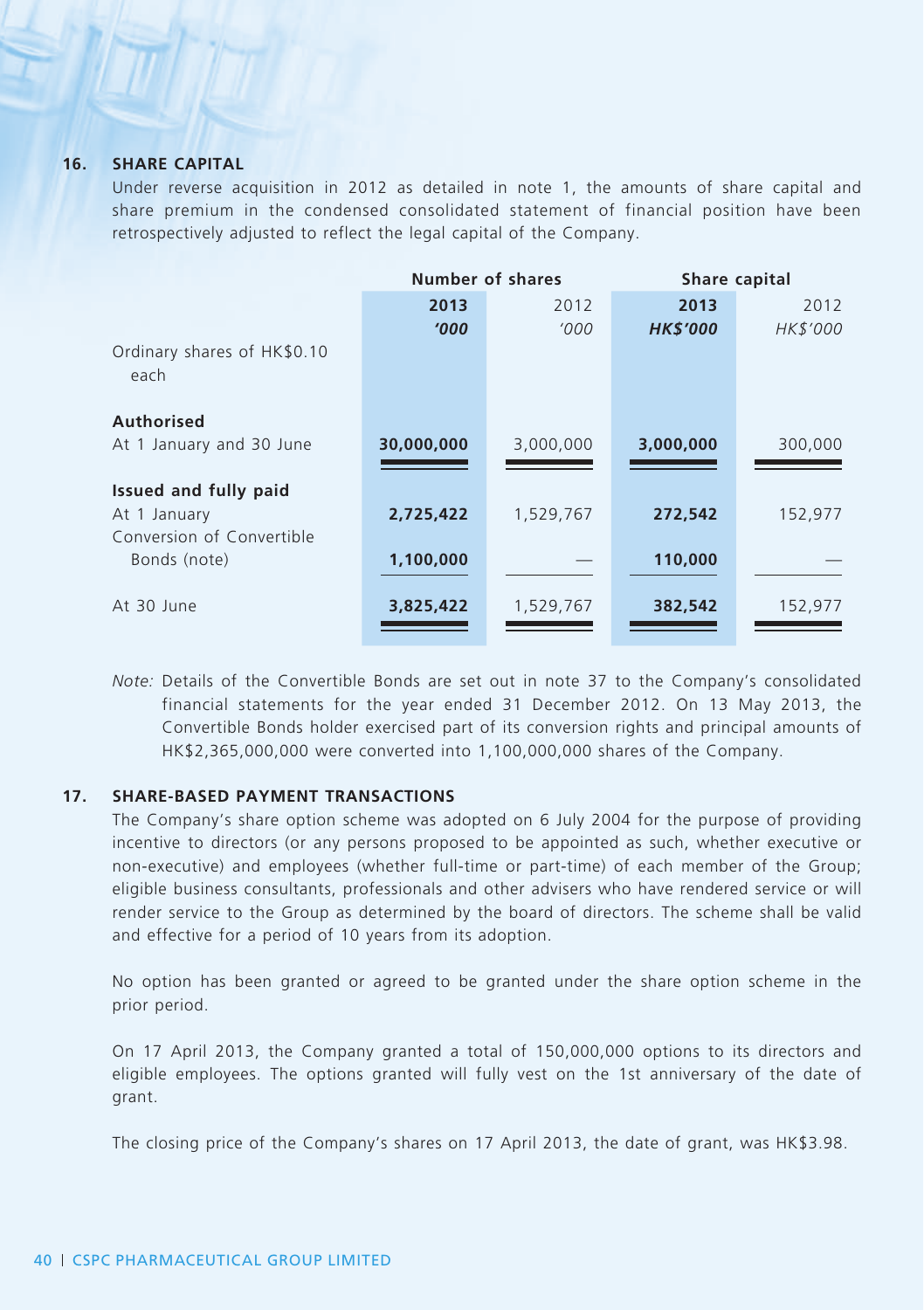#### **17. SHARE-BASED PAYMENT TRANSACTIONS** *(Continued)*

The fair values of the options determined at the date of grant using the Binomial model were approximately HK\$181,433,000.

The following assumptions were used to calculate the fair values of share options:

| Date of Grant           | 17 April 2013 |
|-------------------------|---------------|
| Grant date share price  | HK\$3.98      |
| Exercise price          | HK\$3.98      |
| Expected life           | 7.5 years     |
| Expected volatility     | 35.392%       |
| Dividend yield          | 2.57%         |
| Risk-free interest rate | 0.905%        |

The Binomial model has been used to estimate the fair value of the options. The variables and assumptions used in computing the fair value of the share options are based on the directors' best estimate. Changes in variables and assumptions may result in changes in the fair value of the options.

At the end of each reporting period, the Group will revise its estimates of the number of options that are expected to vest ultimately. The impact of the revision of the estimates, if any, is recognised in profit and loss, with a corresponding adjustment to the share options reserve.

#### **18. CAPITAL AND OTHER COMMITMENTS**

At the end of the reporting period, the Group had the following capital commitments:

|                                                                                                                            | As at<br>30 June<br>2013<br><b>HK\$'000</b><br>(Unaudited) | As at<br>31 December<br>2012<br>HK\$'000<br>(Audited) |
|----------------------------------------------------------------------------------------------------------------------------|------------------------------------------------------------|-------------------------------------------------------|
| Capital expenditure contracted for but not provided<br>in the condensed consolidated financial statements<br>in respect of |                                                            |                                                       |
| - acquisition of property, plant and equipment<br>- acquisition of PRC subsidiaries                                        | 319,235<br>147,177                                         | 167,760                                               |
| Other commitment (note)                                                                                                    | 104,810                                                    | 128,963                                               |

*Note:* Amount refers to commitment arising from research and development projects.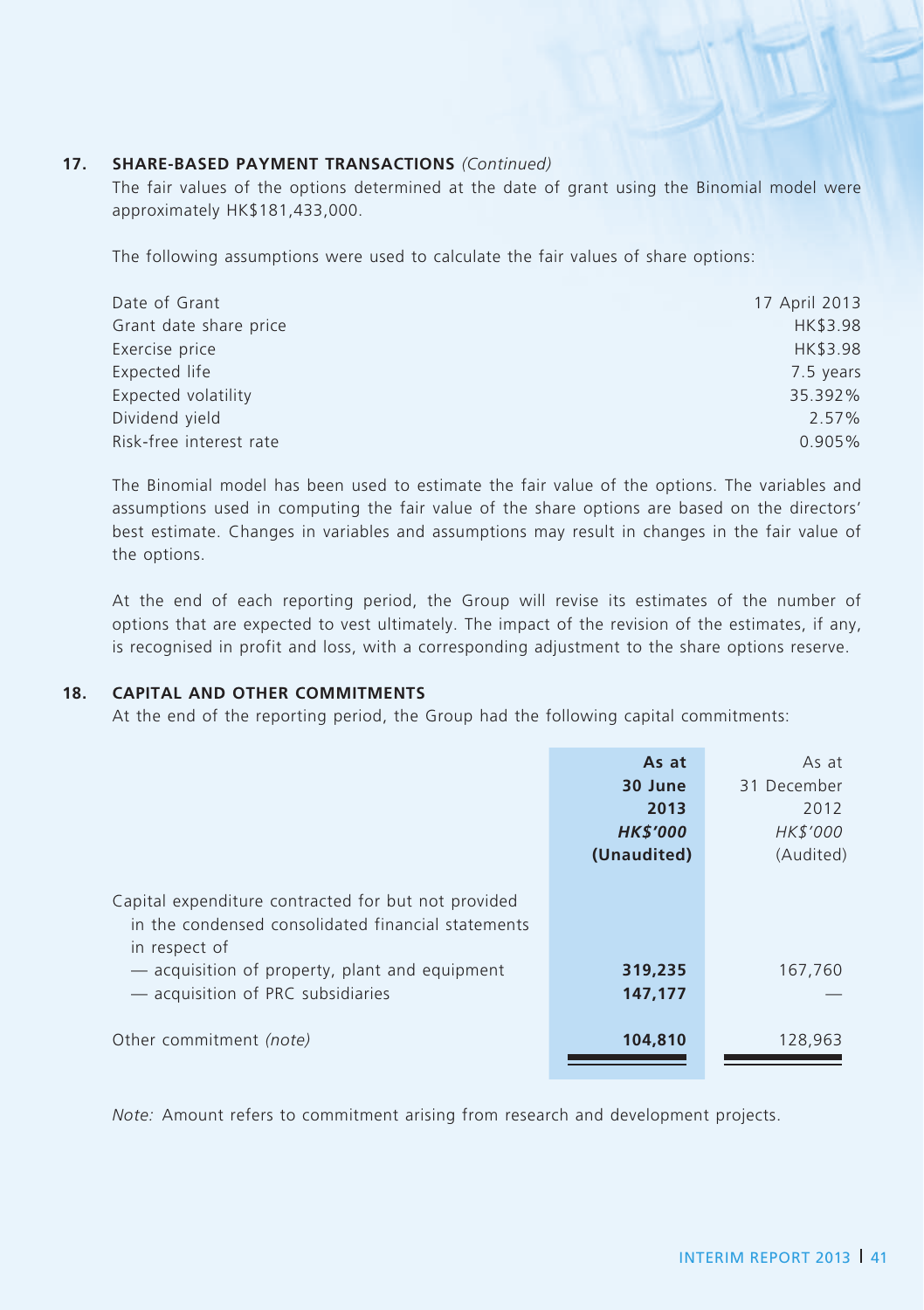#### **19. CONTINGENT LIABILITIES AND GUARANTEES**

#### **(i) Litigations**

The Company and CSPC Weisheng Pharmaceutical (Shijiazhuang) Co. Ltd. ("Weisheng", a wholly owned subsidiary of the Company) are named as, among others, defendants in a number of antitrust complaints filed in the United States. These complaints alleged that certain manufacturers of vitamin C in the PRC have since at least December 2001 conspired to control prices and volumes of exports of vitamin C to the United States of America (the "United States") and elsewhere in the world and that as such have been in violation of the federal and state laws of the United States. The plaintiffs brought these cases on behalf of direct purchasers under the federal antitrust laws of the United States and indirect purchasers under various state antirust, unfair trade and consumer protection statutes, seeking damages and other relief.

Details of this legal case have been disclosed in the Company's consolidated financial statements for the year ended 31 December 2012.

On 12 March 2013, the Company and Weisheng reached a settlement agreement in principle with the plaintiffs in the direct purchaser action. On 15 March 2013, the Company, Weisheng and plaintiffs executed the settlement agreement (the "Settlement Agreement"). The settlement will resolve all the claims in their entirety and terminate the litigation in the direct purchaser action. The settlement, in the amount of US\$22.5 million (equivalent to approximately HK\$175.5 million), is payable in two instalments and subject to approval by the Court. The Court has preliminarily approved the settlement on 3 April 2013.

The first instalment of US\$20 million (equivalent to approximately HK\$156 million) has been paid by the Group on 21 April 2013. The remaining US\$2.5 million (equivalent to approximately HK\$19.5 million) will be paid within 365 days after the Court's final approval of the Settlement Agreement. Plaintiffs' attorney fees and settlement administration fees are to be paid out of the settlement fund.

In accordance with the Settlement Agreement, plaintiffs filed a motion for final approval of the settlement on 19 July 2013. The Court will hold a final approval hearing on 2 October 2013 to determine if the settlement is fair, reasonable and adequate.

It should be noted that the above settlement does not apply to actions brought by indirect purchasers, where such actions were stayed until final judgment is entered by the Court in the direct purchaser action.

In light of the latest development up to date of this report, the directors and management of the Company considered the obligations amounting to approximately US\$6.5 million (equivalent to approximately HK\$50.7 million) which includes the remaining US\$2.5 million (equivalent to approximately HK\$19.5 million) settlement arrangement with direct purchasers per above, potential claims by indirect purchasers and related legal cost.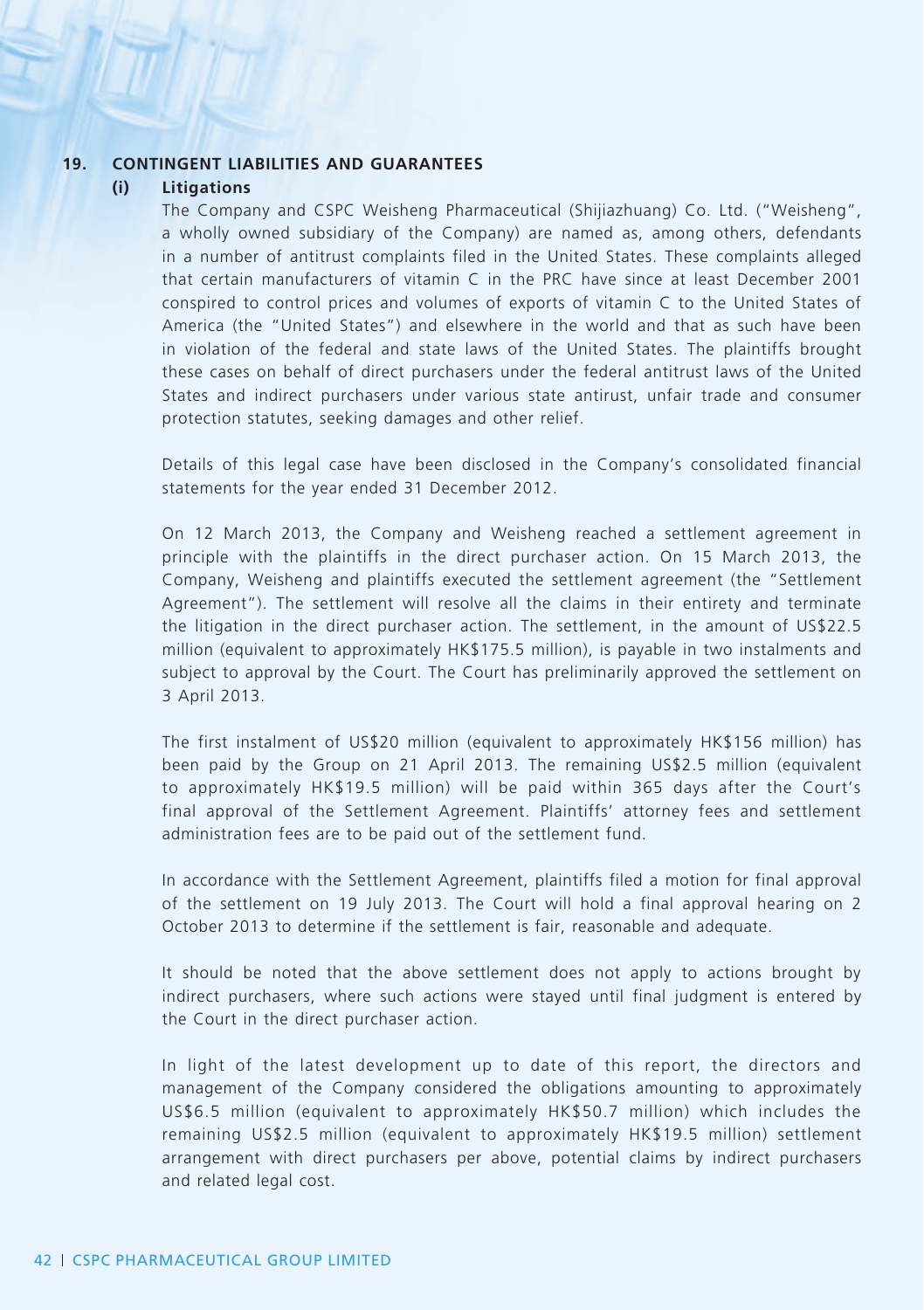### **19. CONTINGENT LIABILITIES AND GUARANTEES** *(Continued)*

#### **(ii) Guarantees**

During the six months ended 30 June 2012, guarantees given to banks in respect of credit facilities granted to SPG and the third parties and the movement of guarantee liabilities are shown as below:

|                                                                                                                                                | HK\$'000                   |
|------------------------------------------------------------------------------------------------------------------------------------------------|----------------------------|
| At 1 January 2012 (Audited) (restated)<br>Recognition of fair values of financial guarantee contracts<br>Amortisation of financial liabilities | 13,355<br>5.014<br>(4.581) |
| At 30 June 2012 (Unaudited) (restated)                                                                                                         | 13,788                     |

The fair values were calculated by using the default risk method for the banking facilities obtained by the related parties and the third parties. The fair values were based on certain key assumptions on credit strength of the borrowers and default rate. Financial guarantee contracts are initially recognised at fair value and subsequently amortised in accordance with HKAS 18 *Revenue* over the guarantee periods, ranging from one to two years. No guarantee liabilities had been utilised during the six months ended 2012 and the guarantees given to banks in respect of credit facilities granted to SPG and the third parties are all released in August 2012. As at 30 June 2012, there were guarantees of approximately HK\$9,641,000,000 in respect of credit facilities granted to SPG and the third parties. There were no such guarantees as at 30 June 2013.

#### **20. EVENTS AFTER THE END OF THE INTERIM PERIOD**

On 25 June 2013, the Group entered into two sale and purchase agreements for the acquisition of 100% equity interests in CSPC Baike (Yantai) Biopharmaceutical Co., Ltd. ("Baike") and its subsidiary, CSPC Baike (Shandong) Biopharmaceutical Co., Ltd. (collectively referred to as the "Baike Group") and the remaining 45% in CSPC Huasheng Pharmaceutical Co., Ltd. ("Huasheng"), respectively.

With regards to the acquisition of Baike Group, the equity transfer agreement dated 25 June 2013 was signed between SPG and China Charmaine as vendors and NBP, a wholly-owned subsidiary of the Company and the Company as purchasers in relation to the sale and purchase of 100% equity interest in Baike in aggregate, at the total consideration of RMB106,000,000 (equivalent to approximately HK\$134,177,000) to be satisfied in cash. The transaction was completed on 22 August 2013.

As for the acquisition of Huasheng, the equity transfer agreement dated 25 June 2013 was signed between, among others, China Charmaine as vendor and the Company as purchaser in relation to the sale and purchase of remaining 45% equity interest in Huasheng, at the consideration of HK\$13,000,000 to be satisfied in cash. The transaction was completed on 20 August 2013. Upon completion of this acquisition, Huasheng became a wholly-owned subsidiary of the Company.

As at 30 June 2013, the considerations of both acquisitions have not yet been paid and included in capital commitment in note 18.

Up to the date of approving these condensed consolidated financial statements, the initial accounting for these acquisitions has not yet been completed and the directors of the Company are still in the process of accessing the financial impact of the acquisitions.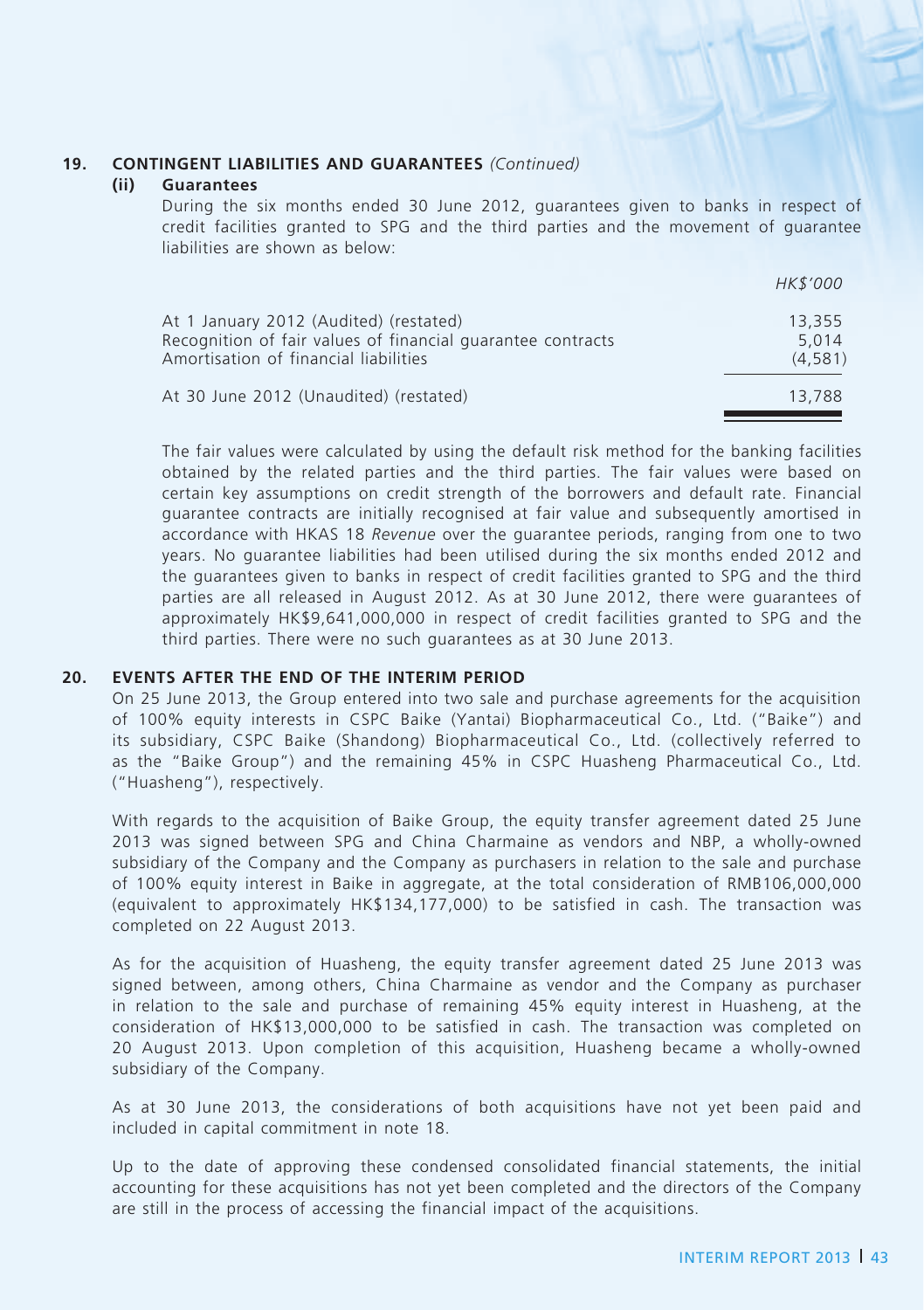### **Other Information**

### **Directors' Interest in Shares, Underlying Shares and Debentures**

As at 30 June 2013, the interests of the directors and their associates in the shares, underlying shares and debentures of the Company and its associated corporations (within the meaning of Part XV of the Securities and Future Ordinance ("SFO"), as recorded in the register maintained by the Company pursuant to Section 352 of the SFO, or as otherwise notified to the Company and The Stock Exchange of Hong Kong Limited (the "Stock Exchange") pursuant to the Model Code for Securities Transactions by Directors of Listed Companies (the "Model Code") contained in the Listing Rules, were as follows:

#### *Long Positions*

| Name of<br>director | Capacity                              | Number of<br>issued ordinary<br>shares held | Number of<br>underlying<br>shares<br>interested<br>under the<br>Convertible<br><b>Bonds</b> | Number of<br>underlying<br>shares of share<br>options held<br>(Note i) | Percentage<br>of the issued<br>share capital of<br>the Company |
|---------------------|---------------------------------------|---------------------------------------------|---------------------------------------------------------------------------------------------|------------------------------------------------------------------------|----------------------------------------------------------------|
| Cai Dongchen        | Beneficial owner                      | 6,438,000                                   |                                                                                             |                                                                        | 0.17%                                                          |
|                     | Beneficial owner                      |                                             |                                                                                             | 80,000,000                                                             | 2.09%                                                          |
| Feng Zhenying       | Beneficial owner                      |                                             |                                                                                             | 3,000,000                                                              | 0.078%                                                         |
| Chak Kin Man        | Beneficial owner                      | 4,000                                       |                                                                                             |                                                                        | 0.0001%                                                        |
|                     | Beneficial owner                      |                                             |                                                                                             | 3,000,000                                                              | 0.078%                                                         |
| Pan Weidong         | Beneficial owner                      |                                             |                                                                                             | 10,000,000                                                             | 0.26%                                                          |
| Zhao John Huan      | Interest of controlled<br>corporation | 2,801,373,430<br>(Note ii & iii)            |                                                                                             |                                                                        | 73.23%                                                         |
|                     | Interest of controlled<br>corporation |                                             | 2,082,596,705<br>(Note ii & iii)                                                            |                                                                        | 54.44%                                                         |
| Wang Huaiyu         | Beneficial owner                      |                                             |                                                                                             | 15,000,000                                                             | 0.39%                                                          |
| Lu Jianmin          | Beneficial owner                      |                                             |                                                                                             | 10,000,000                                                             | 0.26%                                                          |
| Wang Zhenguo        | Beneficial owner                      |                                             |                                                                                             | 3,000,000                                                              | 0.078%                                                         |
| Wang Jinxu          | Beneficial owner                      |                                             |                                                                                             | 3,000,000                                                              | 0.078%                                                         |

#### **44 | CSPC PHARMACEUTICAL GROUP LIMITED**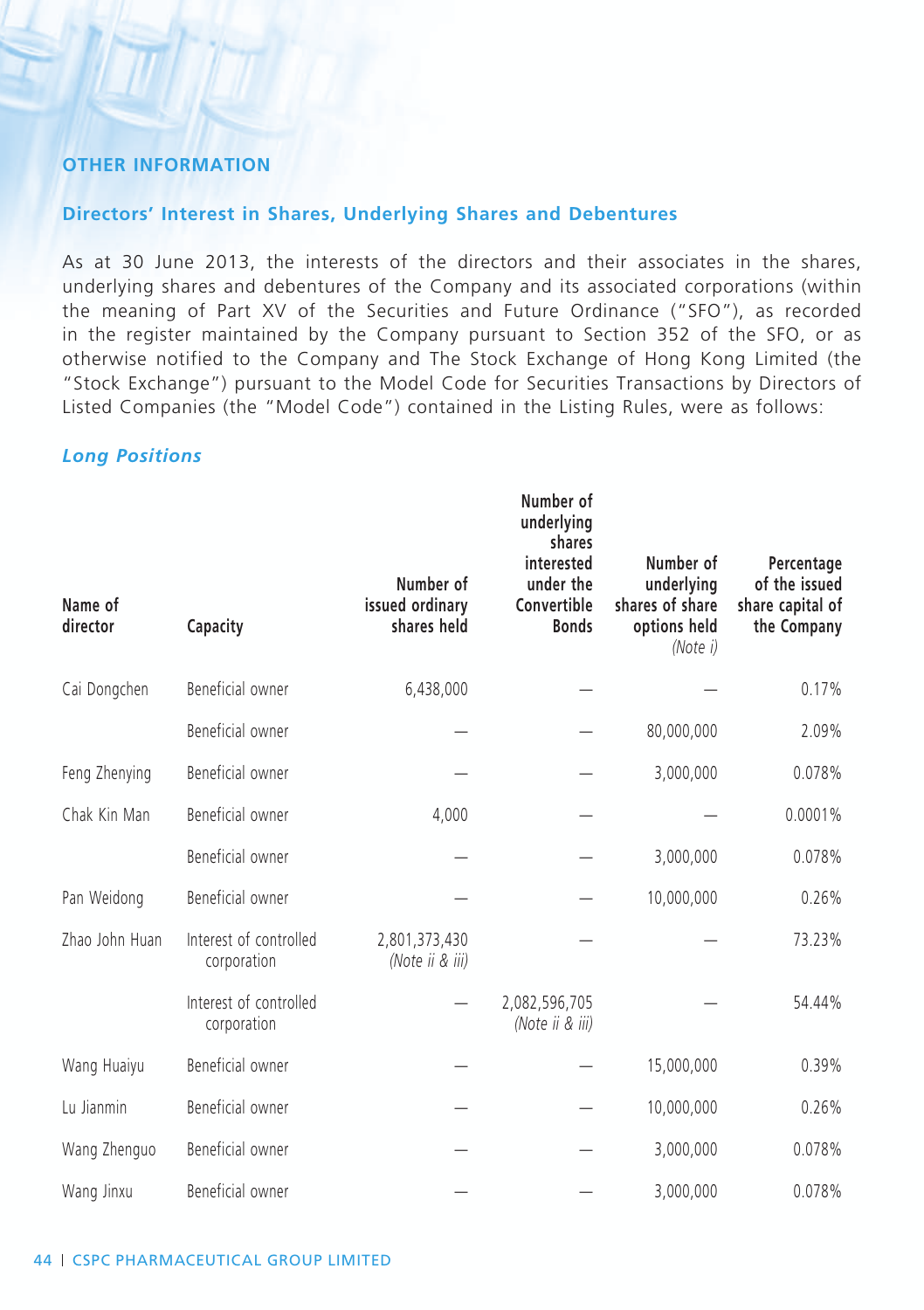**Directors' Interest in Shares, Underlying Shares and Debentures** *(Continued)*

### *Long Positions (Continued)*

*Notes:*

- (i) On 17 April 2013, these directors were granted share options under the share option scheme of the Company to subscribe shares of the Company, exercisable at a price of HK\$3.980 per share during a period from 17 April 2014 to 16 April 2023.
- (ii) Mr. Zhao John Huan is deemed to be interested in 2,801,373,430 shares and 2,082,596,705 shares underlying the Convertible Bonds through Hony Managing Partners Limited ("HMPL"), which is wholly-owned by Mr. Zhao John Huan. HMPL owns 80% issued share capital in Hony Capital Management Limited ("HCML"), which through its direct and indirect wholly owned subsidiaries controls the general partner of a fund vehicle, Hony Capital Fund III, L.P. ("HCFLP"), which wholly owns March Rise Limited("MRL"). MRL owns 75% of Massive Top Limited ("MTL"). MTL wholly owns Shijiazhuang Pharmaceutical Group Company Limited ("SPG"), Massive Giant Group Limited ("MGGL") and Joyful Horizon Limited ("JHL"). SPG (through its direct and indirect wholly owned subsidiaries), MGGL and JHL hold an aggregate of 2,801,373,430 shares. In addition, JHL holds 2,082,596,705 shares underlying the Convertible Bonds which represent such number of underlying shares which will be issued to JHL upon conversion at an adjusted conversion price of HK\$2.0855.
- (iii) China Charmaine Pharmaceutical Company Limited ("CCPCL"), a direct wholly owned subsidiary of SPG, and Jinling Investment Limited ("Jinling"), a direct wholly owned subsidiary of CCPCL, holds 55,036,000 and 458,870,000 shares, respectively. MGGL and JHL hold 783,482,393 and 1,503,985,037 shares, respectively.

Other than as disclosed above, none of the directors nor their associates had any interests or short positions in the shares, underlying shares and debentures of the Company or any of its associated corporations as at 30 June 2013.

### **Arrangements to Purchase Shares or Debentures**

Other than the share option scheme of the Company, at no time during the period was the Company, its holding company, fellow subsidiaries or subsidiaries, a party to any arrangements to enable the directors of the Company to acquire benefits by means of the acquisition of shares in, or debentures of, the Company or any other body corporate.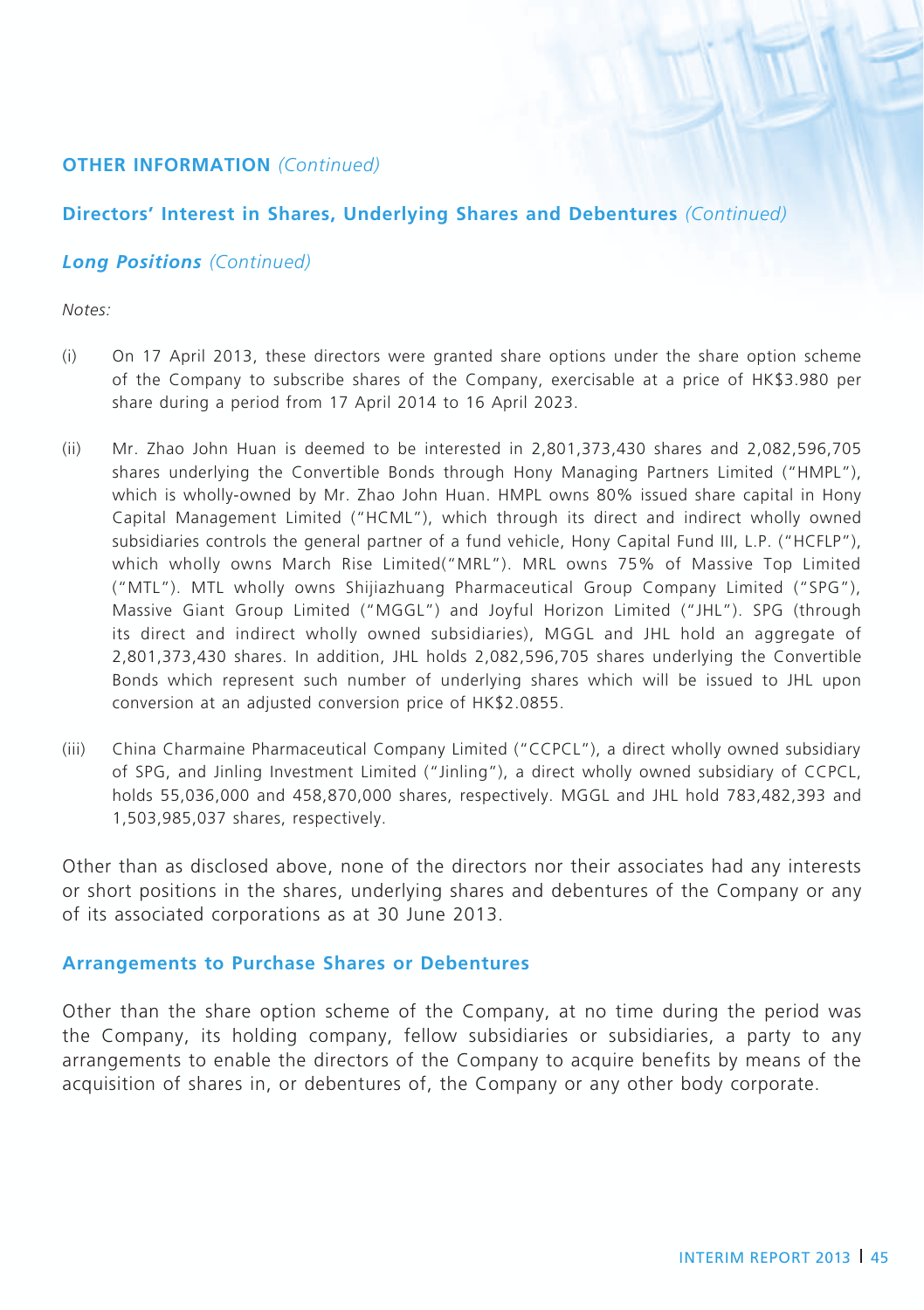### **Substantial Shareholders**

As at 30 June 2013, the register of substantial shareholders maintained by the Company pursuant to Section 336 of the SFO shows that the following shareholders had notified the Company of relevant interests in the share capital of the Company.

| Name of substantial<br>shareholder     | Capacity                                 | <b>Number</b><br>of issued<br>Ordinary<br>shares held | Number of<br>underlying shares<br>interested under<br>the Convertible<br><b>Bonds</b> | Approximate<br>percentage<br>of the issued<br>share capital of<br>the Company |
|----------------------------------------|------------------------------------------|-------------------------------------------------------|---------------------------------------------------------------------------------------|-------------------------------------------------------------------------------|
| Zhao John Huan                         | Interest in<br>controlled<br>corporation | 2,801,373,430<br>(Note i & ii)                        |                                                                                       | 73.23%                                                                        |
|                                        | Interest in<br>controlled<br>corporation |                                                       | 2,082,596,705<br>(Note i & ii)                                                        | 54.44%                                                                        |
| <b>HMPL</b>                            | Interest in<br>controlled<br>corporation | 2,801,373,430<br>(Note i & ii)                        |                                                                                       | 73.23%                                                                        |
|                                        | Interest in<br>controlled<br>corporation |                                                       | 2,082,596,705<br>(Note i & ii)                                                        | 54.44%                                                                        |
| <b>HCML</b>                            | Interest in<br>controlled<br>corporation | 2,801,373,430<br>(Note i & ii)                        |                                                                                       | 73.23%                                                                        |
|                                        | Interest in<br>controlled<br>corporation |                                                       | 2,082,596,705<br>(Note i & ii)                                                        | 54.44%                                                                        |
| Hony Capital Fund III,<br>G.P. Limited | Interest in<br>controlled<br>corporation | 2,801,373,430<br>(Note i & ii)                        |                                                                                       | 73.23%                                                                        |
|                                        | Interest in<br>controlled<br>corporation |                                                       | 2,082,596,705<br>(Note i & ii)                                                        | 54.44%                                                                        |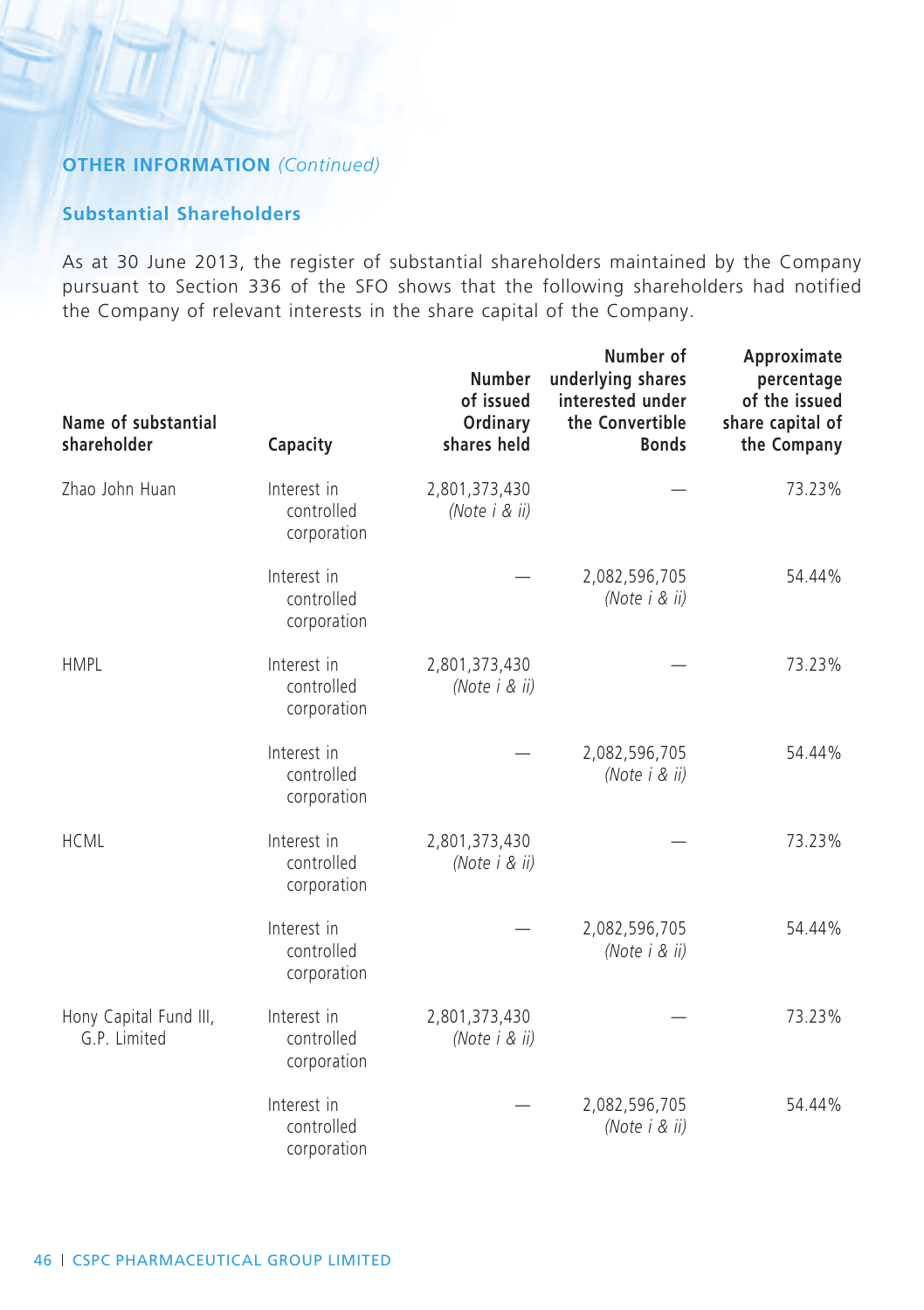### **Substantial Shareholders** *(Continued)*

| Name of substantial<br>shareholder  | Capacity                                 | Number<br>of issued<br>Ordinary<br>shares held | Number of<br>underlying shares<br>interested under<br>the Convertible<br><b>Bonds</b> | Approximate<br>percentage<br>of the issued<br>share capital of<br>the Company |
|-------------------------------------|------------------------------------------|------------------------------------------------|---------------------------------------------------------------------------------------|-------------------------------------------------------------------------------|
| Hony Capital Fund III,<br>G.P. L.P. | Interest in<br>controlled<br>corporation | 2,801,373,430<br>(Note i & ii)                 |                                                                                       | 73.23%                                                                        |
|                                     | Interest in<br>controlled<br>corporation |                                                | 2,082,596,705<br>(Note i & ii)                                                        | 54.44%                                                                        |
| <b>HCFLP</b>                        | Interest in<br>controlled<br>corporation | 2,801,373,430<br>(Note i & ii)                 |                                                                                       | 73.23%                                                                        |
|                                     | Interest in<br>controlled<br>corporation |                                                | 2,082,596,705<br>(Note i & ii)                                                        | 54.44%                                                                        |
| MRL                                 | Interest in<br>controlled<br>corporation | 2,801,373,430<br>(Note i & ii)                 |                                                                                       | 73.23%                                                                        |
|                                     | Interest in<br>controlled<br>corporation |                                                | 2,082,596,705<br>(Note i & ii)                                                        | 54.44%                                                                        |
| <b>MTL</b>                          | Interest in<br>controlled<br>corporation | 2,801,373,430<br>(Note i & ii)                 |                                                                                       | 73.23%                                                                        |
|                                     | Interest in<br>controlled<br>corporation |                                                | 2,082,596,705<br>(Note i & ii)                                                        | 54.44%                                                                        |
| <b>JHL</b>                          | Beneficial owner                         | 1,503,985,037<br>(Note i & ii)                 |                                                                                       | 39.32%                                                                        |
|                                     | Beneficial owner                         |                                                | 2,082,596,705<br>(Note i & ii)                                                        | 54.44%                                                                        |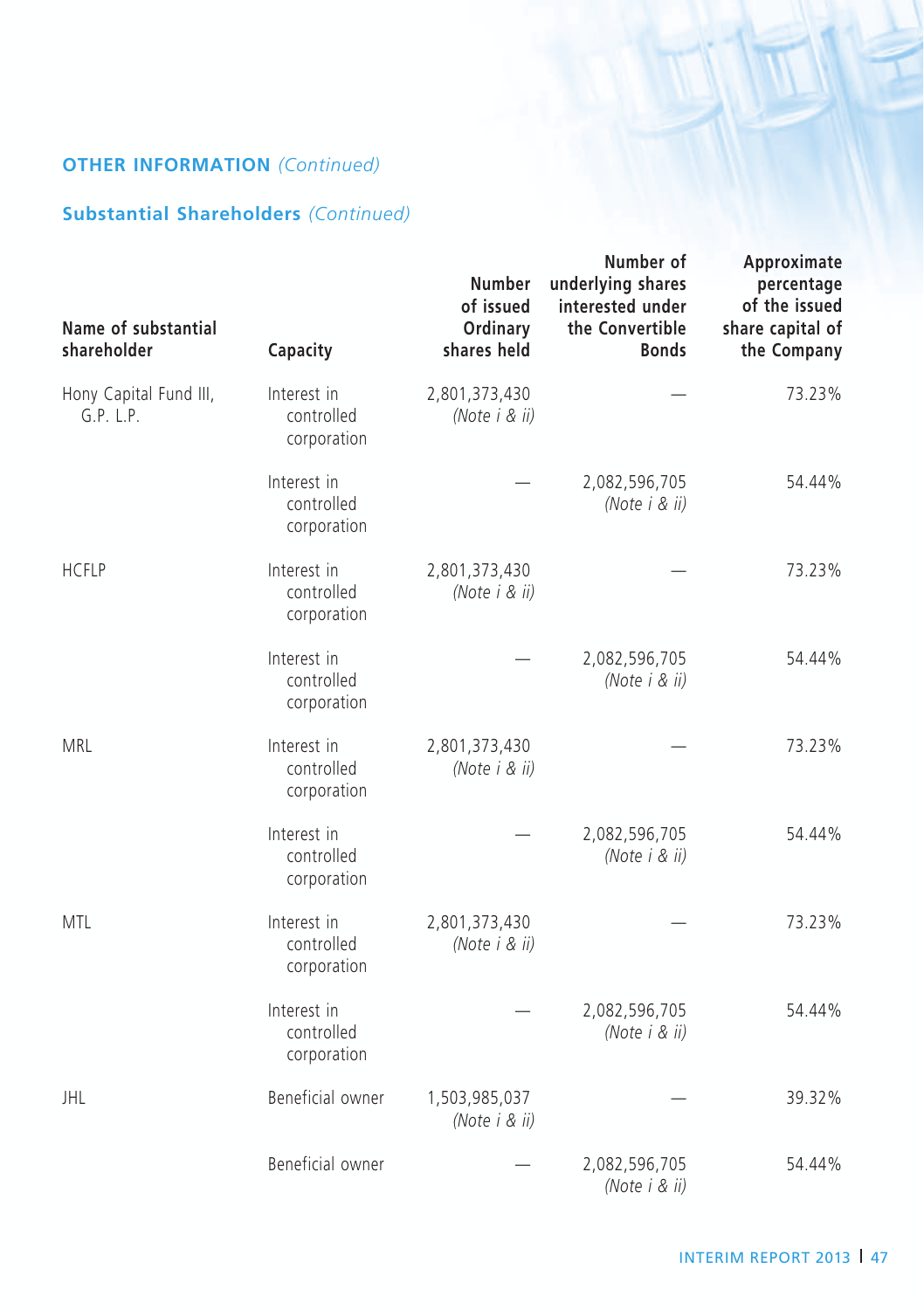### **Substantial Shareholders** *(Continued)*

| Name of substantial<br>shareholder | Capacity                                 | Number<br>of issued<br>Ordinary<br>shares held | Number of<br>underlying shares<br>interested under<br>the Convertible<br><b>Bonds</b> | Approximate<br>percentage<br>of the issued<br>share capital of<br>the Company |
|------------------------------------|------------------------------------------|------------------------------------------------|---------------------------------------------------------------------------------------|-------------------------------------------------------------------------------|
| MGGL                               | Beneficial owner                         | 783,482,393<br>(Note i & ii)                   |                                                                                       | 20.48%                                                                        |
| SPG                                | Interest in<br>controlled<br>corporation | 513,906,000<br>(Note i & ii)                   |                                                                                       | 13.43%                                                                        |
| <b>CCPCL</b>                       | Interest in<br>controlled<br>corporation | 458,870,000<br>(Note ii)                       |                                                                                       | 12.00%                                                                        |
|                                    | Beneficial owner                         | 55,036,000<br>(Note ii)                        |                                                                                       | 1.43%                                                                         |
| Jinling                            | Beneficial owner                         | 458,870,000<br>(Note ii)                       |                                                                                       | 12.00%                                                                        |

*Notes:*

- (i) Mr. Zhao John Huan is deemed to be interested in 2,801,373,430 shares and 2,082,596,705 shares underlying the Convertible Bonds through HMPL, which is wholly-owned by Mr. Zhao John Huan. HMPL owns 80% issued share capital in HCML, which through its direct and indirect wholly owned subsidiaries controls the general partner of a fund vehicle, HCFLP, which wholly owns MRL. MRL owns 75% of MTL. MTL wholly owns SPG, MGGL and JHL. SPG (through its direct and indirect wholly owned subsidiaries), MGGL and JHL hold an aggregate of 2,801,373,430 shares. In addition, JHL holds 2,082,596,705 shares underlying the Convertible Bonds which represent such number of underlying shares which will be issued to JHL upon conversion at an adjusted conversion price of HK\$2.0855.
- (ii) CCPCL, a direct wholly owned subsidiary of SPG, and Jinling, a direct wholly owned subsidiary of CCPCL, holds 55,036,000 and 458,870,000 shares, respectively. MGGL and JHL holds 783,482,393 and 1,503,985,037 shares,respectively.

Other than as disclosed above, the Company has not been notified of any other relevant interests or short positions in the issued share capital of the Company or any other interests representing 5% or more of the issued share capital of the Company as at 30 June 2013.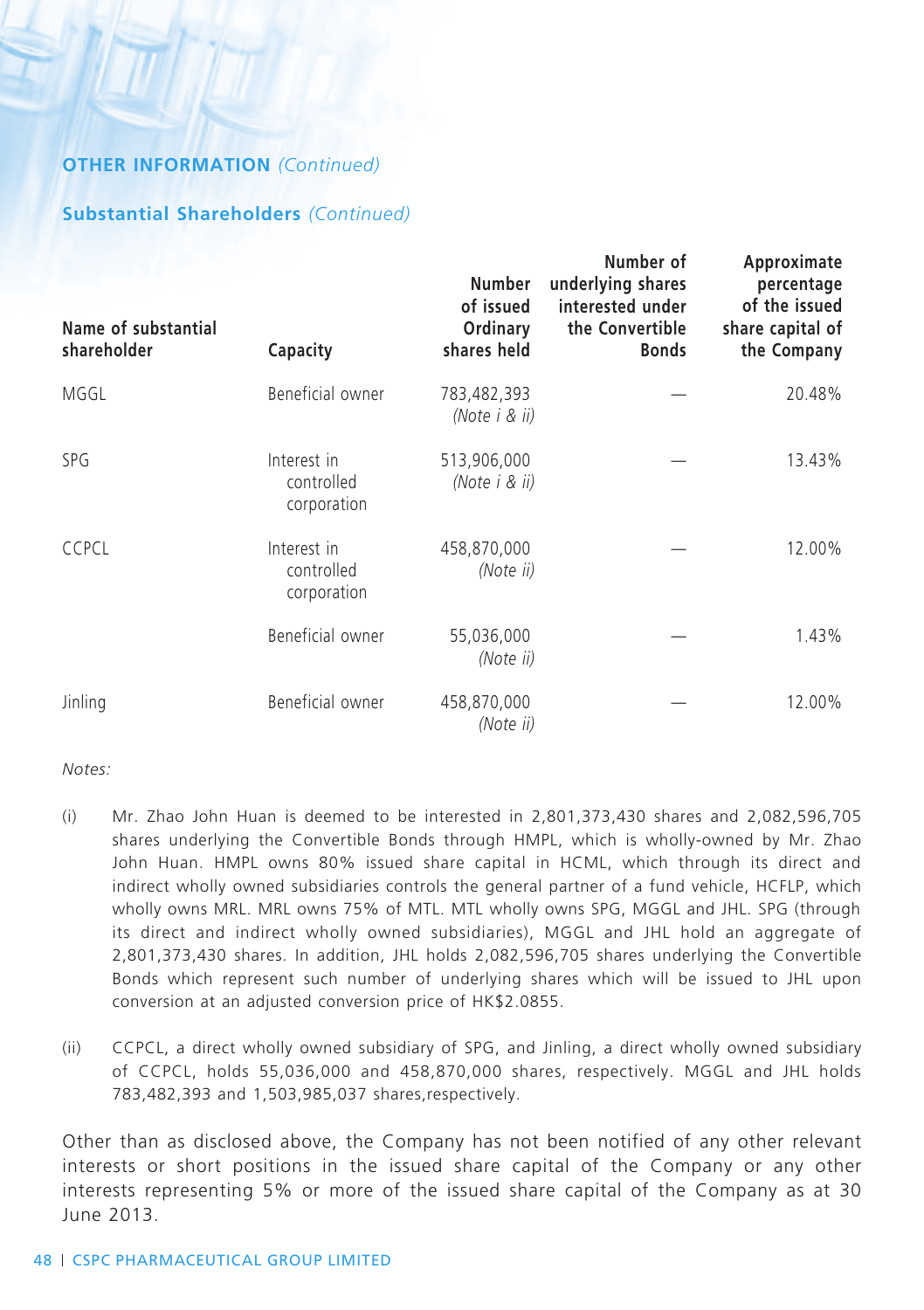### **Share Option Scheme**

The Company's share option scheme was adopted on 6 July 2004 for the purpose of providing incentive to directors (or any persons proposed to be appointed as such, whether executive or non-executive) and employees (whether full-time or part-time) of each member of the Group, eligible business consultants, professionals and other advisers who have rendered services or will render service to the Group as determined by the board of directors. The scheme is valid and effective for a period of 10 years since its adoption.

Details of the share options to subscribe for Shares granted under the Share Option Scheme during the period under review are as follows:

|                                         |                  |                                                |                                  | Number of Share Options             |             |           |           |        |                                   |
|-----------------------------------------|------------------|------------------------------------------------|----------------------------------|-------------------------------------|-------------|-----------|-----------|--------|-----------------------------------|
| Category                                | Date of<br>grant | <b>Exercise</b><br>price per<br>share<br>(HKS) | Exercisable<br>period            | Outstanding<br>at 1 January<br>2013 | Granted     | Exercised | Cancelled | Lapsed | Outstanding<br>at 30 June<br>2013 |
| Directors of the Company                |                  |                                                |                                  |                                     |             |           |           |        |                                   |
| Cai Dongchen                            | 17 April 2013    | 3.98                                           | 17 April 2014 -<br>16 April 2023 | -                                   | 80,000,000  |           |           |        | 80,000,000                        |
| Feng Zhenying                           | 17 April 2013    | 3.98                                           | 17 April 2014 -<br>16 April 2023 | -                                   | 3,000,000   |           |           | -      | 3,000,000                         |
| Chak Kin Man                            | 17 April 2013    | 3.98                                           | 17 April 2014 -                  |                                     |             |           |           |        |                                   |
|                                         |                  |                                                | 16 April 2023                    | -                                   | 3,000,000   |           |           |        | 3,000,000                         |
| Pan Weidong                             | 17 April 2013    | 3.98                                           | 17 April 2014 -<br>16 April 2023 | -                                   | 10,000,000  |           |           |        | 10,000,000                        |
| Wang Huaiyu                             | 17 April 2013    | 3.98                                           | 17 April 2014 -                  |                                     |             |           |           |        |                                   |
| Lu Jianmin                              | 17 April 2013    | 3.98                                           | 16 April 2023<br>17 April 2014 - | -                                   | 15,000,000  |           |           |        | 15,000,000                        |
|                                         |                  |                                                | 16 April 2023                    | -                                   | 10,000,000  |           |           |        | 10,000,000                        |
| Wang Zhenguo                            | 17 April 2013    | 3.98                                           | 17 April 2014 -<br>16 April 2023 |                                     | 3,000,000   |           |           |        | 3,000,000                         |
| Wang Jinxu                              | 17 April 2013    | 3.98                                           | 17 April 2014 -                  | -                                   |             |           |           |        |                                   |
|                                         |                  |                                                | 16 April 2023                    |                                     | 3,000,000   |           |           |        | 3,000,000                         |
| Other<br>Employees                      | 17 April 2013    | 3.98                                           | 17 April 2014 -                  |                                     |             |           |           |        |                                   |
|                                         |                  |                                                | 16 April 2023                    | -                                   | 23,000,000  |           |           |        | 23,000,000                        |
| Total                                   |                  |                                                |                                  | -                                   | 150,000,000 |           |           |        | 150,000,000                       |
| Exercisable at the end<br>of the period |                  |                                                |                                  |                                     |             |           |           |        |                                   |

The closing price of shares on the Stock Exchange immediate before the date on which the options were granted was HK\$3.98. No option was exercised, cancelled or lapsed during the period.